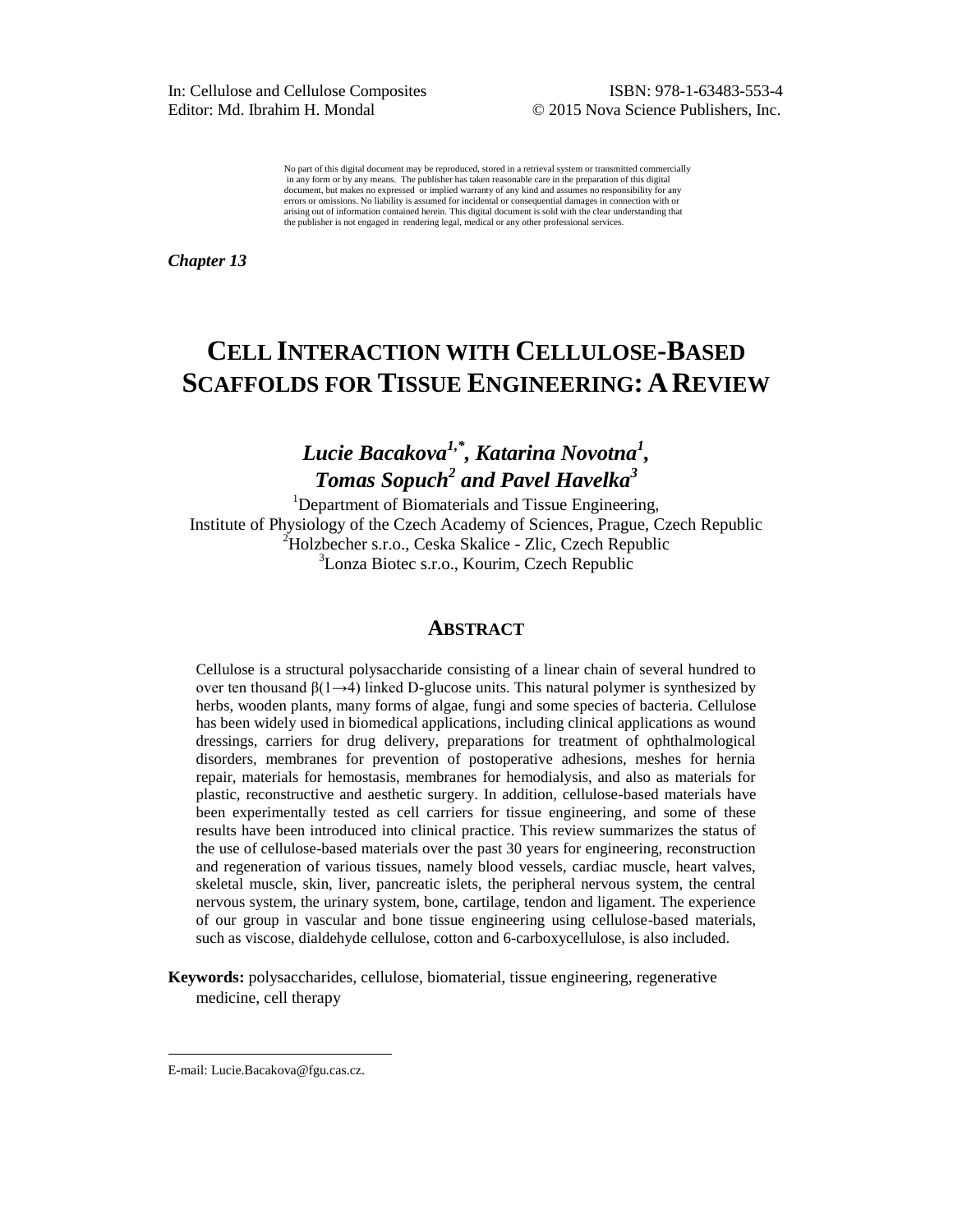### **INTRODUCTION**

Cellulose is a structural polysaccharide consisting of a linear chain of several hundred to over ten thousand  $\beta(1\rightarrow4)$  linked D-glucose units. It was discovered and isolated from green plants by Payen [1] (for a review, see [2]). It is the most abundant biopolymer on Earth, synthesized by herbs, wooden plants, many forms of algae, fungi and some species of bacteria, namely by *Gluconacetobacter xylinus* (formerly referred to as *Acetobacter xylinum*). Bacterial cellulose is identical to plant cellulose in chemical structure, but it can be produced without contaminant molecules, such as lignin and hemicelluloses, and does not require intensive purification processes. In addition, it is remarkable for its mechanical strength and biocompatibility, so it is suitable for biomedical applications, particularly for tissue engineering, where the cell carriers should not only to be well-tolerated by the organism, but they should also match the mechanical properties of the replaced tissue (for a review, see [3]).

Cellulose-based materials have achieved a remarkably wide range of applications in clinical practice. These materials serve as wound dressings, carriers for drug delivery, preparations for treatment of ophthalmological disorders, membranes for prevention of postoperative adhesions, meshes for hernia repair, materials for hemostasis, membranes for hemodialysis, and also as materials for plastic, reconstructive and aesthetic surgery.

Cellulose-based wound dressings have been applied for treating acute and chronic skin wounds, such as burns [4], leg venous ulcers [5], and immune (allergic) disorders [6, 7]. For treatment of burns, a viscose cellulose sponge Cellonex™ was used. Although this material evoked some inflammatory reaction, it induced earlier vascularization than Integra<sup>®</sup>, a commonly used material in skin wound treatment [4]. In the case of leg venous ulcers, there was a more improved periulcer skin condition using a biosynthetic cellulose dressing than when standard care with a foam dressing was applied [5]. An advanced wound dressing made of crystalline cellulose (Veloderm) accelerated healing of skin wounds caused by burns or by reconstructive plastic surgery, and also required a dressing change less frequently than Vaseline gauze, which had traditionally been applied [8]. Oxidized regenerated cellulose accelerated re-epithelialization of oral mucosal lesions in comparison with conventional medication [9]. Cellulose materials have been combined with antimicrobial agents, such as antibiotics [10] or silver [11], in order to prevent secondary infection of wounds, and thus to accelerate healing. Clothing made of cellulose fibers enriched with silver ions [6], and also citric acid-coated cellulose textiles improved healing and the barrier function of skin affected by atopic eczema [7].

Well-known cellulosic materials used in the moist wound care are hydrocolloids (usually a mixture of sodium salt of carboxymethylcellulose with pectin and gelatin) [12], hydrocolloidal fibers from sodium salt of carboxymethylcellulose [13] known as Aquacel<sup>®</sup> (Convatec), or there is also a similar product Durafiber<sup>®</sup> (Smith and Nephew). Durafiber<sup>®</sup> is a non-woven fabric made of the mixture of cellulose and cellulose ethylsulfonate [14]. Both Durafiber<sup>®</sup> and Aquacel<sup>®</sup>, creating soft gel on the wound, are also available in the form of silver-containing antimicrobial dressing. The acidic carboxymethylated cellulose wound dressing available as  $Hcel^{\circledR}$  HT (Holzbecher) [15].

In addition to their skin care applications, cellulose-based materials have also been used as carriers for delivering drugs into other tissues, including tumors. For example, hydroxypropyl methylcellulose capsules containing Dabrafenib were administered orally to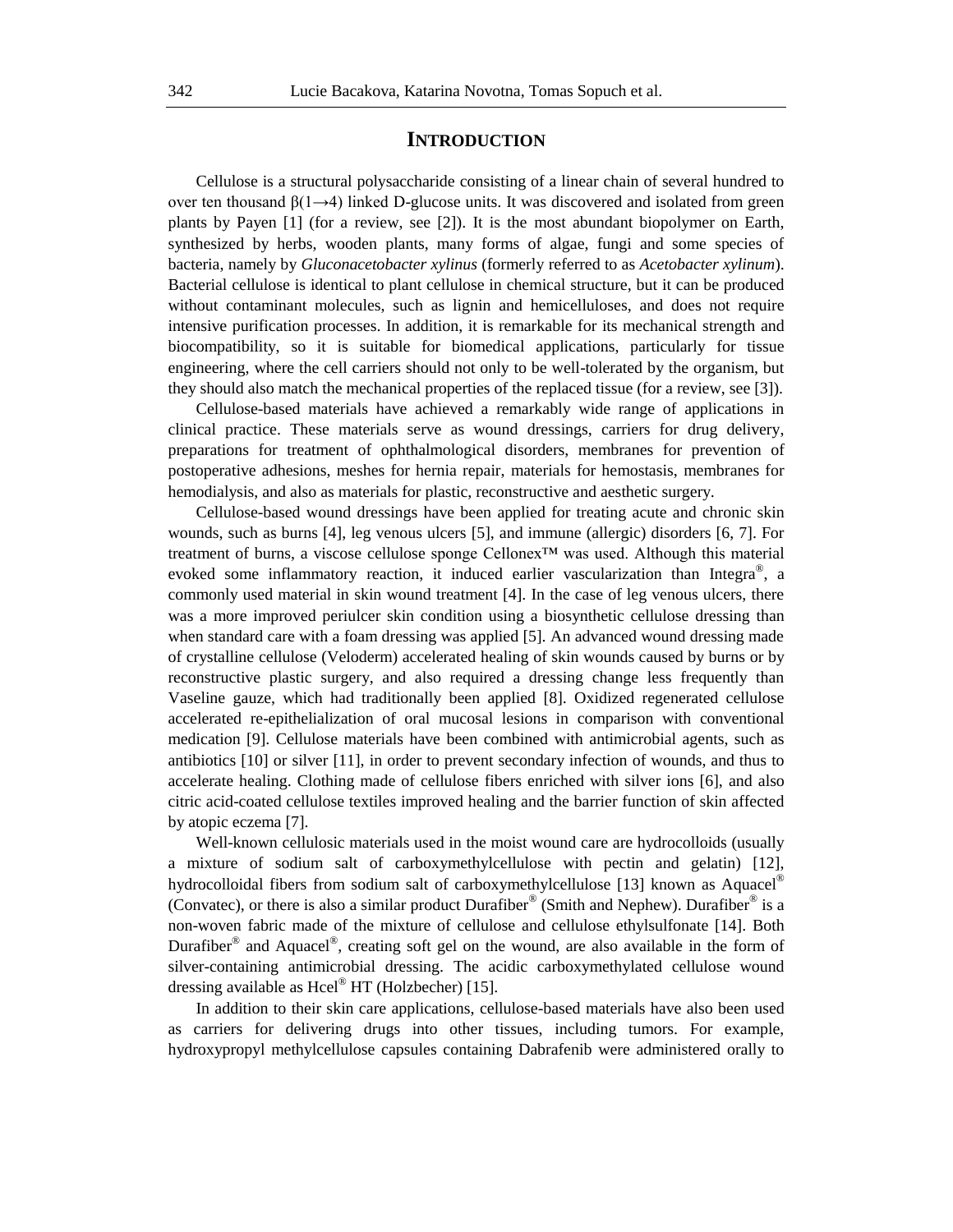patients to treat BRAF V600 mutation-positive melanoma, and these capsules were shown to dissolve a higher percentage of dabrafenib than gelatin capsules [16]. Vaccination with glioma-associated antigen peptides stabilized in carboxymethylcellulose was used for treatment of gliomas in child patients [17]. Orally disintegrated films containing hydroxypropyl methylcellulose facilitated oral administration of drugs (donepezil) in Alzheimer disease patients [18]. Hydroxypropyl methyl cellulose, Carbopol 934, served for delivering an antimicrobial agent metronidazole for treatment of periodontal diseases [19].

Ophthalmology is another important field for the clinical application of cellulose-based materials. Hydroxypropyl cellulose ophthalmic inserts (LACRISERT®) have been used successfully for treating the dry eye syndrome occurring e.g., in eye lens wearers and during autoimmune diseases [20, 21]. In addition, lubricant eye drops (Can-C) designed as 1% Nacetylcarnosine prodrug of L-carnosine containing a mucoadhesive cellulose-based compound combined with corneal absorption promoters improved the vision in patients with age-related cataracts, and thus they have potential for non-surgical treatment of this disorder [22].

Cellulose-based materials efficiently prevented postoperative adhesions after gynaecological, abdominal and lumbar surgery. Oxidized regenerated cellulose (Interceed) adhesion reduced the incidence of pelvic adhesion formation in both laparoscopy and laparotomy. Chemically modified sodium hyaluronate/carboxymethylcellulose (Seprafilm) was effective in preventing adhesion formation, especially following myomectomies [23]. Bioresorbable hyaluronic acid/carboxymethylcellulose membrane prevented abdominal and perihepatic adhesions in metastatic colorectal cancer patients requiring 2-stage hepatectomy [24]. Hyaluronate-carboxymethylcellulose also reduced the incidence of reoperations for adhesive small bowel obstruction [25], and showed beneficial anti-adhesive and antiinflammatory effects after tympanomastoid surgery, resulting in postoperative hearing improvement [26]. Carboxymethylcellulose/polyethylene oxide gel reduced posterior dural adhesions in the spine, lower-back pain and leg pain in patients with lumbar discectomy for herniated lumbar discs [27]. Sheets of regenerated oxidized cellulose (Tabotamp) with bupivacaine significantly reduced pain after video-laparoscopic cholecystectomy and significantly reduced the use of postoperative pain killers [28]. A composite mesh with incorporated oxidized regenerated cellulose (Proceed) was used for minimally invasive laparoscopic repair of ventral hernia [29].

For hemostasis, cellulose-based materials have been used in the form of a powder or various tissue-like substrates, such a patches, cuffs, bolsters and tampons. A powder made of cellulose proved to be a good haemostatic agent following sinus surgery [30]. The Veriset™ haemostatic patch,i.e., a topical haemostat made of oxidized cellulose and self-adhesive hydrogel components, proved to be effective for hemostasis in patients undergoing hepatic resection. This material achieved hemostasis significantly faster than another clinically applied material, i.e a TachoSil<sup>®</sup> fibrin sealant patch [31]. Oxidized regenerated cellulose has also been applied in laparoscopy to achieve hemostasis during surgery [32]. Tampons prepared from oxidized regenerated cellulose (EpiCell) were clinically tested in patients with inherited bleeding disorders, such as Glanzmann disease or von-Willebrand disease [33]. Cellulose bolsters were used for hemostasis during laparoscopic partial nephrectomy in patients with renal tumors [34]. Cellulose porous beads were efficient for the preoperative embolization of the vascular bed of meningiomas [35].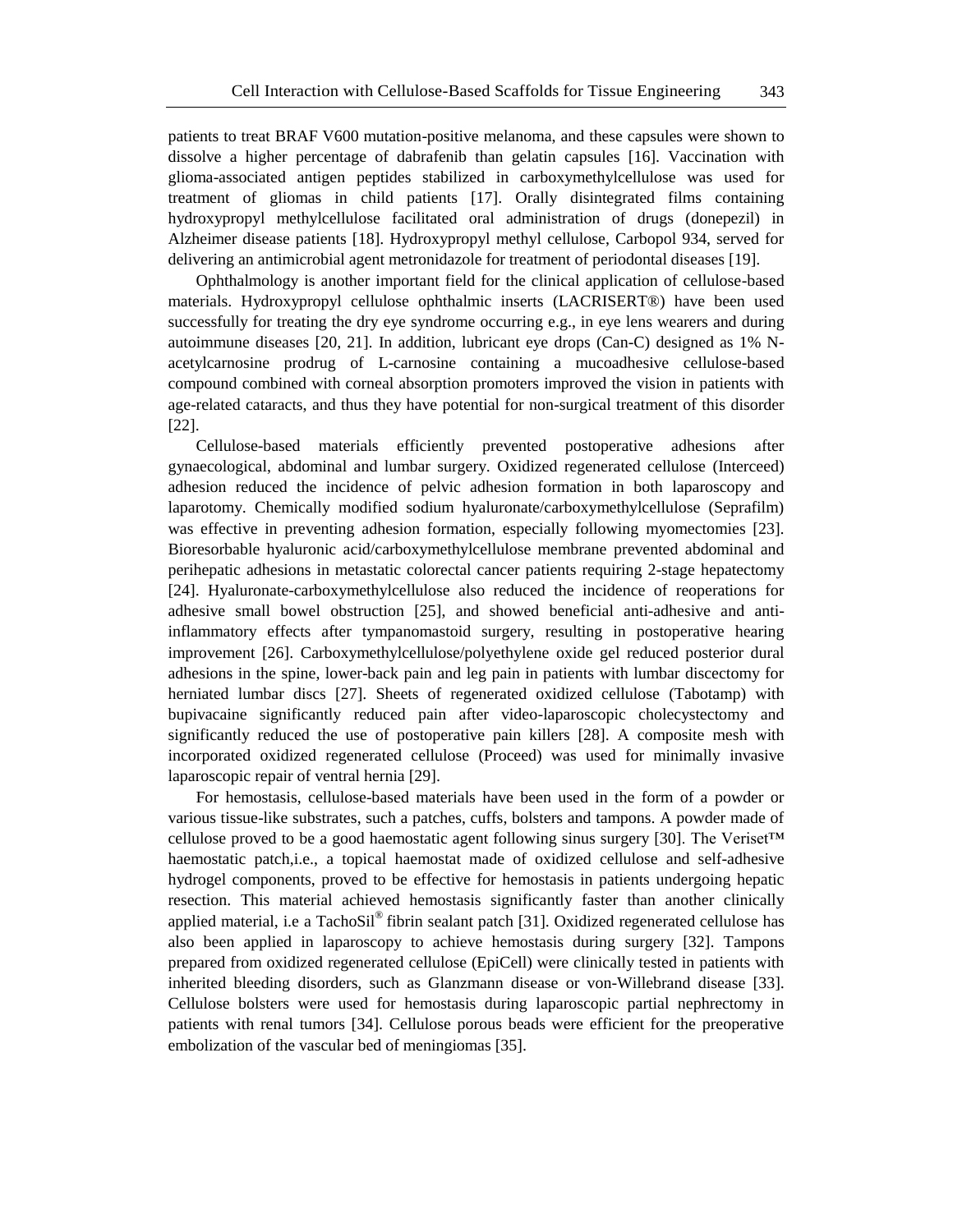Cellulose has been widely used for constructing membranes for hemodialysis, which have been applied in clinical practice. However, these membranes have often been considered to be less biocompatible than membranes made of synthetic polymers, e.g., polysulfone [36- 38]. For example, the development of amyloid disease and plasma triglyceride values were higher in patients treated with cellulose membranes than in patients treated with synthetic membranes [36]. However, the biocompatibility of cellulose membranes can be enhanced by various cellulose modifications, e.g., by coating with vitamin E, which reduced circulating biomarkers of lipid peroxidation [39], or by chemical substitution of hydroxyl group of cellulose for the carboxyl group, which converts the cellulose into cellulose triacetate. These membranes have a homogeneous structure and can be produced with a wide range of permeability (i.e., from low-flux performance to super high-flux performance), with high diffusive efficiency and with a uniform pore size distribution [40].

In plastic and reconstructive surgery, oxidized regenerated cellulose has been applied for breast conserving surgery [41], particularly for preventing cosmetic defects in patients undergoing oncoplastic procedures for breast cancer (Tabotamp fibrillar, Johnson, Johnson; Ethicon, USA). In addition to improved cosmetic results, these implants reduced the rate of post-operative bleeding and infection at the surgical site [42]. Carboxymethylcellulose hydrogel implants have several advantages over conventionally used silicone gel, such as higher radiotranslucency and easier insertion through a small incision, because of the highly elastic shell [43]. Carboxymethylcellulose also proved to be an excellent material for correcting facial defects, such as nasolabial folds, perioral wrinkles, and low lip volume, through intradermal injections [44].

Similarly, cellulose has been used for engineering practically all tissues and organs in the mammalian organism. These applications include soft and hard tissue engineering,i.e., blood vessels, cardiac muscle, heart valves, skeletal muscle, skin, liver, pancreatic islets, the peripheral nervous system and the central nervous system, the urinary system (kidneys and bladder), bone, cartilage, tendon and ligament. Although most of these applications were carried out in experimental *in vitro* and *in vivo* systems, some of them have been introduced into clinical practice, e.g., the use of cellulose-based materials for cell therapy of pancreatic cancer in human patients [45], for replacing the *dura mater* covering the brain [46, 47], and for filling bone defects in patients after tooth extraction [48], as will be mentioned in more detail below. Our contribution to tissue engineering of blood vessels and bone on the basis of cellulose will also be mentioned in greater detail [49, 50].

# **USE OF CELLULOSE IN SPECIFIC FIELDS OF TISSUE ENGINEERING**

## **Cellulose in Vascular Tissue Engineering**

One of the first attempts at vascular tissue engineering was carried out with microfibers made of regenerated cellulose, which is purified plant cellulose chemically converted from short fibers into long fibers for use in textiles and nonwovens. These fibers were modified with fibronectin in order to improve cell adhesion, and were successfully applied for constructing three-dimensional vascularized tissue *in vitro* [51]. In vascular tissue engineering, the most frequently used type of cellulose is bacterial cellulose. The research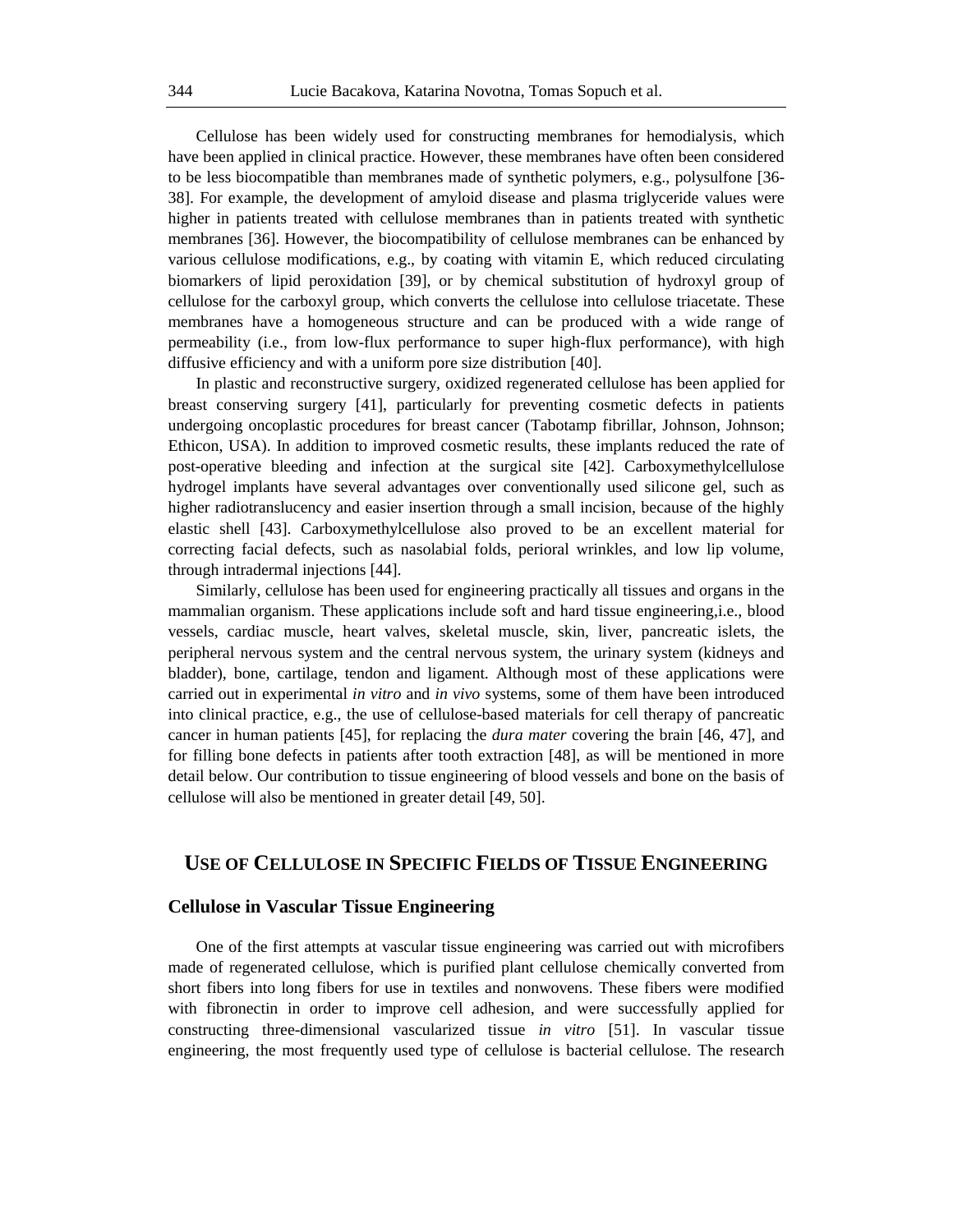group of Backdahl et al. investigated three-dimensional nanofibrous bacterial cellulose, which allowed adhesion and proliferation of human saphenous vein smooth muscle cells (SMC) on the surface of and inside the scaffolds [52, 53].

The cellulose-based scaffolds were attractive not only for vascular SMC, but also for vascular endothelial cells. The adhesion, spreading, formation of an actin cytoskeleton and maturation of human saphenous vein cells was supported by nanofibrous bacterial cellulose scaffolds, particularly those functionalized with xyloglucan-bearing RGD-containing oligopeptides,i.e., ligands for integrin adhesion receptors on cells [54, 55]. Similarly, the proliferation of endothelial cells and the spontaneous formation of capillary tube-like structures *in vitro* were improved on nano- and micro-fibrous cellulose acetate scaffolds after they were combined with chitosan [56]. The angiogenic response to cellulose was also observed under *in vivo* conditions,i.e., after implantation of bacterial cellulose scaffolds in the form of a dorsal skinfold chamber into Syrian golden hamsters [57].

Bacterial cellulose has also been used for creating tubular scaffolds to replace smallcaliber vessels. The construction of functional small-caliber vascular replacements is relatively complicated, because these grafts are associated with the highest risk of restenosis and failure. Optimal prevention of restenosis is achieved by covering the inner surface of these grafts with endothelial cells. *In vivo* experiments showed that replacement of the carotid arteries with small-diameter bacterial cellulose grafts resulted in the development of a confluent inner endothelial cell layer [58] as well as a layer consisting of SMC [59, 60]. The mechanical properties of tubular structures formed from bacterial cellulose seemed to be advantageous for vascular tissue engineering [61]. In addition, blood compatibility results obtained on vascular grafts made of bacterial cellulose were favourable. These results showed that bacterial cellulose demonstrates no significant difference in platelet consumption, as compared to clinically used poly(ethylene terephthalate) (PET) or expanded polytetrafluoroethylene (ePTFE) [62].

Some novel cellulose nanocomposites have been developed for potential use in vascular tissue engineering. For example, nanocrystalline cellulose and fibrin nanocomposites have been synthesized. The degree of oxidation of nanocrystalline cellulose and the nanocrystalline cellulose-to-fibrin ratio resulted in variable strength and elongation of the nanocomposites [63]. Another example is a scaffold consisting of cellulose nanowhiskers embedded in a matrix of cellulose acetate. This biomaterial delivered excellent mechanical stability [64].

Although these findings are encouraging, cellulose is not an ideal scaffold for tissue engineering in terms of its degradation ability. As mentioned above, ideal scaffolds should be constructed from resorbable materials that degrade in proportion to the regeneration of the tissue [65]. However, cellulose in the organism behaves as a non-degradable or very slowly degradable material. For example, the degradation time of viscose cellulose sponges implanted subcutaneously into rats was longer than 60 weeks [66]. Oxidation is an efficient method for inducing degradability of cellulose [67, 68]; for a review see [50]. Oxidized cellulose is degradable by hydrolysis, mediated by hydrolytic enzymes present in the serum supplement of cell culture media *in vitro* and in macrophages *in vivo* [69, 70]. Cellulose oxidation induces conversion of the glucose residues to glucuronic acid residues containing - COOH groups. The concentration of these groups modulates not just the degradation time of cellulose, but also its pH, its swelling in a water environment, its mechanical stability, drug loading efficiency and other behavior of the material [71]. In addition, the -COOH groups,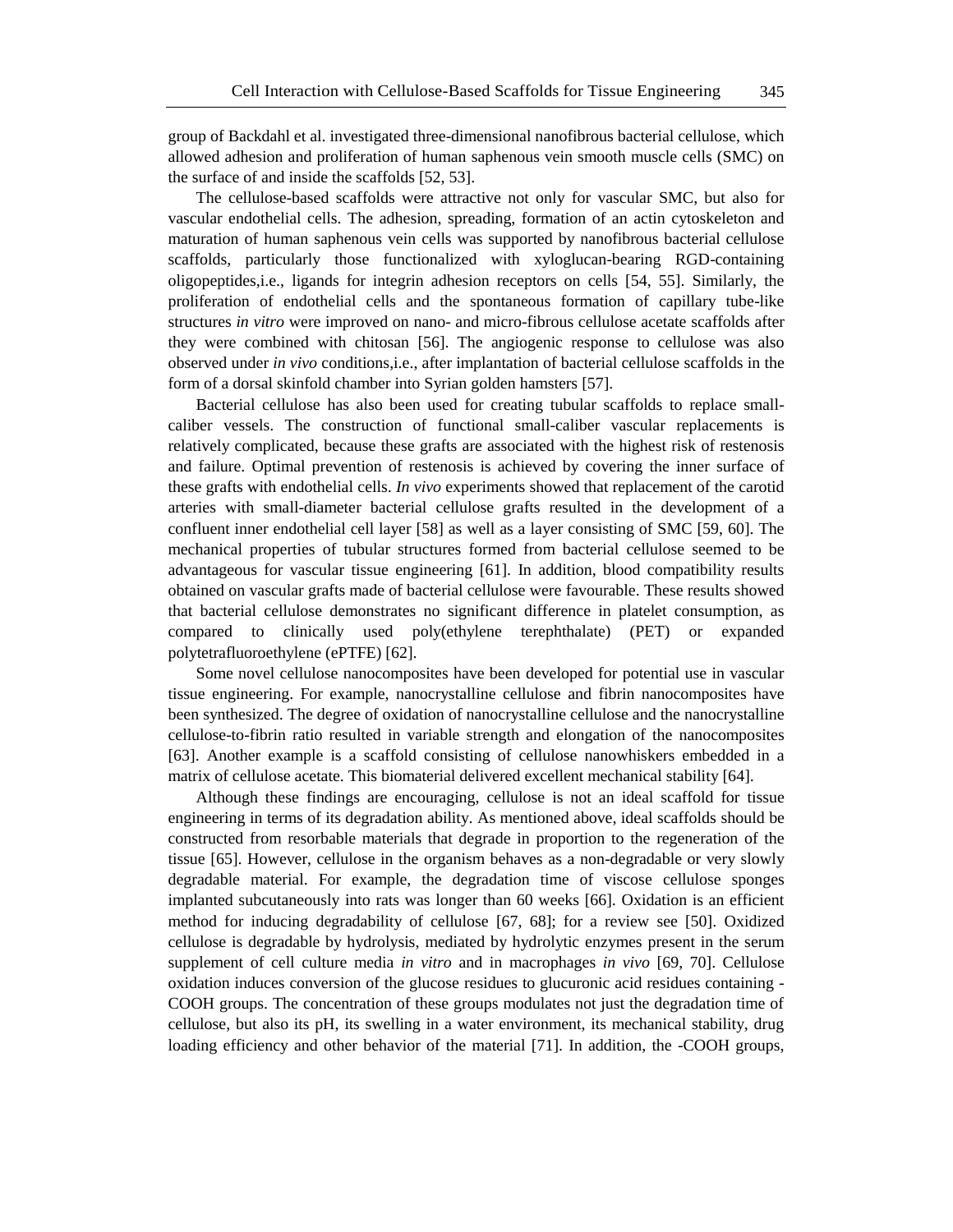which are polar and negatively charged, can be used for functionalizing the oxidized cellulose with various biomolecules [72, 73].

In our experiments, we have focused on preparing and testing cellulose-based materials modified with oxidation and/or functionalization with biomolecules. Namely, 6 carboxycellulose with 2.1 or 6.6 wt.% of –COOH groups was further functionalized with arginine or with chitosan in order to balance the relatively acid character of the oxidized cellulose molecules. Materials were seeded with vascular SMC, and the adhesion, proliferation and phenotypic maturation of the cells was evaluated. We found that oxidized cellulose with 2.1 wt.% of –COOH groups functionalized with chitosan was the most appropriate of all the tested materials for colonization with vascular SMC. This conclusion was based on the highest numbers of cells found on these samples after 7 days of cultivation, either on the material itself, or on the bottoms of polystyrene culture dishes in the presence of this material. Accordingly, the adhered cells were elongated in shape on cellulose with 2.1 wt.% of –COOH groups, while they tended to be spherical in shape on the other materials. In addition, the concentration of contractile proteins alpha-actin and SM1 and SM2 myosins were significantly higher on oxidized cellulose with 2.1 wt.% of –COOH groups. Functionalization of the material with arginine and chitosan further slightly increased the concentrations of these proteins in cells grown on these samples. However, it should be mentioned that the overall proliferation of the vascular SMC on the cellulose materials was low, when compared to the control polystyrene culture dish. However, uncontrolled and massive proliferation of vascular SMC is not desired in vascular tissue engineering [50]. In our earlier study, besides carboxycellulose with 2.1 or 6.6 wt.% of –COOH groups, we also tested viscose and dialdehyde cellulose. The stability of dialdehyde cellulose proved to be very low due to its loose network, which resulted in poor attachment of the cells on this material. Carboxycellulose with 6.6 wt.% of –COOH groups, due to its relatively high acidity was also very unstable in the cell culture system. Viscose, on the other hand, was the most stable of all the tested materials, with almost no tendency to degrade [49]; for a review, see [3].

Another experiment was performed on polyethylene (PE) foils doped with various concentrations (0-20 wt.%) of calcium salt of oxidized cellulose (OKCEL Ca-L, Synthesia, Pardubice, Czech Republic). On all samples doped with oxidized cellulose, the vascular SMC cells proliferated better than on non-doped PE, but the highest cell numbers were found on samples with lower concentrations of oxidized cellulose, i.e., 1-5 wt.% [74].

#### **Cellulose in Cardiac Muscle Regeneration and Engineering**

Cellulose based-polymers have been used particularly for stimulating the regeneration and function of myocardial tissue after infarction, which is the main cause of heart failure. For this purpose, cellulose-based materials have been used in the form of injectable hydrogels, which are cell-free [75], containing cells, particularly stem cells [76-78] or containing the extracellular matrix (ECM) from bone marrow, which is considered to stimulate angiogenesis and tissue repair following ischemia-reperfusion injury [79].

Injection of thermo-reversible methylcellulose modified with ECM-derived RGD and HepIII peptides, which bind cell adhesion receptors of the integrin superfamily, into the aneurysmal infarct region of the left ventricle of rats improved left ventricular function,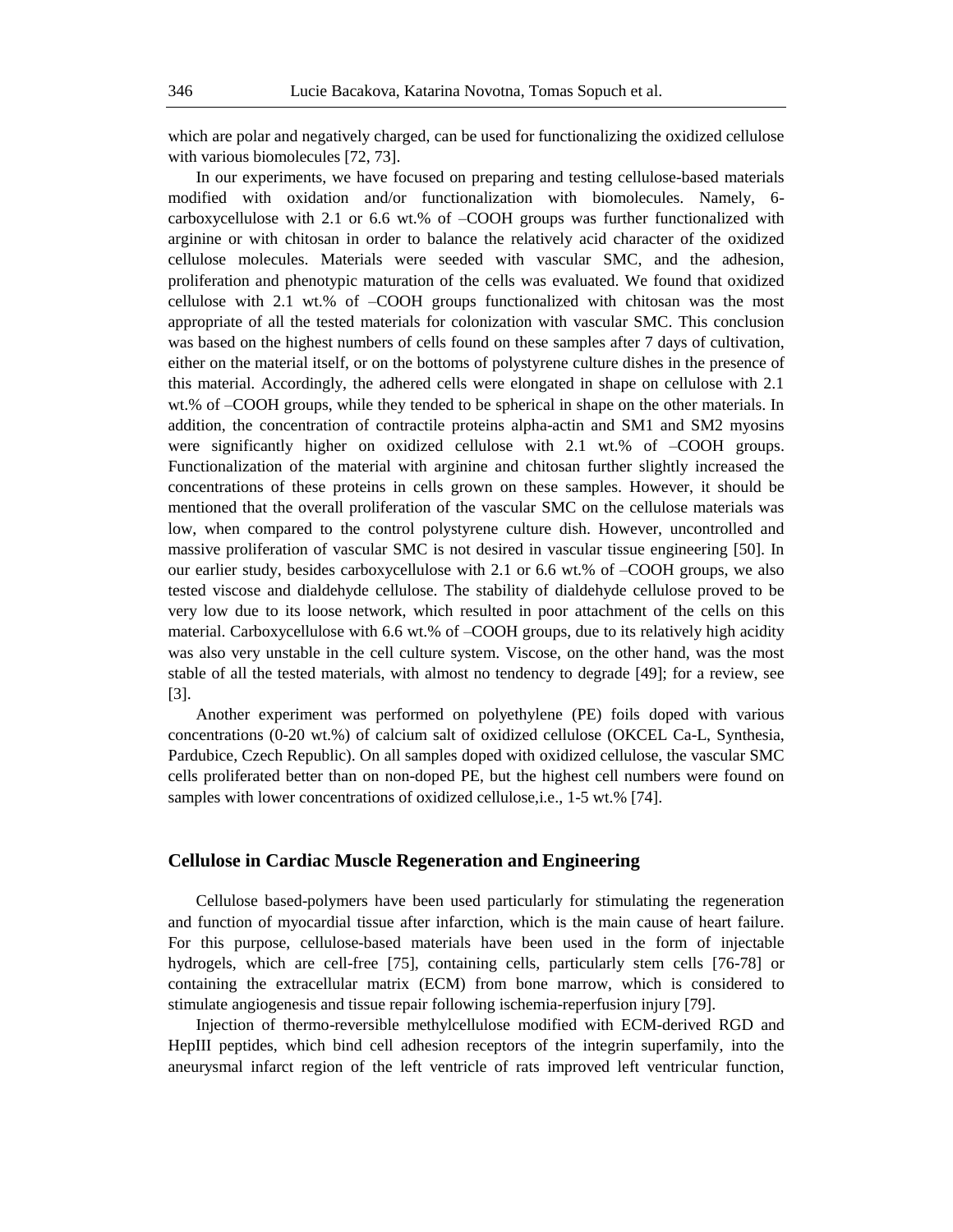increased angiogenesis, decreased infarct size, and increased the cardiomyocyte number within the infarct region [75].

A thermo-responsive methylcellulose hydrogel system was also used for fabricating cell sheet fragments containing human amniotic fluid stem cells (hAFSC) with their own ECM. These cell sheet fragments were then injected into the peri-ischemic area of an immunesuppressed rat model after experimentally-induced myocardial infarction. The hAFSC cell sheet fragments had better ability to retain cells, to support cell proliferation, tissue vascularization and to reduce the infarct size than the control dissociated hAFSCs transplanted to the myocardium. In addition, histological and qPCR analyses suggested that the hAFSCs transplanted in the form of cell sheet fragments can be differentiated into cardiomyocyte-like cells and cells of endothelial lineages, and modulated expression of multiple angiogenic cytokines and cardiac protective factor, which improved the ventricular function [76].

Similar results were also obtained when the thermo-responsive methylcellulose hydrogel system was used for constructing spherically symmetric cell bodies containing hAFSCs for cellular cardiomyoplasty [77], or for constructing cell sheet fragments, containing autologous bone marrow-derived mesenchymal stem cells (MSCs) in a porcine model [78]. MSC sheet fragments in infarcted hearts attenuated the adverse ventricular dilation, preserved the cardiac function, prevented scar expansion and left ventricle remodeling. Immunohistochemical analysis demonstrated that the engrafted MSCs can differentiate into endothelial cells and smooth muscle cells, implying that angiogenesis and subsequent regional perfusion improvement is a promising mechanism for ameliorating post-infarcted cardiac function. However, the transplanted MSCs may provoke arrhythmia [78].

Interestingly, ECM alone,i.e., incorporated in cellulose-based gels without cells, proved to be sufficient to induce significant repair of the infarcted myocardial tissue. Injecting bone marrow ECM in a methylcellulose carrier gel in a rat model of myocardial infarction reduced the infarct area, decreased cell apoptosis, improved fractional shortening, enhanced angiogenesis, and led to significantly lower macrophage counts in the infarct border [79].

In experimental cardiac tissue engineering, cellulose has also been used for constructing three-dimensional scaffolds. Cellulose acetate and regenerated cellulose scaffolds were prepared in the form of wavy microscale fibers or three-dimensional grooved topographies by casting the materials onto micromachined surfaces. These scaffolds provided good support for the adhesion and growth of cardiac cells isolated from neonatal rats; the support was comparable with the control polystyrene dishes. In addition, the molding capabilities of the materials down to the nanoscale were comparable with the current favorite in soft lithography,i.e., polydimethylsiloxane, and the scaffold biodegradability can be controlled by hydrolysis, de-acetylization of cellulose acetate and cytocompatible enzyme (i.e., cellulase) action [80].

#### **Cellulose in Heart Valve Reconstruction**

Cellulose-based materials have been used relatively rarely for reconstructing heart valves, although these materials are biocompatible and can be elaborated with good mechanical properties. The main problem with polymeric heart valves is that they usually fail in longterm use owing to tearing and calcification of the leaflets under high dynamic tensile bending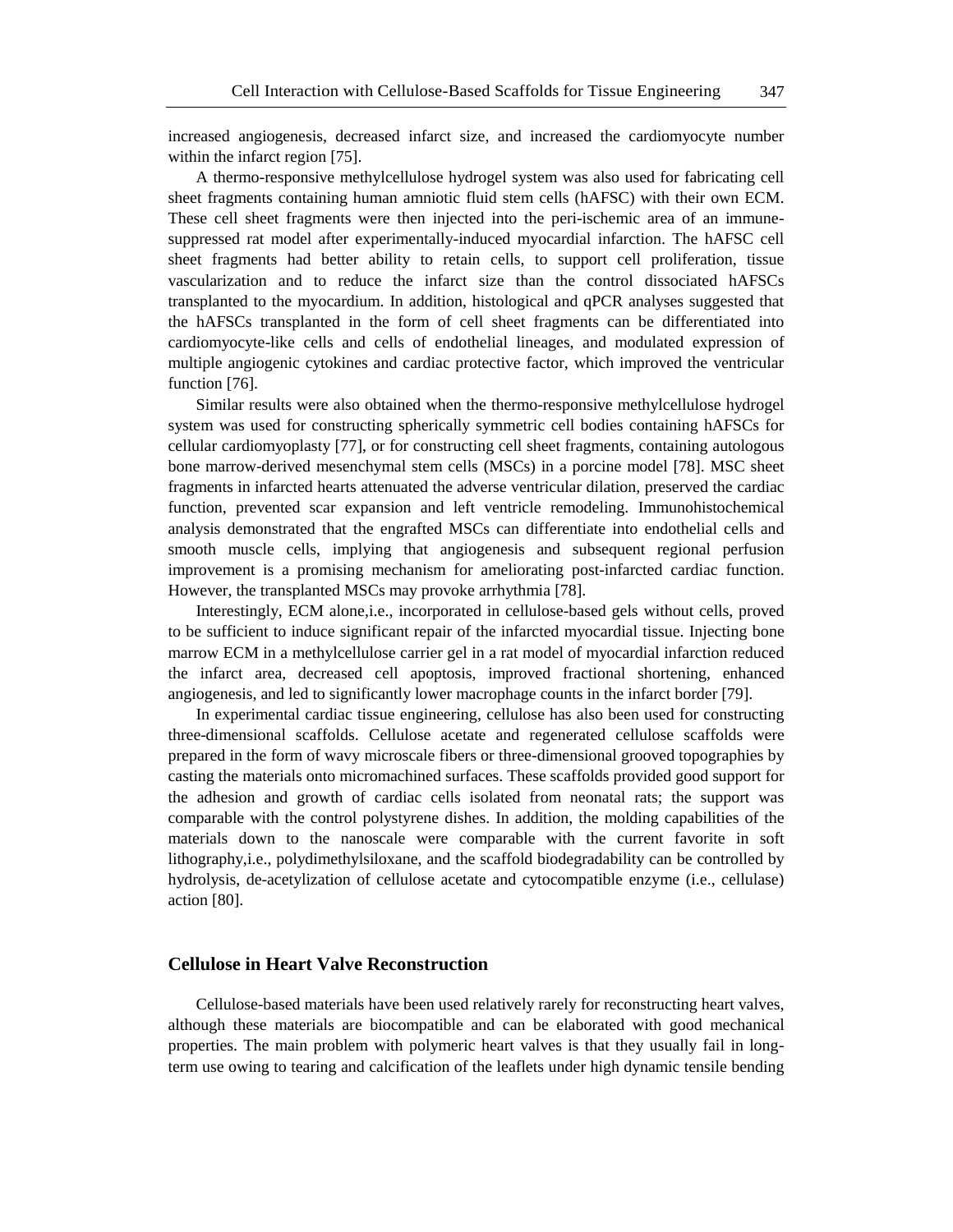stress and due to oxidative reactions with blood. Cellulose-based materials offer the possibility to create artificial valve leaflets which mimic the structure and the mechanical properties of the native valve leaflet. A composite containing polyvinyl alcohol (PVA) matrix reinforced with bacterial cellulose (BC) fibers is used for this purpose. A combination of 15 wt.% PVA and 0.5 wt.% BC seemed to be optimal, because the mechanical properties of this material, evaluated by tensile testing and stress relaxation testing, were similar to those of the porcine heart valve in both the circumferential direction and the axial tissue direction [81-83].

#### **Cellulose in Skeletal Muscle Tissue Engineering**

Skeletal muscle is an oriented tissue, so its proper engineering requires oriented substrates. On glass coverslips coated with radially-oriented cellulose nanowhiskers, C2C12 cells, derived from the thigh muscle of C3H mice after a crush injury, adopted oriented morphologies and fused into myotubes, which increased with increasing orientation of the nanowhiskers and was less apparent on the control flat surfaces [84, 85]. Multilayer coatings of polycationic chitosan paired with polyanionic semi-synthetic cellulose sulfates or heparin supported the adhesion and growth of C2C12 cells, which was more apparent on the material with an intermediate degree of sulfation than on highly sulfated materials [86].

#### **Cellulose in Skin Tissue Engineering**

Skin treatment products can be divided into two main groups: wound dressings and scaffolds for skin tissue engineering. While wound dressings should be easily removable without causing skin tissue damage, tissue engineering scaffolds should be able to adhere to the wound and support cell proliferation during skin regeneration. These distinct adherence features can be adjusted in composite cellulose acetate/gelatin scaffolds by changing the ratio of cellulose acetate and gelatin. High proliferation of human dermal fibroblasts on electrospun cellulose acetate/gelatin 25:75 confirmed the capability of cellulose acetate/gelatin 25:75 nanofibers as a tissue-engineered scaffold, while the electrospun cellulose acetate/gelatin 75:25 can be a potential low-adherent wound dressing [87].

Other cellulose-based materials supporting the adhesion and growth of dermal fibroblasts are transfer membranes made of enzyme-digestible cellulose [88], 2,3 dialdehyde cellulose hydrogel membranes [89] or composite electrospun nanofibrous scaffolds containing polyurethane, cellulose acetate and zein [90]. Surprisingly, bacterial cellulose supported colonization with fibroblasts to a lower extent than the adhesion, spreading and growth of keratinocytes [91], which was further enhanced by combining cellulose with chitosan [92]. However, in another study performed on degradable transfer membranes, keratinocyte proliferation was lower on membranes based on cellulose and chitosan than on collagen membranes [88].

An ordered cellulose film scaffold, termed a nematic ordered cellulose template, is an interesting material. This material allowed 3D proliferation of human epidermal keratinocyte layers in the perpendicular direction, which was in accordance with the basic concept of skin formation [93]. Other advanced growth supports for keratinocytes are porous three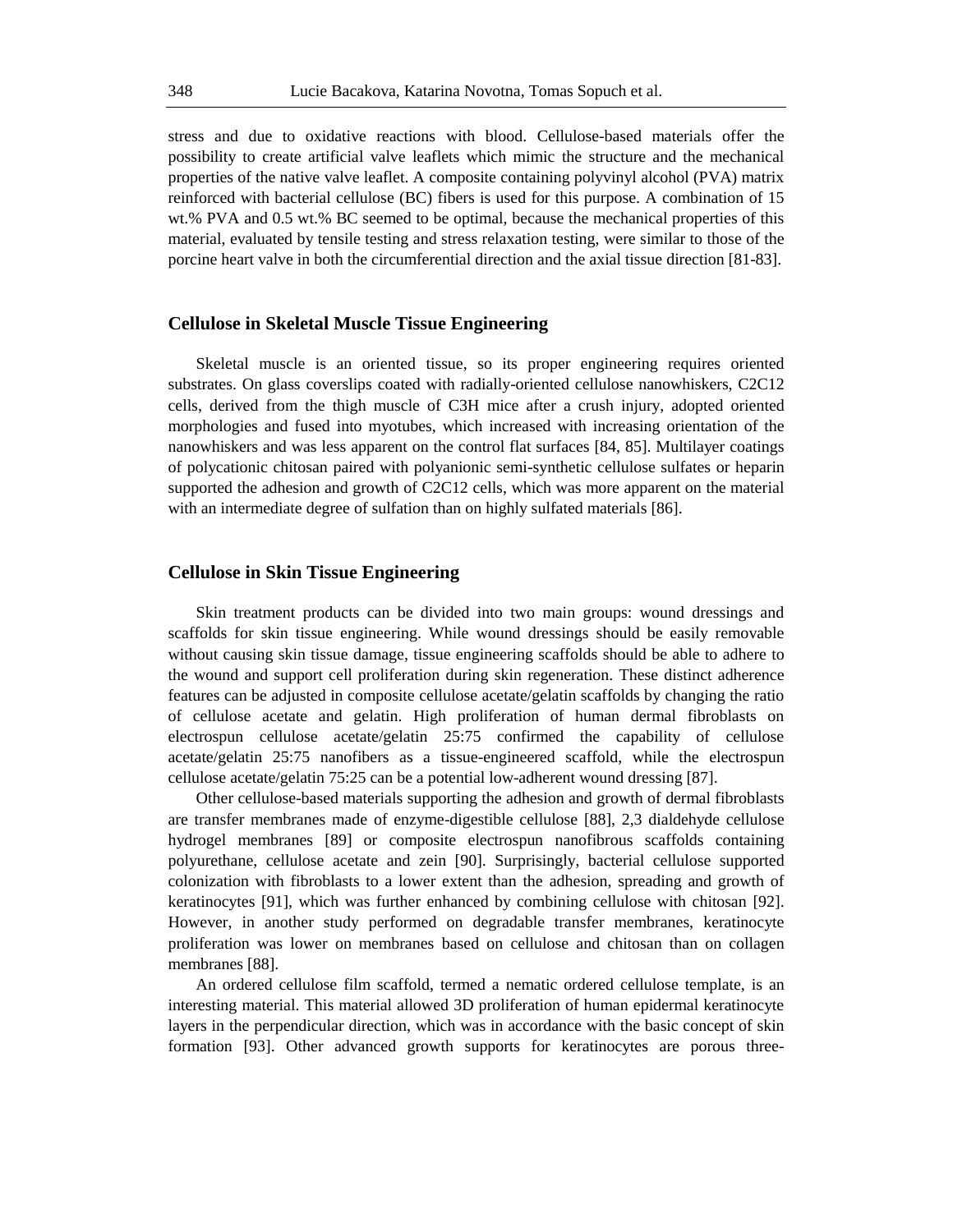dimensional hydrogel matrices composed of carboxymethylcellulose and a silk cocoon protein sericin [94], or nanofibrous composites of cellulose, silk fibroin and lysozyme [95].

#### **Cellulose and Liver Engineering**

In the first phase of the application of cellulose-based materials in liver replacement, these materials were used for encapsulating hepatocytes for constructing extracorporeal bioartificial liver support systems in order to improve the condition of patients with hepatic failure, and to survive the period until a suitable donor liver is available. In addition, this technology enables the use of hepatocytes of allogenic or xenogenic origin, or even in the form of tumor-derived cell lines. For this purpose, a material composed of polysaccharides (carboxymethylcellulose, chondroitin sulfate A, chitosan, and polygalacturonate) was developed, and was found to be superior to widely used alginate-polylysine capsules [96, 97]. Murine hepatocytes encapsulated in permeable multicomponent capsules, formed by polyelectrolyte complexation between sodium alginate, cellulose sulfate and poly(methyleneco-guanidine) hydrochloride, retained their specific functions, namely transaminase activity, urea synthesis, and protein secretion during the first four days of culture in a minimum medium. The technology for encapsulating hepatocytes is also useful for fundamental research, e.g., in analyses of drug metabolism, intercellular regulations, and metabolic pathways, and also for establishing a tissue bank for storing and supplying hepatocytes [98]. Biodegradable microcapsules containing cellulose were used for engineering vascularized liver tissue *in vitro*. In these experiments, hepatocytes were suspended in glycosaminoglycan (GAG) solutions (4%/1.5% chondroitin sulfate/carboxymethylcellulose, or 1.5 wt.% hyaluronan) and encapsulated by forming chitosan-GAG polyelectrolyte complex membranes around droplets of the cell suspension [99].

Cellulose-based microcarriers in the form of porous micro-sized membranes [100] and microspheres [101] have also been applied for constructing a bioartificial liver support. Multiporous membrane-like cellulose microcarriers were used for immobilizing hepatocytes and for studies on their metabolic activity in a floating culture, in a newly developed bioreactor, and under perfusion of a hollow-fiber-based hybrid artificial liver support system [100]. Cellulose microspheres containing cell-adhesive Gly-Arg-Gly-Asp-Ser (GRGDS) peptides,i.e., ligands for cell adhesion receptors, excellently immobilized hepatocytes on the surface of microspheres in a high number and quality [101]. Cellulose beads were used for reconstructing liver organoids in a radial-flow bioreactor using a functional human hepatocellular carcinoma cell line FLC-5 as hepatocytes, mouse immortalized sinusoidal endothelial cell line M1 and mouse immortalized hepatic stellate cell (line A7) as nonparenchymal cells [102]. Cellulose acetate modified with 2-methacryloyloxyethyl phosphorylcholine copolymers was used for constructing a hollow fiber membrane bioreactor for use in an extracorporeal therapy. Modification with these copolymers increased the functionality of hepatocytes in terms of urea synthesis and albumin synthesis [103].

Another three-dimensional system which promoted phenotypic maturation and function of hepatocytes consisted of wood-derived nanofibrillar cellulose combined with hyaluronangelatin hydrogels. This material induced the formation of 3D multicellular spheroids of HepaRG liver progenitor cells, characterized by apicobasal polarity and functional bile canaliculi-like structures, i.e., structural hallmarks of liver tissue. In addition, the cells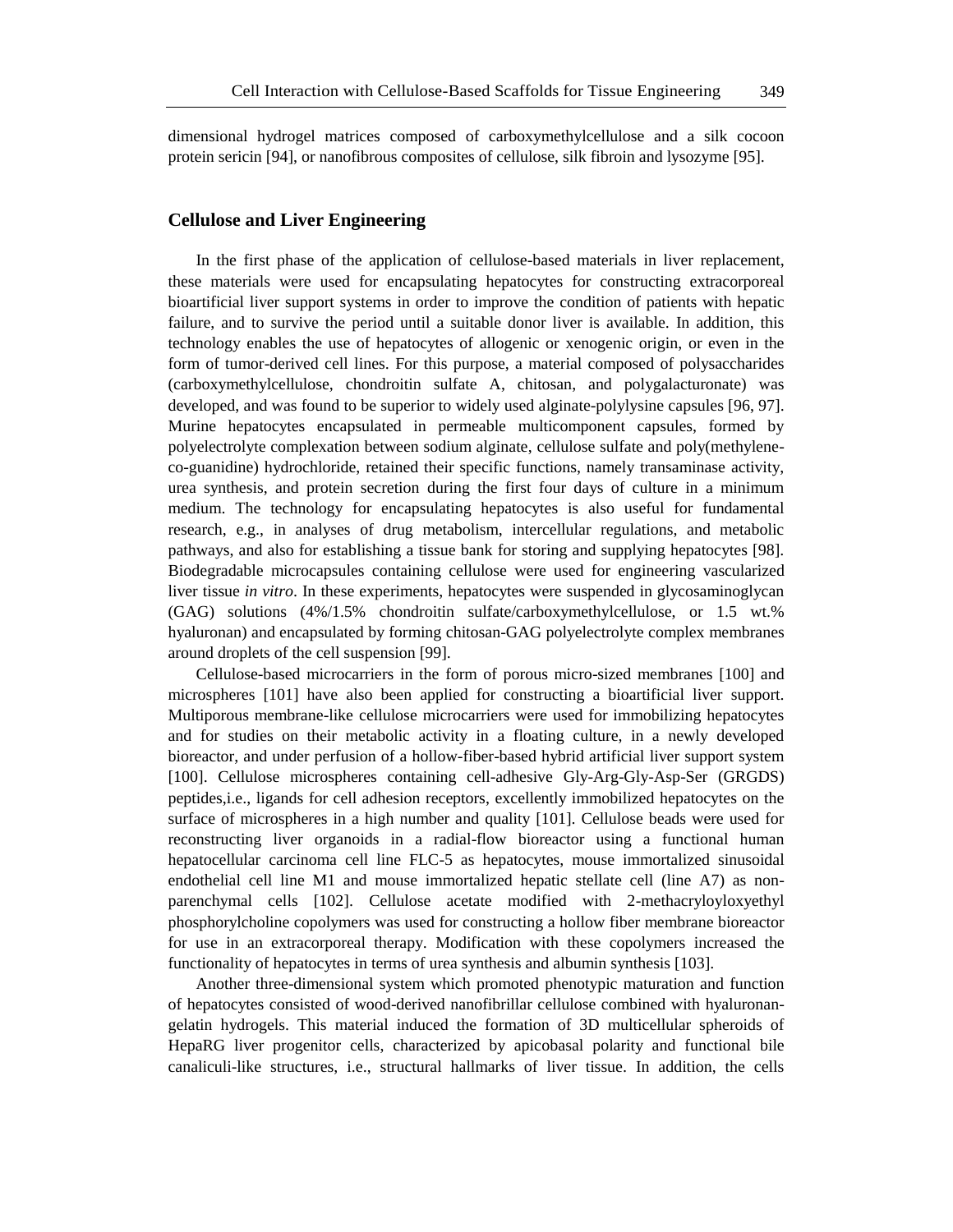expressed the mRNA for hepatocyte markers albumin and cytochrome P450 3A4 (CYP3A4), and showed metabolic activity of this enzyme [104, 105]. A thin 3D-microstructured fibrous substrate consisting of a microfibrillated cellulose sheet coating a highly  $O_2$ -permeable polydimethylsiloxane (PDMS) membrane proved to be suitable for obtaining stably-attached and functional rat hepatocyte 3D cultures in the form of hemispheroids, and appeared interesting for drug/chemical screenings in a microplate format, and also for microfluidic applications [106].

Planar cellulose membranes and sheets also provided good supports for cultures of hepatocytes. Some of the first materials used for this purpose were Cuprophan cellulose membranes. When coated with collagen or fibronectin, these membranes induced spherical or polygonal flattening of hepatocytes, as confirmed by computer-aided time-lapse video analysis [107]. Flat sheet membranes made of cellulose acetate or aminated cellulose acetate supported the adhesion, viability and function of rat hepatocytes (manifested by urea synthesis and ammonia utilization), though to a lower extent than polysulfone-based membranes [108]. The adhesion and growth of hepatocytes on cellulose acetate membranes was also positively influenced by the free surface energy, wettability and surface tension of these membranes. This is a typical feature of the cell behavior in cultures on various biomaterials [109]. Other cellulose-based substrates suitable for hepatocyte cultivation were carboxymethylcellulose membranes, particularly due to their mechanical and cell-interaction properties [110], and lactose-modified cellulose films, which promoted hepatocyte adhesion through a direct interaction between galactose residues on the cellulose films and asialoglycoprotein receptors on the cell surface [111].

#### **Cellulose and Pancreatic Islet Delivery**

Cellulose-based or cellulose-containing materials have been used massively for encapsulation, immunoisolation, cryoprotection and long-term storage (banking) of Langerhans islets for transplantation. The first experiments in this field started as long as 30 years ago (in 1985), when cellulose sulfate and regenerated cellulose were used for cultivating pancreatic islets, and for encapsulating them and implanting them into rats.

Pancreatic islets cultured in the presence of 2% cellulose sulfate for up to 3 weeks are characterized by unchanged insulin content, secretion and biosynthesis when compared to appropriate controls [112]. The application of cellulose sulfate in the combination of sodium alginate, poly(methylene-co-guanidine) hydrochloride, calcium chloride, and sodium chloride proved to be particularly promising for pancreatic islet encapsulation from the point of view of islet viability, immunoisolation, insulin secretion and the mechanical strength of the capsules, which was markedly superior to the widely-used alginate/poly(L-lysine) capsules [113, 114]. Recently, sodium cellulose sulfate has been tested for islet cryopreservation and banking [115], and particularly for cell therapy of pancreatic cancer in human patients. In a clinical trial performed on patients with non-resectable pancreatic cancer, genetically modified 293-derived cells overexpressing a cytochrome P450 enzyme were encapsulated in cellulose sulfate and were angiographically placed into the tumour vasculature of the patients. Cytochrome P450 enzymes produced by these cells then activated a chemotherapeutic agent ifosfamide, and thus facilitated the pancreatic tumor therapy [45].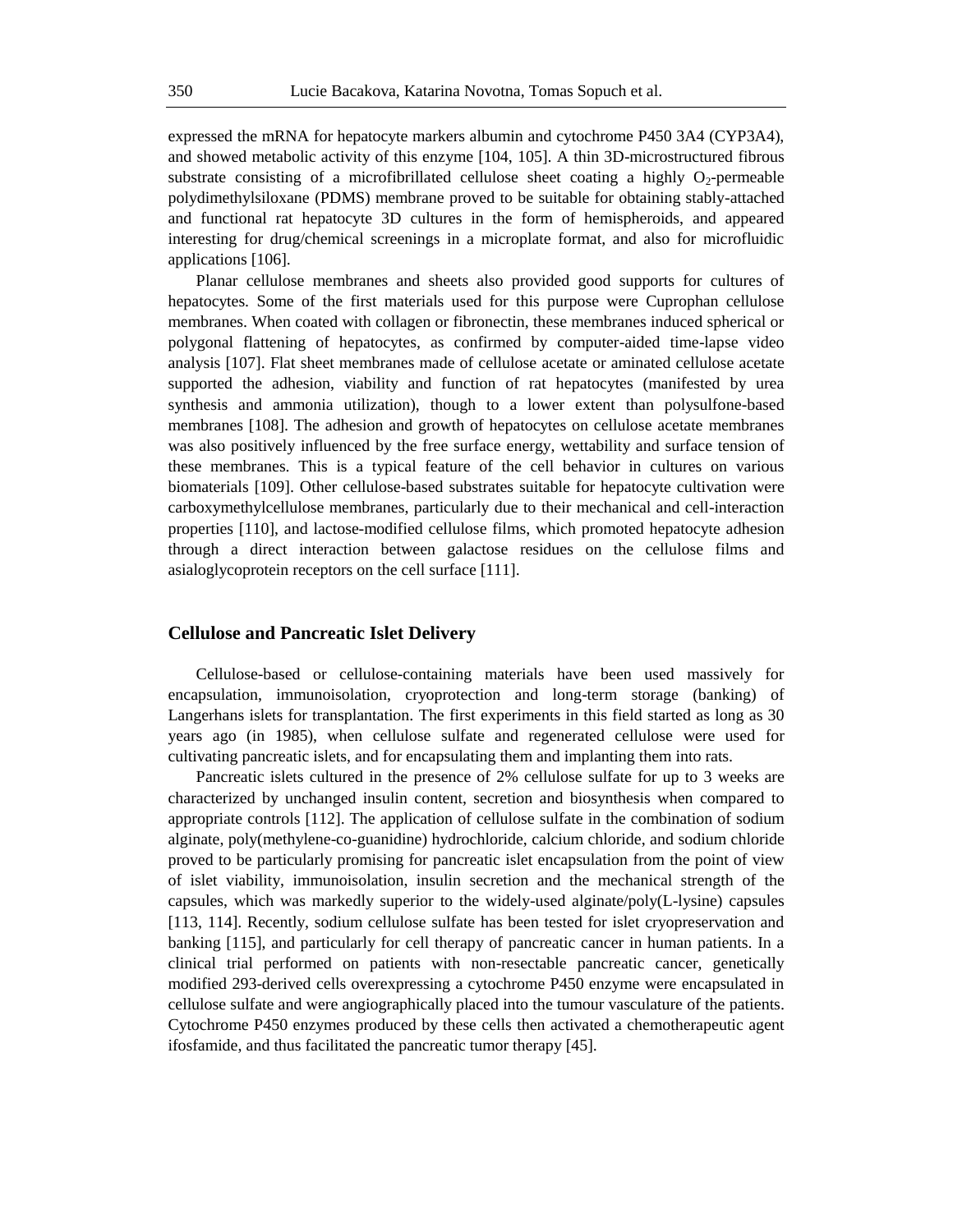Regenerated cellulose proved to be permeable for insulin secreted by the islet cells [116]. Implantation of chambers with membranes of regenerated cellulose, containing Langerhans islets, into the retroperitoneal space of rats with experimental diabetes significantly lowered or even normalized the glycemia in these rats [117]. Even cellophane,i.e., a thin sheet made of regenerated cellulose, has been tested for potential islet wrapping [118].

Other materials experimentally used for pancreatic islet encapsulation and long-term cultivation were methylcellulose, applied in porcine islets [119] and carboxymethylcellulose, used for xenotransplantation of rat islets into mice [120, 121] and mouse islets into rats [122]. In these cases, carboxymethylcellulose was used as a component of multilayered capsules, which also contained agarose, polystyrene sulfonic acid and polybrene [120-122]. A cellulose molecular dialysis Spectra/Por 2 membrane was also succesfully tested as a potential candidate for pancreatic islet encapsulation [123].

Cellulose acetate and cellulose acetate phthalate were interesting materials. Cellulose acetate was used for constructing a microsensor for measuring the concentration of oxygen around and within pancreatic islets, which is needed for adequate insulin secretion [124]. Cellulose acetate phthalate proved to be an efficient antimicrobial agent, capable of blocking the infection of human immature Langerhans cells with HIV-1 virus [125].

#### **Cellulose and Nervous System Regeneration**

Cellulose-based materials have been widely used for repairing and regenerating peripheral nerves and also for the central nervous system, namely spinal cord and brain. These applications began relatively early,i.e., at the end of the 1980s.

For the peripheral nerves, the pioneering experiments were performed *in vitro* on nitrocellulose in the form of paper soaked with basic fibroblast growth factor, known as mitogen for endothelial cells, fibroblasts and Schwann cells,i.e., cell types present in the peripheral nerve [126], or on nitrocellulose in the form of blots containing neuronotrophic factors [127]. The nitrocellulose paper was applied in experiments *in vivo* for anastomosis and regeneration of transected sciatic nerves in mice [128]. Other constructs applied for experimental sciatic nerve regeneration included methylcellulose gels loaded with plateletderived growth factor and insulin-like growth factor-I [129, 130], a carboxymethylcellulose vehicle with a pyrimidine analog Xymedon [131], and particularly woven oxidized regenerated cellulose gauze with amniotic fluid mesenchymal stem cells [132]. Also lignin, a macromolecule crosslinking various plant polysaccharides, including cellulose, induced differentiation of embryonic stem cells into neuroectodermal cells, namely ocular cells and neural cells [133].

Electroactive substances or dynamic cultivation enhanced the supportive effects of cellulose-based materials on nerve regeneration. Loading porous cellulose aerogels with electrically conductive polypyrrole nanoparticles enhanced the adhesion, proliferation and neurite extension in rat pheochromocytoma PC12 cells, which have neuroblastic potential [134]. Aligned synthetic microfiber scaffolds of viscose rayon and electrospun polystyrene have been used for establishing an advanced dynamic bioreactor for tissue engineering of peripheral nerve conduits *in vitro*. Schwann cells seeded on these scaffolds and exposed to continuous medium flow increased in number markedly compared to a static culture [135].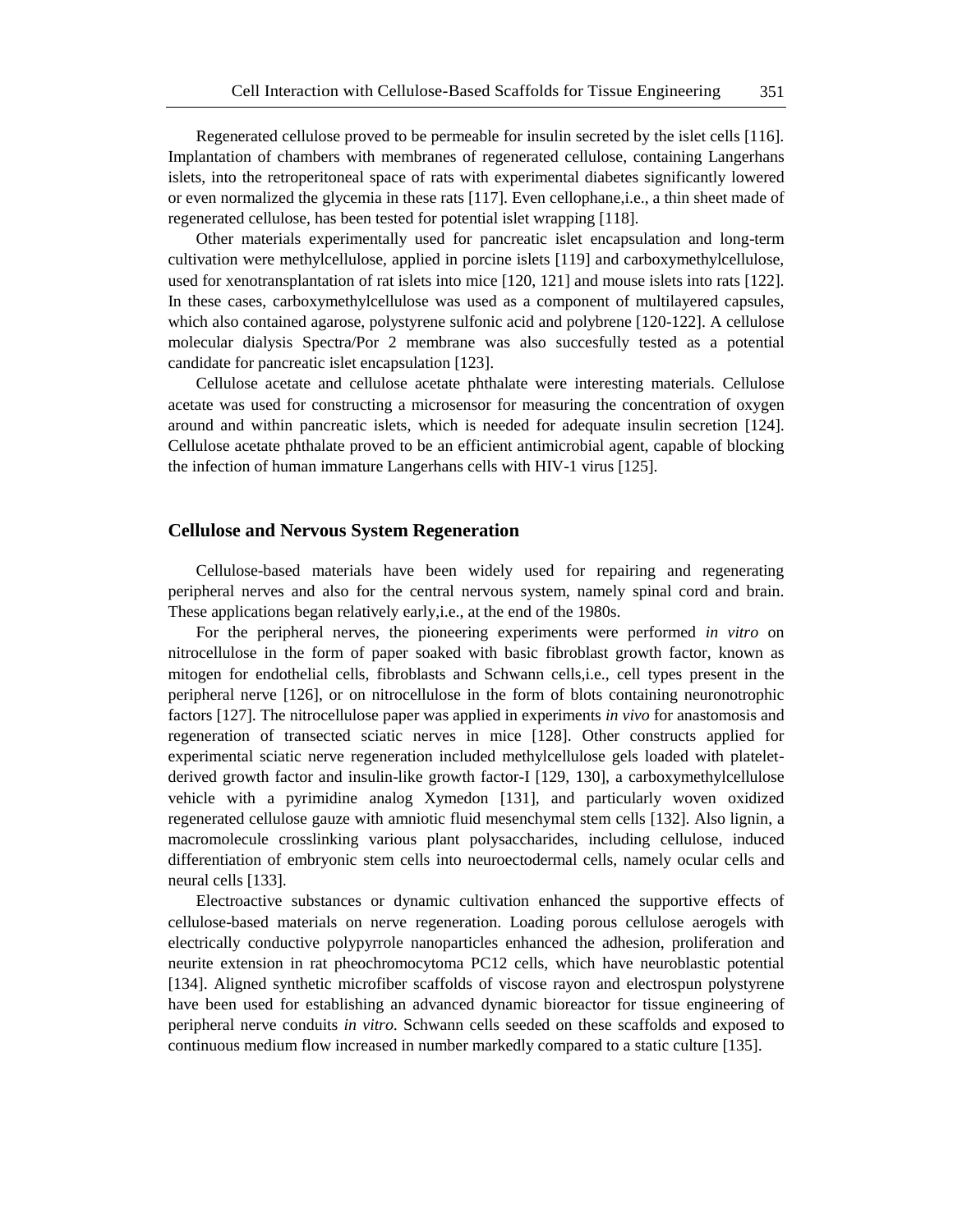Cellulose-based materials also promoted peripheral nerve regeneration by preventing perineural scar formation. In experiments *in vivo* performed on rats and rabbits, composites of hyaluronic acid and carboxymethylcellulose in the form of an injectable solution [136] or membranes [137], and also bacterial cellulose in the form of tubes [138], supported nerve regeneration by preventing infiltration of the perineural tissue with inflammatory cells, by preventing excessive proliferation of connective tissue cells, and also by accumulating neurotrophic factors in the site of injury.

In spine surgery, nitrocellulose was the first cellulose-based material to be used for regenerating injured dorsal roots. Intraspinal implantation of nitrocellulose carrying the nerve growth factor promoted axonal regrowth from the damaged roots in rats [139]. Another material that was applied at an early stage in spine surgery was carboxymethylcellulose, which prevented epidural scar formation following laminectomy in rabbits [140]. Another cellulose-based material used for preventing epidural fibrosis and adhesion was carboxymethylcellulose with polyethylene oxide (Oxiplex/SP Gel, FzioMed, Inc., San Luis Obispo, CA), which was clinically applied in patients who underwent surgery for unilateral herniation of the lumbar discs and suffered from severe leg pain and lower-extremity weakness [141]. A hydrogel material composed of poly(2-hydroxyethyl methacrylate-comethyl methacrylate (pHEMA-MMA) with guidance channels containing methylcellulose improved axonal regeneration after complete spinal cord transection in rats [142]. A hydrogel blend of hyaluronan and methylcellulose, covalently modified with recombinant rat plateletderived growth factor-A was applied as an injectable carrier for delivering adult brain-derived neural stem/progenitor cells (NSPCs) into rats with an experimental spinal cord injury. These rats then showed improved behavioral recovery, a significant reduction in cavitation, improved graft survival, increased oligodendrocytic differentiation, and sparing of perilesional oligodendrocytes and neurons [143]. Other injectable hydrogels suitable for delivering cells and neurotrophing into the injured spinal cord are based on poly(Nisopropylacrylamide) (PNIPAAm), lightly cross-linked with polyethylene glycol or methylcellulose [144].

Attempts to regenerate damaged brain tissue also started with nitrocellulose. Nitrocellulose soaked with a conditioned medium originating from regenerating fish optic nerves was implanted into rabbits in order to regenerate an experimental injury of the optical nerve, which is anatomically considered as an extension of the brain tissue [145]. Other promising materials include methylcellulose-based materials. Injectable methylcellulose hydrogels proved to be suitable substrates for the repair of an experimental brain injury in rats [146]. Hyaluronan-methylcellulose composite hydrogels were used as carriers for local delivery of erythropoietin, epidermal growth factor and Cyclosporin to mouse brain in order to repair the tissue damage after a stroke by means of activating endogenous neural stem and progenitor cells, maintaining their viability and reducing the inflammatory response to the stroke [147-149]. Oxidized cellulose also holds potential for treating brain damage. Oxidized regenerated cellulose in fibrillar form significantly reduced bleeding in hemorrhagic cerebral contusions in rats, and its effect was comparable to that of fibrillar collagen [150].

Cellulose-based materials were also effective in repairing damaged *dura mater* on the brain. Biosynthetic cellulose,i.e., a Brazilian-manufactured membrane used in plastic surgery as a temporary skin substitute for second degree burns, has also been applied for treating experimental defects of the *dura mater* covering the brain or spine in dogs and sheep [151, 152]. Biosynthetic cellulose grafts have been applied clinically in human patients as dural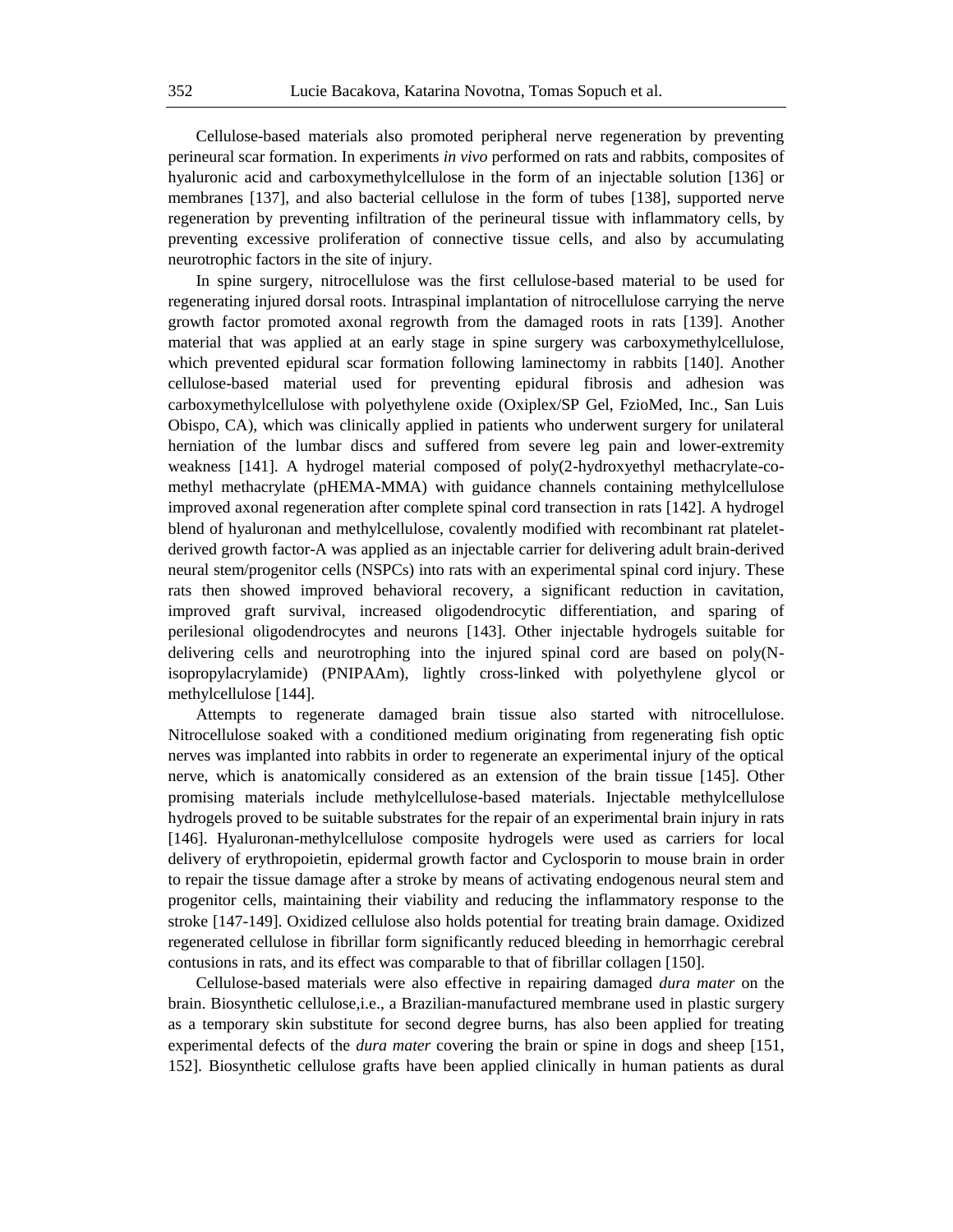replacements [46]. Other clinically-applied cellulose materials include oxidized cellulose reinforced by fibrin glue, which has been used for sutureless closure of minor dural defects [47]. Bacterial cellulose is another material that is promising as a dural substitute [153].

#### **Cellulose and Urinary System Reconstruction**

Similarly as in neural tissue regeneration, the use of cellulose in surgery, repair and regeneration of the urinary system started as early as the 1960s and 1970s, when oxidized cellulose was used as hemostatic agent after experimental nephrectomy [154, 155]. Oxidized cellulose was also tested for prevention of a urinary fistula after laparoscopic partial nephrectomy [156], and for closing a bladder neck fistula complicated by urethral and vaginal stenosis [157]. Microporous scaffolds made of bacterial cellulose and seeded with human urine-derived stem cells supported the formation of a multilayered urothelium, which expressed urothelial differentiation markers uroplakin Ia and cytokeratins AE1/AE3. These constructs thus hold promise for forming tissue-engineered urinary conduits for urinary reconstruction and diversion [158].

Cellulose acetate in the form of porous membranes has been applied for constructing a bioartificial renal tubule system. This system promoted the proliferation and functional differentiation of Lewis-lung cancer porcine kidney 1 (LLC-PK1) cells, manifested by the expression of glucose transporters, which was not observed on conventional nonporous polystyrene plates [159]. Cellulose acetate in the form of electrospun porous microfibrous three-dimensional scaffolds has been tested for potential reconstruction of the urinary bladder [160].

## **Cellulose and Bone Tissue Engineering**

Cellulose shows great potential in bone tissue engineering, mainly due to its biocompatibility and its ability to promote osteoblast proliferation and osteogenic cell differentiation [161, 162]. However, it has usually been tested as a part of more complex composites, since cellulose itself does not have the necessary mechanical strength for loadbearing applications [163-166]. One of the most widely-used materials in bone tissue engineering is hydroxyapatite (HAp), which has been applied in combination with cellulose to improve its mechanical properties [164-168].

Liuyun et al. [164] developed composite membranes of chitosan-carboxymethylcellulose polyelectrolyte filled with nano-HAp. The addition of nano-HAp to the cellulose-based membranes improved their microstructure compatibility, mechanical properties, swelling behavior, their degradation and bioactivity *in vitro*, when compared to membranes without HAp. The most appropriate mechanical properties were achieved when 40 wt.% of nano-HAp was used. Accordingly, the research group of Jiang et al. [166] investigated membranes composed of chitosan, sodium carboxymethylcellulose and nano-HAp. Osteoblasts cultivated on the membrane with 60 wt.% of nano-HAp exhibited the highest cell viability and osteocalcin expression. Moreover, an important role in this study was played by the spiralcylindrical arrangement of the scaffold, which promoted complete infiltration with bone tissue *in vivo*. Another study investigated bacterial cellulose (BC) supplemented with HAp,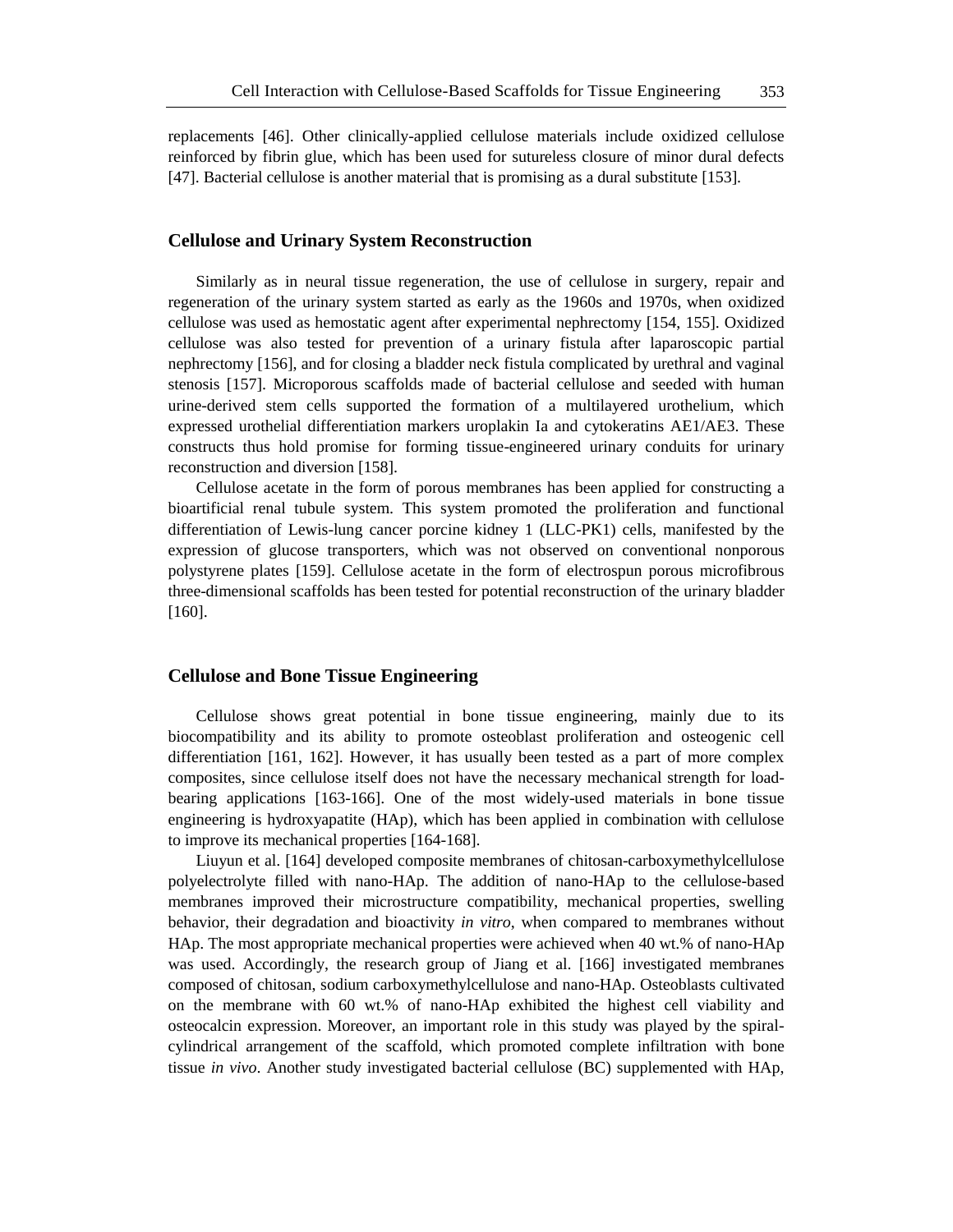and concluded that there was significantly increased osteoblast adhesion and growth on BC/HAp membranes as compared to BC alone, and also greater bone nodule formation and mineralization [167].

Cellulose-based hydrogels form another group that has been widely tested in bone tissue engineering. The use of hydrogels for bone regeneration is problematic due to their low modulus to support cell adhesion and proliferation. Carboxymethylcellulose-HAp hybrid hydrogel was evaluated by using human osteoblast-like MG-63 cell line. Addition of HAp to the hydrogel enhanced the cell proliferation and promoted the production of mineralized extracellular matrix [168]. Another study developed multifunctional polysaccharide hydrogels composed of methylcellulose, chitosan and agarose. Their stiffness was increased by crosslinking the chitosan with increasing amounts of genipin. A positive correlation was found between increasing gel stiffness and increasing osteoblast and fibroblast proliferation [169]. In addition, studies suggested that cellulose-based hydrogels promote differentiation of human mesenchymal stem cells into osteoblastic phenotype [170], or promote mineralization of regenerated cellulose hydrogel surfaces by human bone marrow stromal cells [171]. Successful osteogenic differentiation of human adipose-derived stem cells was also achieved on bacterial cellulose [162].

Another way to approach mineralization of the cellulose surface is indirectly *via* immersion of cellulose in simulated body fluid (SBF). Experiments resulted in effectual coverage of cellulose with hydroxyapatite crystals after 14 days of immersion. Subsequently, the adhesion and growth of osteoblast cells was improved on mineralized cellulose scaffolds [172]. Another recent study used electrospun hydroxyethyl cellulose/polyvinyl alcohol nanofibers and immersed them in concentrated simulated body fluid, resulting in nanofibers coated in bone-like apatite [173].

Our studies have also contributed to knowledge on the mineralization of cellulose scaffolds in SBF and their potential further use for bone tissue engineering. Plant-derived cellulose in the form of cotton fabrics, viscose fabrics, and also 6-carboxycellulose with 2.1 wt.% of -COOH groups proved to be suitable for vascular tissue engineering [49, 50]. These samples were mineralized in SBF with or without citric acid, which acts a modulator of the mineralization of various materials in SBF. For example, in the concentration range from 0.3 to 2 mM in SBF, citric acid promoted the mineralization of collagen membranes [174]. In our experiments, all three cellulose-based materials promoted cell adhesion and subsequent growth, though the cells adhered in relatively low initial densities on day 1 after seeding (Figure 1 A-C). Nevertheless, the cells were able to spread and to gain a spindle-shaped morphology, oriented along the fibers (Figure 1 D-F) and to proliferate within a period of 6 days. The final cell number on day 6 was highest on viscose and lowest on 6-carboxycellulose with 2.1 wt.% of -COOH groups. The cell number was usually higher on the materials mineralized in SBF with citric acid than on the non-mineralized materials and on the material mineralized without citric acid, which was most apparent on 6-carboxycellulose with 2.1 wt.% of -COOH groups (Figure 1 A-C). This could be explained by higher mineralization of the materials due to hydrogen bonding of citric acid to the cellulose cloth and its ability to form chelates with calcium ions [175].

The properties of cellulose materials can also be improved and made suitable for bone tissue engineering applications by functionalizing them with various bioactive agents, e.g., functionalization of bacterial cellulose with osteogenic growth peptide [176], or by modifying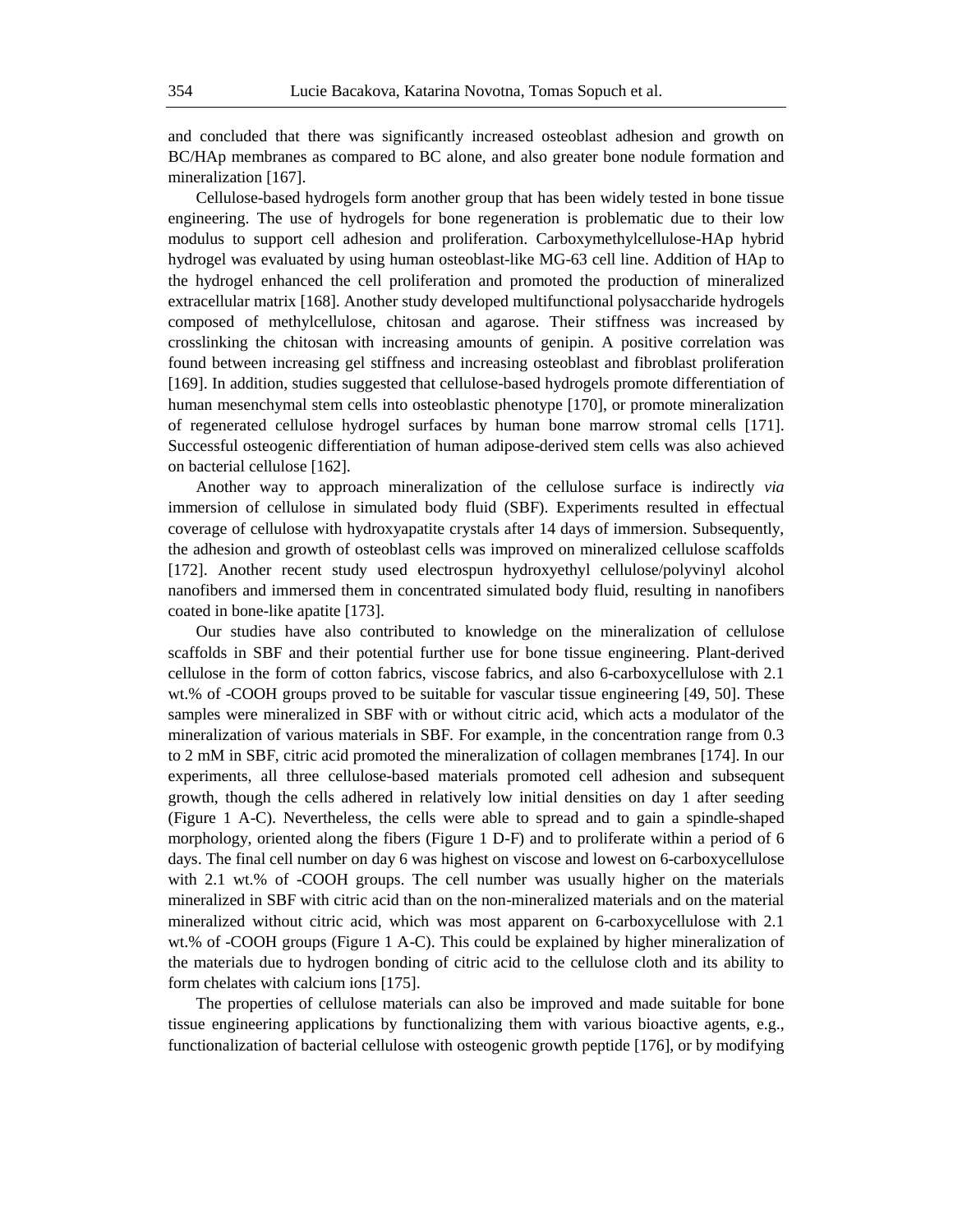the cellulose itself chemically to achieve more desired properties, for example by sulfation, carboxylation or carboxymethylation [177]. The results of Peschel et al. [177] showed that sulfated or carboxylated cellulose had some osteogenic activity, while carboxymethylated cellulose has none. A similar study compared cellulose and sulfated cellulose fibrous meshes, and concluded that the sulfated fibrous mesh more readily supported the attachment and osteogenic differentiation of rat bone marrow stromal cells. It also showed better retention capacity for bone morphogenetic protein-2 (BMP-2) than the pure cellulose mesh [178].

A reversed approach uses cellulose as a functionalizing or coating agent to improve the properties of various other materials, e.g., functionalization of titanium oxide surfaces with phosphated carboxymethylcellulose [179] or coating polyethylene terephthalate with hydroxypropylcellulose [180]. Both these coatings improved osseointegration with the host tissues.

Cellulose was also tested as a potential drug-delivery system to improve bone defect sites, for example by loading bacterial cellulose with BMP-2. BC loaded with BMP-2 induced differentiation of seeded mouse fibroblast-like C2C12 cells into osteoblasts, and the osteogenic activity was positively correlated to the concentrations of BMP-2. This study was also extended with an *in vivo* experiment, which showed more bone formation and higher calcium concentration in subcutaneous implantation sites when BC with BMP-2 was implanted than when BC alone was used [181]. Another research group developed ethyl cellulose microspheres that were loaded with model drug Ceftazidime. These microspheres were then incorporated in an HAp/polyurethane composite scaffold. This material proved to be an effective cytocompatible drug delivery system with antibacterial properties and with retained release of the drug for up to 60 days [182].



Figure 1. Growth curves (A-C) and morphology (D-F) of human osteoblast-like MG-63 cells in cultures on cotton  $(A, D)$ , viscose  $(B, E)$  and 6-carboxycellulose with 2.1 wt.% of – COOH groups  $(C, F)$ . A-C: cotton, viscose and 6-carboxycellulose (COT, VIS and CC, repectively) were mineralized with or without citric acid (CA). D-F: Cells on day 1 after seeding; stained with Texas Red  $C_2$ -maleimide (red; stains proteins of the cell membrane and cytoplasm) and Hoechst #33342 (blue; stains the cell nuclei and also tints the materials). Olympus IX 71 microscope, obj. 20, digital DP 70 camera, bar = 200  $\mu$ m.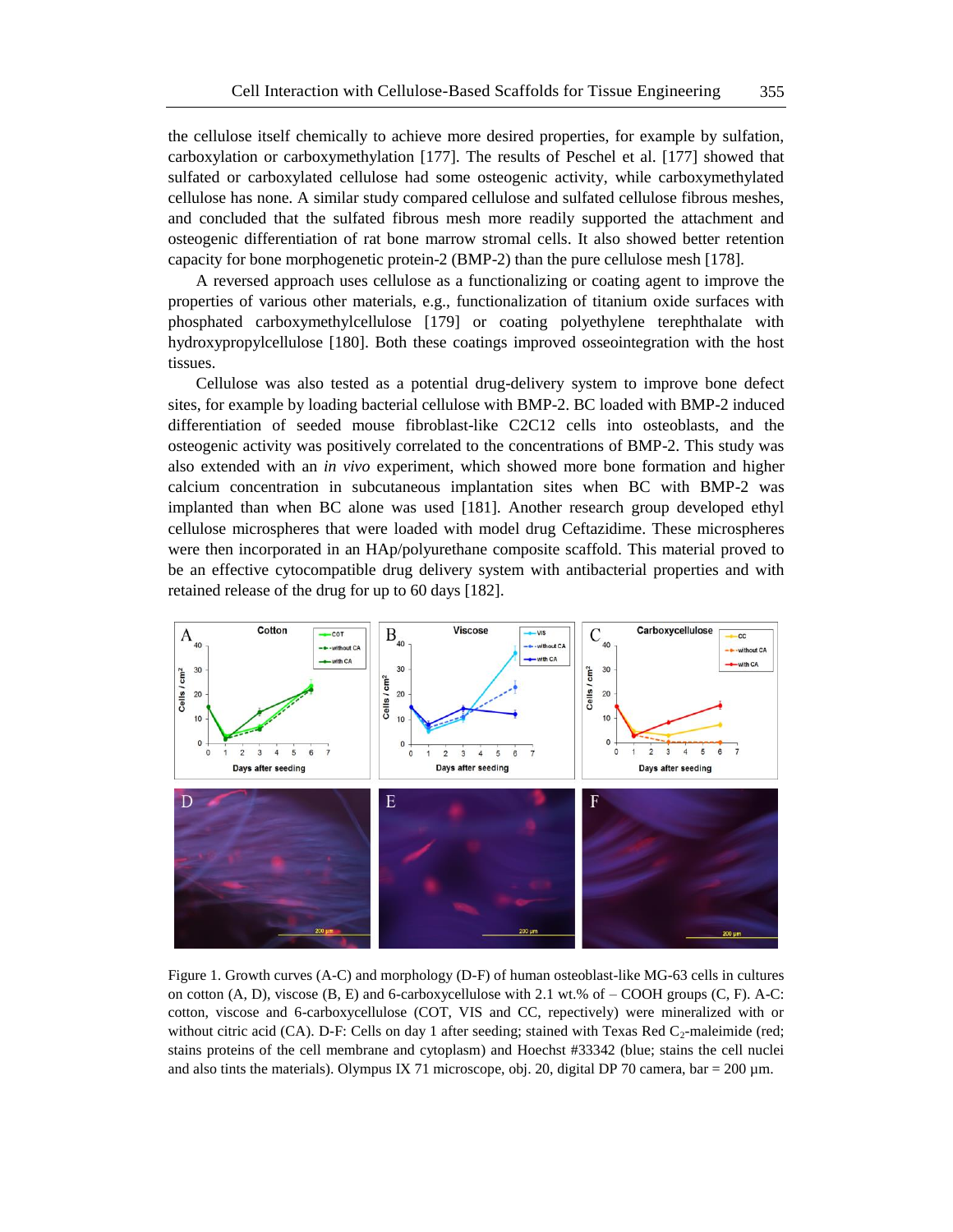Scientists agree that a certain degree of microporosity within the scaffold is beneficial to osteoblast ingrowth and subsequent mineralization of the scaffold [183, 184]. Zaborowska et al. [183] compared nanoporous and microporous bacterial cellulose scaffolds, which were seeded with MC3T3-E1 osteoprogenitor cells. The cells formed denser mineral deposits on microporous scaffolds than on nanoporous scaffolds. The micropores in this study ranged between 300-500 µm. Another research group developed nanofibrous cellulose scaffolds with laser induced micropores ranging between 50-300 μm that enhanced osteoblast attachment at the edge of these pores [184]. However, bigger pores ranging up to 750 µm formed in cellulose matrix were also shown to be effectual for osteoblast adhesion and growth [172].

Although most studies with cellulose scaffolds are held as *in vitro* tests, there have also been several *in vivo* experiments. Besides the studies already mentioned above, which were performed partially *in vivo* [164, 181], there was a study which tested the biological properties of bacterial cellulose-HAp membranes. These membranes were implanted in noncritical bone defects in rat tibiae. After 4 weeks, the defects were filled with new bone [165]. Using a subcutaneous implantation rat model, an analysis was made of a new injectable material composed of beta-tricalcium phosphate, methylcellulose and hyaluronic acid. Tissue reaction with the implant resulted in increased vascularization and a longer *in vivo* lifetime in comparison with implants consisting of beta-tricalcium phosphate alone [185]. A long-term experiment lasting for 36 months evaluated calcium phosphate bone cement with carboxymethylcellulose implanted in vertebral bone defects of the sheep. On average, after 36 months the defect section consisted of approximately 14% bone, 82% cement, and 4% bone marrow, with no fibrous tissue [186]. A later study used the sheep model in a similar manner [187]. This study evaluated the reaction of tissue to oxidized cellulose scaffolds and compared it with the reaction of tissue to collagen scaffolds. No significant difference was found between the two materials in the rate of repair of the bone defects, which were completely repaired by lamellar bone at 6-8 weeks.

An injectable bone substitute was also applied clinically for filling bone defects in patients after tooth extraction. This substitute was prepared by suspending biphasic calcium phosphate microparticles in a water-soluble cellulose polymer carrier phase. Three years after surgery, small biopsies of the implanted areas revealed gradual substitution of the filler by bone tissue and preservation of the height of the alveolar bone crest [48].

#### **Cellulose and Cartilage Tissue Engineering**

Cellulose has been used for engineering various types of cartilage, e.g., articular cartilage, meniscus, intervertebral discs and auricular cartilage. Cartilage tissue engineering is considered difficult due to the fact that cartilage is an avascular tissue with very low spontaneous regeneration potential. In addition, chondrocytes are prone to dedifferentiation towards fibroblast-like cell phenotype. Last but not least, the cartilage replacement should meet relatively high requirements for mechanical resistance, particularly in load-bearing applications.

For engineering articular cartilage, cellulose and its derivatives and composites have often been used in the form of injectable hydrogels with encapsulated cells in order to fill the cartilage tissue defects with minimal invasion and pain. The cellulose-based hydrogels included, e.g., silanized hydroxypropyl methylcellulose [188, 189], and particularly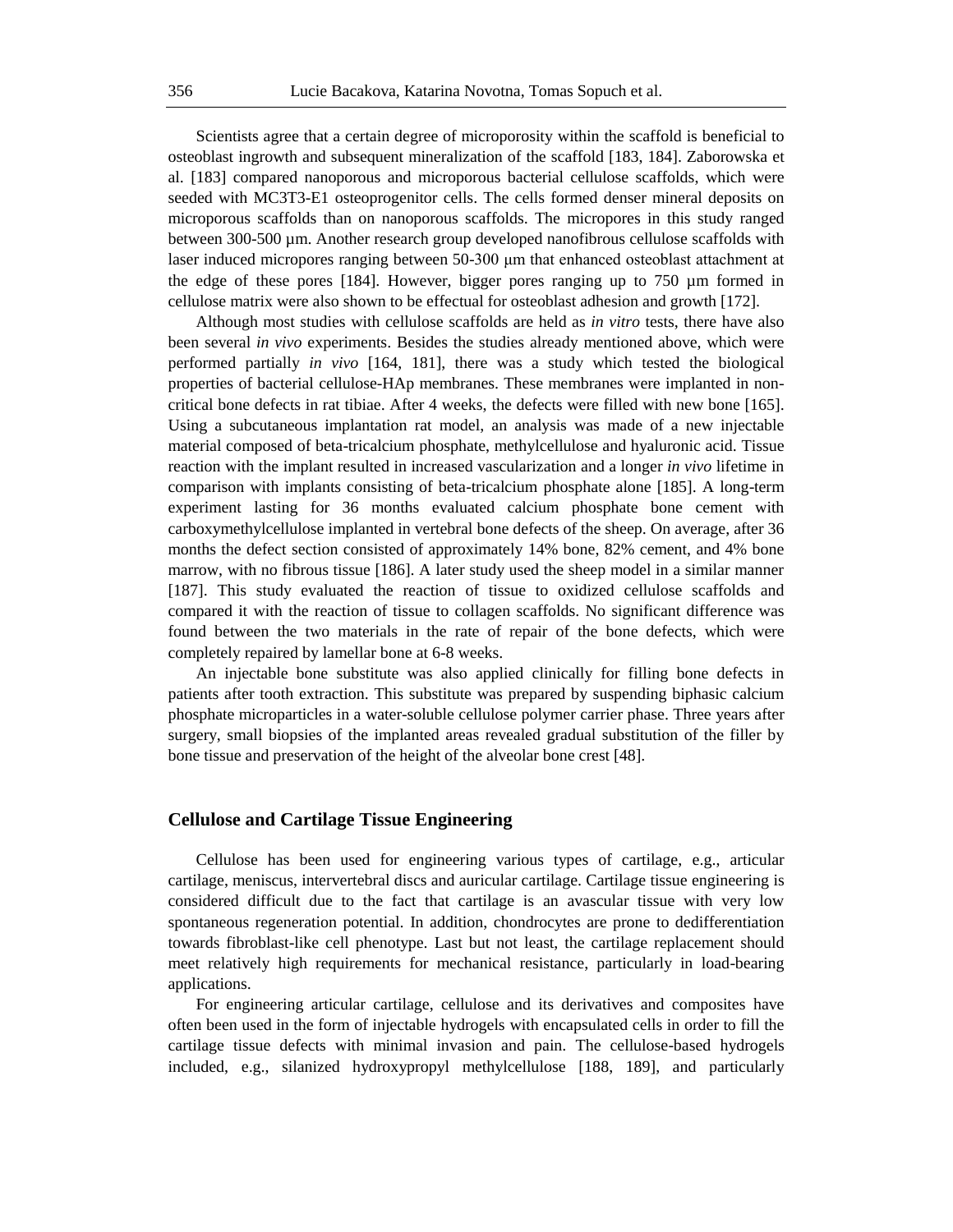thermoresponsive polymers, such as chitosan-beta glycerophosphate-hydroxyethyl cellulose [190, 191] or poly(N-isopropylacrylamide)-g-methylcellulose [192]. These polymers are characterized by a sol-gel transition at 37°C, which enables them to be injected in their liquid state and then to gel at body temperature. Amidic derivatives of carboxymethylcellulose have also been developed in order to mimic the advantageous physicochemical properties of hyaluronan while overcoming its excessively fast degradation time [193]. For better mechanical strength, hydrogels have been reinforced with multi-wall carbon nanotubes [194] or by induction of a fibrous component, e.g., by critical point drying in a bacterial cellulose hydrogel [195]. In some hydrogels, pores were created in order to facilitate the penetration of cells inside the scaffolds, e.g., bacterial nanocellulose hydrogels perforated using a laser [196].

Cellulose-based materials for articular cartilage engineering have also been constructed, primarily in the form of fibrous, porous or combined scaffolds, such as nanofibrous bacterial cellulose [197], composites of nanofibrous bacterial cellulose and poly(vinyl alcohol) matrix [198], bacterial cellulose scaffolds with pores created by extrusion of wax particles [199], cellulose and cellulose/recombinant type II collagen sponges [200], and composites containing cellulose nanofibers, derived from rice straw and coated with a starch film, in which the pores were created by a salt leaching technique [201]. Cellulose-based scaffolds were also used for engineering the osteochondral interface, e.g., asymmetric porous composites consisting of cellulose acetate matrix and bioactive glass particles, prepared by phase separation techniques [202], or non-woven cellulose fabrics activated in a saturated  $Ca(OH)$ <sub>2</sub> solution and subsequently coated with a calcium phosphate layer precipitated from a supersaturated physiological solution [203].

Injectable cellulose-based hydrogels, particularly photocrosslinked carboxymethylcellulose hydrogels with encapsulated cells, are also applicable for engineering nucleus pulposus, an important component of intervertebral discs [204-206]. Bacterial cellulose has been used for replacing auricular cartilage and meniscus. Bacterial cellulose is composed of highly hydrated nanofibrils (99% water) with high mechanical strength. Bacterial cellulose with an increased cellulose content of 17% exhibited mechanical strength similar to that of auricular cartilage, a minimal cytotoxic response *in vitro*, tested on murine fibrosarcoma L929 cells, and a minimal foreign body response *in vivo*, evaluated after intradermal implantation into rabbits [207]. Bacterial cellulose can also be fabricated into patient-specific auricular shapes [208]. In the case of meniscus replacement, the Young's moduli of bacterial cellulose gel and pig meniscus were similar in magnitude under a compression load of 2 kPa and had five times better mechanical properties than a reference collagen material [209].

For encapsulation into hydrogels or for seeding on various scaffolds, chondrogenic cells were used in the form of cell lines, such as murine ATDC5 cells [192] or differentiated chondrocytes derived from articular cartilage [190, 193]. This approach is appropriate for testing the materials in vitro, but for *in vivo* testing or for potential clinical application, a more advantageous approach is to use autologous nasal chondrocytes [188] or autologous mesenchymal stem cells derived from bone marrow [191, 195, 206] or from adipose tissue [189]. Cells derived from nucleus pulposus are often applied for engineering intervertebral discs [204, 205]. Chondrogenic cell differentiation is supported by transforming growth factor  $\beta_3$  added into the cell culture medium or released by the scaffolds [191, 206]. Some specific scaffold components, such as addition of silk to cellulose, have also been reported to support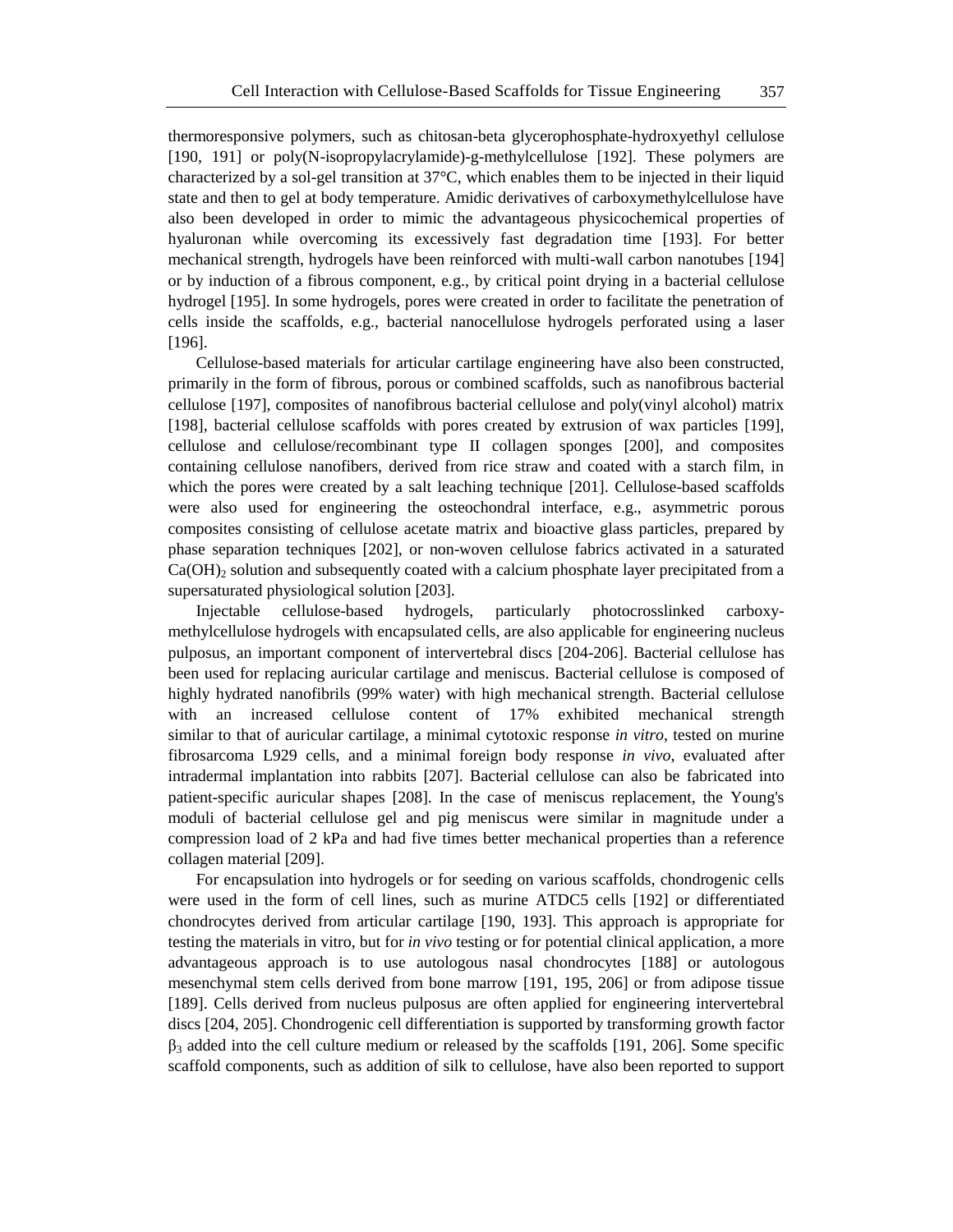chondrogenic cell differentiation [210]. This differentiation is manifested by the expression of COL2A1, ACAN, SOX9, and COMP genes and by synthesis of cartilage-specific components of extracellular matrix, namely aggrecan and type II collagen [188, 189, 206, 211]. In order to make cellulose-based scaffolds degradable, novel bacterial cellulose was formed in metabolically engineered *Gluconacetobacter xylinus*. This cellulose is lysozymesusceptible, and can gradually be replaced by newly formed regenerated cartilage tissue [211].

#### **Cellulose for Tendon and Ligament Repair**

The first application of cellulose-based materials in tendon surgery was to prevent the formation of adhesions between the healing tendon and the surrounding structures, such as bone, muscle, skin, tendon sheath, or other tendons, via scar tissue. For these purposes, the following formulation was tested in rabbits and rats: Interceed TC7 (Johnson, Johnson, USA), which is a fabric comprised of oxidized regenerated cellulose [212, 213], and Seprafilm Bioresorbable Membrane (Genzyme Corporation, Cambridge, MA), containing sodium hyaluronate and carboxymethylcellulose [214]. It was concluded that these materials significantly reduced peritendinous adhesions in experimental animals and are promising for clinical application in human patients.

Cellulose-based materials have also been used for osseointegration of ligament replacements and for ligament and tendon tissue engineering. For example, hydroxypropyl cellulose coating of polyethylene terephthalate artificial ligaments enhances graft osseointegration in the bone tunnel in the proximal tibia of rabbits [215]. Fibrous networks of cellulose nanofibers and collagen crosslinked using a bio-based crosslinker genipin promoted the adhesion, growth and differentiation of human ligament cells and human endothelial cells. In addition, the material showed mechanical performance similar to that of the natural ligament and tendon [216]. Similar results were obtained with electrospun cellulose nanofibers, which improved their tensile strength, elastic modulus and thermal stability after being reinforced with cellulose nanocrystals, and supported the adhesion and oriented growth of human fibroblasts [217].

Cellulose-based materials are also promising for periodontal ligament repair. Suspensions of nano-hydroxyapatite/sodium carboxymethylcellulose in cell culture medium accelerated the proliferation of human periodontal ligament cells (HPLCs) by shortening the G1 phase of the cell cycle [218]. When HPLCs were cultured on a polyelectrolyte complex consisting of chitosan and sulfated cellulose, treatment with  $10^{-7}$ - $10^{-9}$  M dexamethason promoted HPLC growth and inhibited the production of cell aggregates [219].

# **CONCLUSION AND FURTHER PERSPECTIVES**

Cellulose is the most abundant biopolymer on Earth, and it accordingly also has abundant biomedical applications, including clinical applications. Cellulose has been used for repairing, regenerating and reconstructing practically all of the tissues in the mammalian organism. In its clinical applications, however, cellulose supports the healing and the function of tissues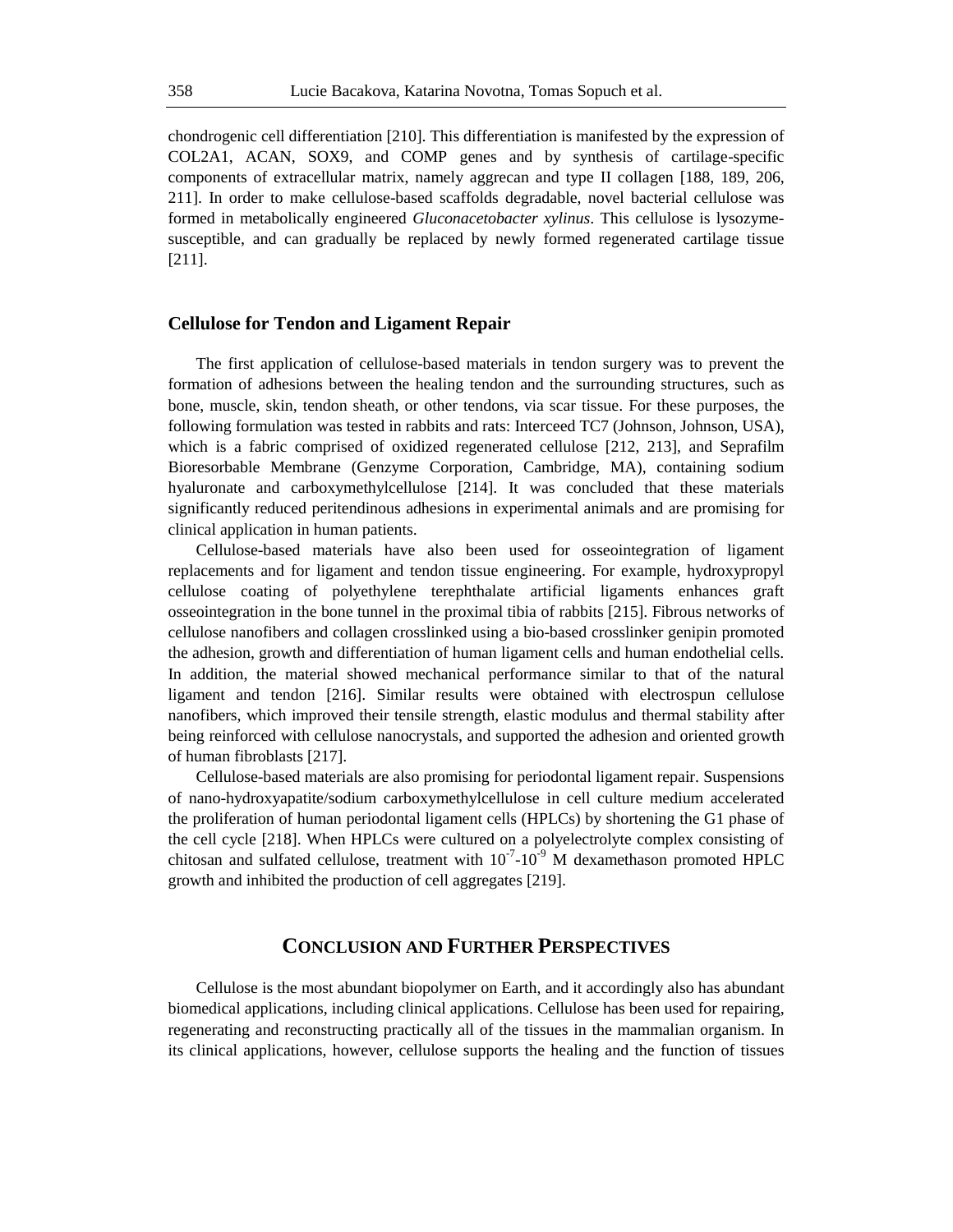and organs rather indirectly, e.g., by covering wounds and releasing drugs into them, by preventing postoperative adhesions, by hemostasis, hemodialysis or by covering and filling various tissue defects. Direct clinical applications of cellulose-based materials as scaffolds for tissue engineering and cell delivery are still relatively rare, although extensive research has been carried out in this field under *in vitro* and *in vivo* experimental conditions. The practical use of cellulose-based materials in tissue engineering and in cell therapies now needs to be promoted. For this purpose, cellulose-based scaffolds can be tailored by a wide range of modifications, including combinations of cellulose with other natural or synthetic polymers, ceramics, metals or carbon materials, loading with bioactive molecules (drugs, growth factors), functionalization with various chemical groups, oxidation, preparation of scaffolds with various morphologies, etc. All these modifications can control the physical and chemical properties of cellulose-based scaffolds, which are essential for cell-material interaction. They can also enhance the degradability of the material, which is an important property for advanced tissue engineering, in which material scaffolds act as a temporary support for the formation of new tissue.

#### **ACKNOWLEDGMENT**

Supported by the Grant Agency of the Czech Republic (grants No. P108/12/1168 and P108/11/1857), the Ministry of Health of the Czech Republic (grant No. NT13297-4/2012), and the Technological Agency of the Czech Republic (grant No. TA04010065). Mr. Robin Healey (Czech Technical University, Prague, Czech Republic) is gratefully acknowledged for his language revision of the manuscript.

#### **REFERENCES**

- [1] Payen, A. (1838). Mémoire sur la composition du tissu propre des plantes et du ligneux (Memoir on the composition of the tissue of plants and of woody material). *Comptes Rendus*, *7*, 1052-1056.
- [2] O'Sullivan, A. C. (1997). Cellulose: the structure slowly unravels. *Cellulose 4*, 173-207.
- [3] Bacakova, L., Novotna, K., Parizek, M. (2014). Polysaccharides as cell carriers for tissue engineering: the use of cellulose in vascular wall reconstruction. *Physiol. Res.*, *63*(Suppl. 1), S29-S47.
- [4] Lagus, H., Sarlomo-Rikala, M., Böhling, T., Vuola, J. (2013). Prospective study on burns treated with Integra®, a cellulose sponge and split thickness skin graft: comparative clinical and histological study--randomized controlled trial. *Burns*, *39*(8), 1577-1587.
- [5] Dini, V., Romanelli, M., Andriessen, A., Barbanera, S., Bertone, M. S., Brilli, C., Abel, M. (2013). Improvement of periulcer skin condition in venous leg ulcer patients: prospective, randomized, controlled, single-blinded clinical trial comparing a biosynthetic cellulose dressing with a foam dressing. *Adv. Skin Wound Care*, *26*(8), 352-359.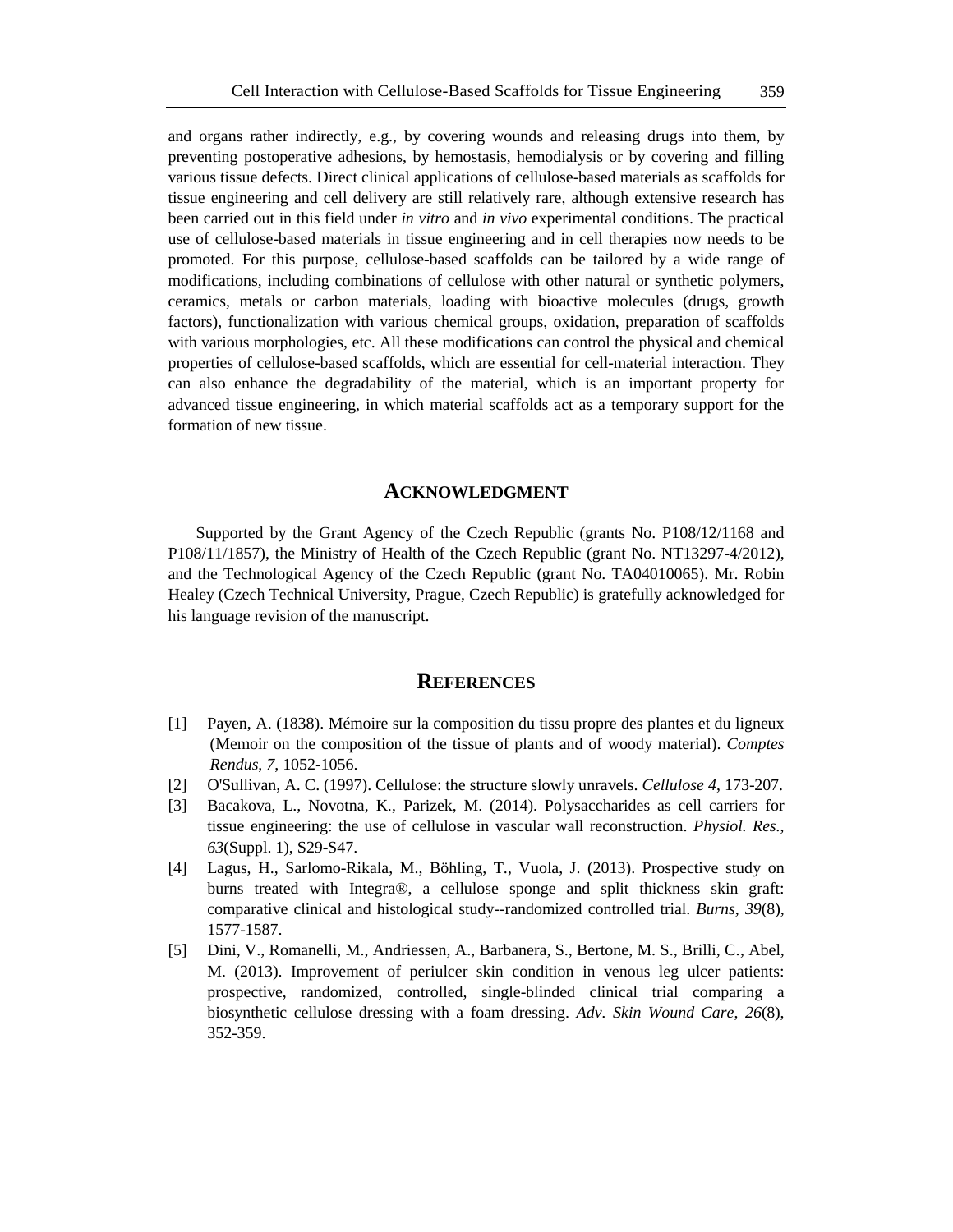- [6] Araújo, C. P., Gomes, J., Vieira, A. P., Ventura, F., Fernandes, J. C., Brito, C. (2013). A proposal for the use of new silver-seaweed-cotton fibers in the treatment of atopic dermatitis. *Cutan. Ocul. Toxicol*., *32*(4), 268-274.
- [7] Jaeger, T., Rothmaier, M., Zander, H., Ring, J., Gutermuth, J., Anliker, M. D. (2014). Acid-coated textiles (pH 5.5-6.5) - a new therapeutic strategy for atopic eczema? *Acta Derm. Venereol.*, in press, doi: 10.2340/00015555-1916
- [8] Liu, J., Li, Y., Rong, X., Lin, W., Zhang, T., Wang, B., Li, X. B., Jiang, S., Zhang, Q. (2013). Application of crystalline cellulose membrane (Veloderm) on split-thickness skin graft donor sites in burn or reconstructive plastic surgery patients. *J. Burn Care Res*., *34*(3), e176-82.
- [9] Catalfamo, L., Belli, E., Nava, C., Mici, E., Calvo, A., D'Alessandro, B., De Ponte, F. S. (2013). Bioengineering in the oral cavity: our experience. *Int. J. Nanomedicine*, *8*, 3883-3886.
- [10] Albaugh, K. W., Biely, S. A., Cavorsi, J. P. (2013). The effect of a cellulose dressing and topical vancomycin on methicillin-resistant Staphylococcus aureus (MRSA) and Gram-positive organisms in chronic wounds: a case series. *Ostomy Wound Manage*, *59*(5), 34-43.
- [11] Duteille, F., Jeffery, S. L. (2012). A phase II prospective, non-comparative assessment of a new silver sodium carboxymethylcellulose (AQUACEL(®) Ag BURN) glove in the management of partial thickness hand burns. *Burns*, *38*(7), 1041-1050.
- [12] http://www.woundsinternational.com/product-reviews/technology-update-under standing-hydrocolloids
- [13] http://www.woundsinternational.com/product-reviews/technology-update-under standing- hydrofiber-technology
- [14] http://www.smith-nephew.com/global/assets/pdf/products/wound/durafiber.pdf
- [15] Sopuch, T., Drahovzalova, R., Rydl, J., Bures, I., Milichovsky, M., Vytrasova, J., Motková, P., Svorcik, V., Podlaha, J., Horakova, M., Masteikova, R., Vinklarkova, L., Suchy P. (2013). Celulózové materiály v ošetřování ran (in Czech). *Hojení ran*, *7*(2), ISSN 1802-6400 (GEUM).
- [16] Ouellet, D., Grossmann, K. F., Limentani G., Nebot N., Lan K., Knowles L., Gordon M. S., Sharma S., Infante J. R., Lorusso P. M., Pande G., Krachey E. C., Blackman S. C., Carson S. W. (2013). Effects of particle size, food, and capsule shell composition on the oral bioavailability of dabrafenib, a BRAF inhibitor, in patients with BRAF mutation-positive tumors. *J. Pharm. Sci*., *102*(9), 3100-3019.
- [17] Pollack, I. F., Jakacki, R. I., Butterfield, L. H., Hamilton, R. L., Panigrahy, A., Potter, D. M., Connelly, A. K., Dibridge, S. A., Whiteside T. L., Okada H. (2014). Antigenspecific immune responses and clinical outcome after vaccination with gliomaassociated antigen peptides and polyinosinic-polycytidylic acid stabilized by lysine and carboxymethylcellulose in children with newly diagnosed malignant brainstem and nonbrainstem gliomas. *J. Clin. Oncol*. *32*(19), 2050-2058.
- [18] Liew, K. B., Tan, Y. T., Peh, K. K. (2014). Effect of polymer, plasticizer and filler on orally disintegrating film. *Drug Dev. Ind. Pharm*., *40*(1), 110-119.
- [19] Labib, G. S., Aldawsari, H. M., Badr-Eldin, S. M. (2014). Metronidazole and Pentoxifylline films for the local treatment of chronic periodontal pockets: preparation, in vitro evaluation and clinical assessment. *Expert Opin. Drug. Deliv*., *11*(6), 855-865.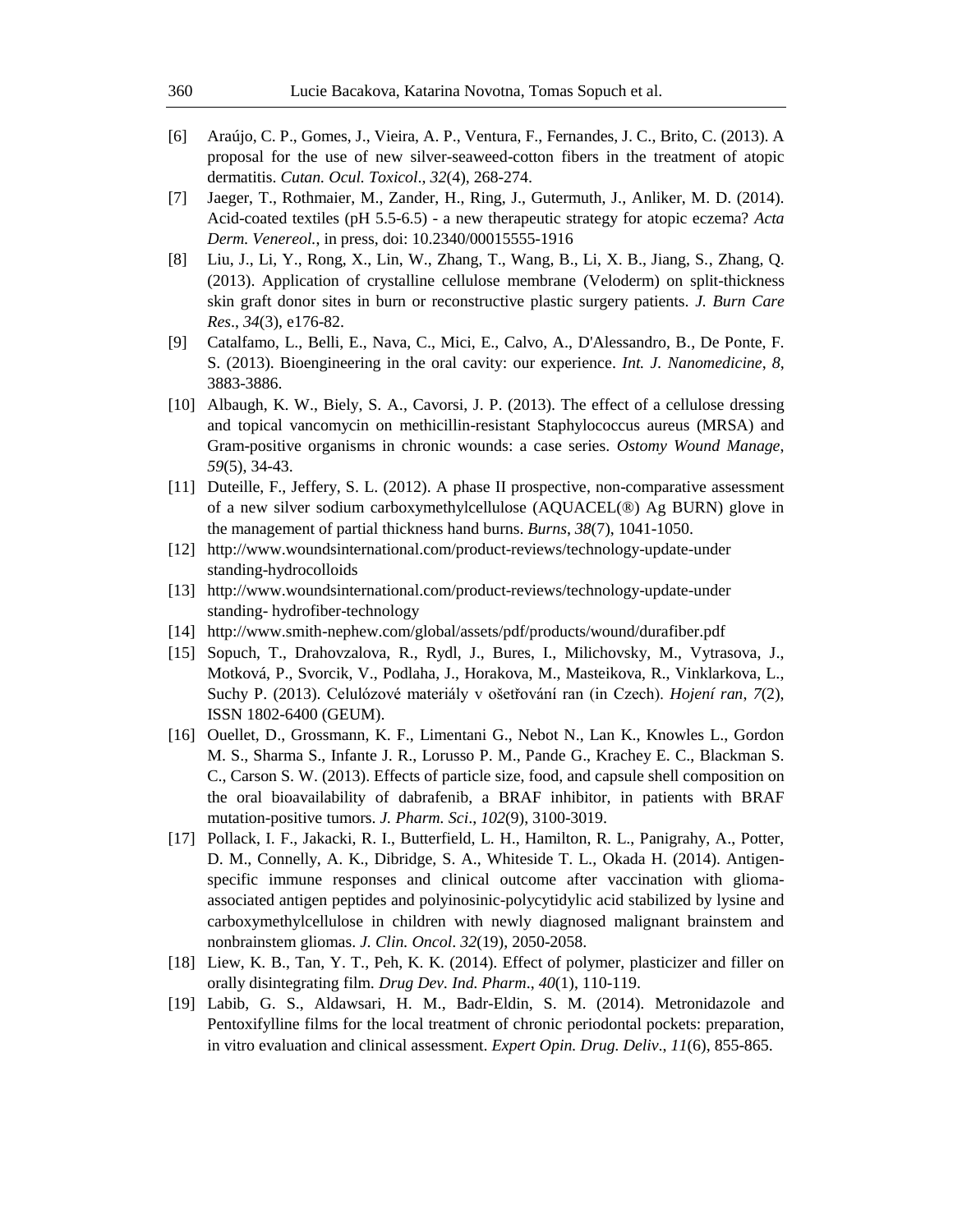- [20] McDonald, M., D'Aversa, G., Perry, H. D., Wittpenn, J. R., Nelinson, D. S. (2010). Correlating patient-reported response to hydroxypropyl cellulose ophthalmic insert (LACRISERT®) therapy with clinical outcomes: tools for predicting response. *Curr. Eye Res*., *35*(10), 880-887.
- [21] Wander, A. H. (2011). Long-term use of hydroxypropyl cellulose ophthalmic insert to relieve symptoms of dry eye in a contact lens wearer: case-based experience. *Eye Contact Lens*, *37*(1), 39-44.
- [22] Babizhayev, M. A., Burke L., Micans P., Richer, S. P. (2009). N-Acetylcarnosine sustained drug delivery eye drops to control the signs of ageless vision: glare sensitivity, cataract amelioration and quality of vision currently available treatment for the challenging 50,000-patient population. *Clin. Interv. Aging*, *4*, 31-50.
- [23] Robertson, D., Lefebvre, G., Leyland, N., Wolfman, W., Allaire, C., Awadalla, A., Best, C., Contestabile, E., Dunn, S., Heywood, M., Perouc, N., Potestio, F., Rittenberg, D., Senikas, V., Soucy, R., Singh, S. (2010). Adhesion prevention in gynaecological surgery. *J. Obstet. Gynaecol. Can*., *32*(6), 598-608.
- [24] Dupré, A., Legrand, A., Buc, E., Delpero, J. R., Quenet, F., Passot, G., Evrard, S., Divoure, M. (2013). Use of bioresorbable membranes to reduce abdominal and perihepatic adhesions in 2-stage hepatectomy of liver metastases from colorectal cancer: results of a prospective, randomized controlled phase II trial. *Ann. Surg*., *258*(1), 30-36.
- [25] ten Broek, R. P., Stommel, M. W., Strik, C., van Laarhoven, C. J., Keus, F., van Goor, H. (2014). Benefits and harms of adhesion barriers for abdominal surgery: a systematic review and meta-analysis. *Lancet 383*(9911), 48-59.
- [26] Ahn, J. H., Lim, H. W., Hong, H. R. (2012). The clinical application and efficacy of sodium hyaluronate-carboxymethylcellulose during tympanomastoid surgery. *Laryngoscope 122*(4), 912-915.
- [27] Liu, Z. C., Li, Y., Zang, Y., Cui, G., Sang, H. X., Ma, Z. S., Kong, L., Lei, W., Wu, Z. X. (2013). Clinical assessment of a CMC/PEO gel to inhibit postoperative epidural adhesion formation after lumbar discectomy: a randomized, control study. *Arch. Orthop. Trauma Surg. 133*(3), 295-301.
- [28] Derici, F., Kröning, K. C., Scatizzi, M. (2009). Effectiveness for pain after laparoscopic cholecystectomy of 0.5% bupivacaine-soaked Tabotamp placed in the gallbladder bed: a prospective, randomized, clinical trial. *Surg Endosc*., *23*(*10*), 2214-2220.
- [29] Berrevoet, F., Fierens, K., De Gols, J., Navez, B., Van Bastelaere, W., Metr, E., Ceulemans, R. (2009). Multicentric observational cohort study evaluating a composite mesh with incorporated oxidized regenerated cellulose in laparoscopic ventral hernia repair. *Hernia*, *13*(1), 23-27.
- [30] Al-Shaikh, S., Muddaiah, A., Lee, R. J., Bhutta, M. F. (2014). Oxidised cellulose powder for haemostasis following sinus surgery: a pilot randomised trial. *J. Laryngol. Otol*., *128*(8), 709-713.
- [31] Öllinger, R., Mihaljevic, A. L., Schuhmacher, C., Bektas, H., Vondran, F., Kleine, M., Sainz-Barriga, M., Weiss, S., Knebel, P., Pratschke, J., Troisi, R. I. (2013). A multicentre, randomized clinical trial comparing the Veriset™ haemostatic patch with fibrin sealant for the management of bleeding during hepatic surgery. *HPB (Oxford*), *15*(7), 548-558.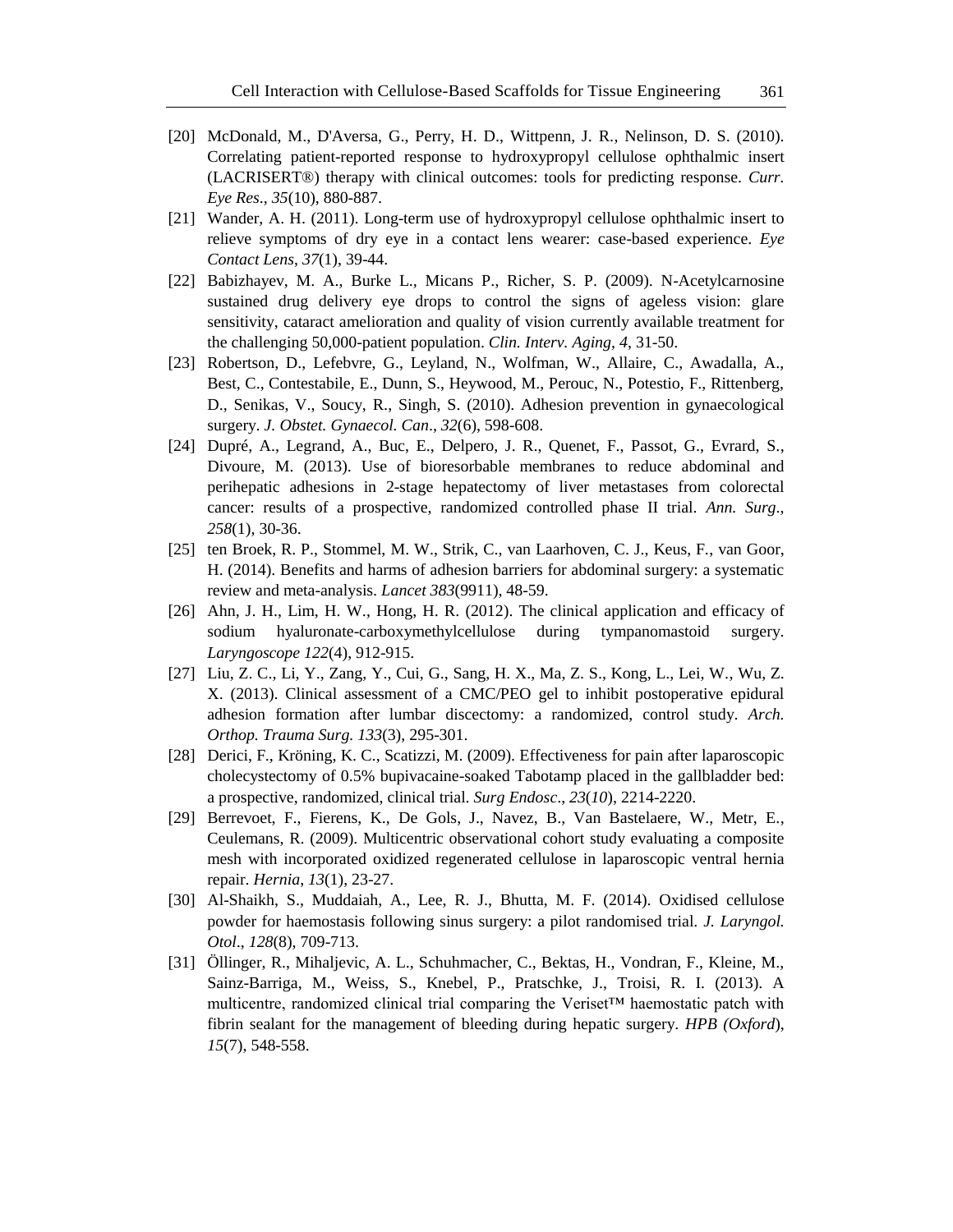- [32] Tam, T., Harkins, G., Dykes, T., Gockley, A., Davies, M. (2014). Oxidized regenerated cellulose resembling vaginal cuff abscess. *JSLS*, *18*(2), 353-356.
- [33] Eshghi, P., Jenabzade, A., Habibpanah, B. (2014). A self-controlled comparative clinical trial to explore the effectiveness of three topical hemostatic agents for stopping severe epistaxis in pediatrics with inherited coagulopathies. *Hematology*, *19*(6), 361- 364.
- [34] Gidaro, S. Cindolo, L., Lipsky, K., Zigeuner, R., Schips, L. (2009). Efficacy and safety of the haemostasis achieved by Vivostat system during laparoscopic partial nephrectomy. *Arch. Ital. Urol. Androl*., *81*(4), 223-227.
- [35] Kai, Y., Hamada, J., Morioka, M., Yano, S., Nakamura, H., Makino, K., Mizuno, T., Takeshima, H., Kuratsu, J. (2006). Clinical evaluation of cellulose porous beads for the therapeutic embolization of meningiomas. *AJNR Am. J. Neuroradiol*., *27*(5), 1146- 1150.
- [36] MacLeod, A., Daly, C., Khan, I., Vale, L., Campbell, M., Wallace, S., Cody, J., Donaldson, C., Grant, A. (2001). Comparison of cellulose, modified cellulose and synthetic membranes in the haemodialysis of patients with end-stage renal disease. *Cochrane Database Syst. Rev*., *3*, CD003234.
- [37] Alonso, A., Lau, J., Jaber, B. L. (2008). Biocompatible hemodialysis membranes for acute renal failure. *Cochrane Database Syst. Rev*., *1*, CD005283.
- [38] Bowry, S. K., Gatti, E., Vienken, J. (2011). Contribution of polysulfone membranes to the success of convective dialysis therapies. *Contrib. Nephrol*. *173*, 110-118.
- [39] Sosa, M. A., Balk, E. M., Lau, J., Liangos, O., Balakrishnan, V. S., Madias, N. E., Pereira, B. J., Jaber, B. L. (2006). A systematic review of the effect of the Excebrane dialyser on biomarkers of lipid peroxidation. *Nephrol. Dial. Transplant*., *21*(*10*), 2825- 2833.
- [40] Sunohara, T., Masuda, T. (2011). Cellulose triacetate as a high-performance membrane. *Contrib. Nephrol. 173*, 156-163.
- [41] Tanaka, S., Sato, N., Fujioka, H., Takahashi, Y., Kimura, K., Iwamoto, M., Uchiyama, K. (2014). Breast conserving surgery using volume replacement with oxidized regenerated cellulose: a cosmetic outcome analysis. *Breast J*., *20*(2), 154-158.
- [42] Franceschini, G., Visconti, G., Terribile, D., Fabbri, C., Magno, S., Di Leone, A., Salgarello, M., Masetti, R. (2012). The role of oxidized regenerate cellulose to prevent cosmetic defects in oncoplastic breast surgery. *Eur. Rev. Med. Pharmacol. Sci*. *16*(7), 966-971.
- [43] Brunner, C. A., Gröner, R. W. (2006). Carboxy-methyl-cellulose hydrogel-filled breast implants - an ideal alternative? A report of five years' experience with this device. *Can. J. Plast. Surg*., *14*(3), 151-154.
- [44] Leonardis, M., Palange, A., Dornelles, R. F., Hund, F. (2010). Use of cross-linked carboxymethyl cellulose for soft-tissue augmentation: preliminary clinical studies. *Clin. Interv. Aging*, *5*, 317-322.
- [45] Günzburg, W. H., Salmons, B. (2005). Use of cell therapy as a means of targeting chemotherapy to inoperable pancreatic cancer. *Acta Biochim Pol*, *52*(3), 601-607.
- [46] Rosen, C. L., Steinberg, G. K., DeMonte, F., Delashaw, J. B. Jr., Lewis, S. B., Shaffrey, M. E., Aziz, K., Hantel, J., Marciano, F. F. (2011). Results of the prospective, randomized, multicenter clinical trial evaluating a biosynthesized cellulose graft for repair of dural defects. *Neurosurgery*, *69*(5), 1093-1103.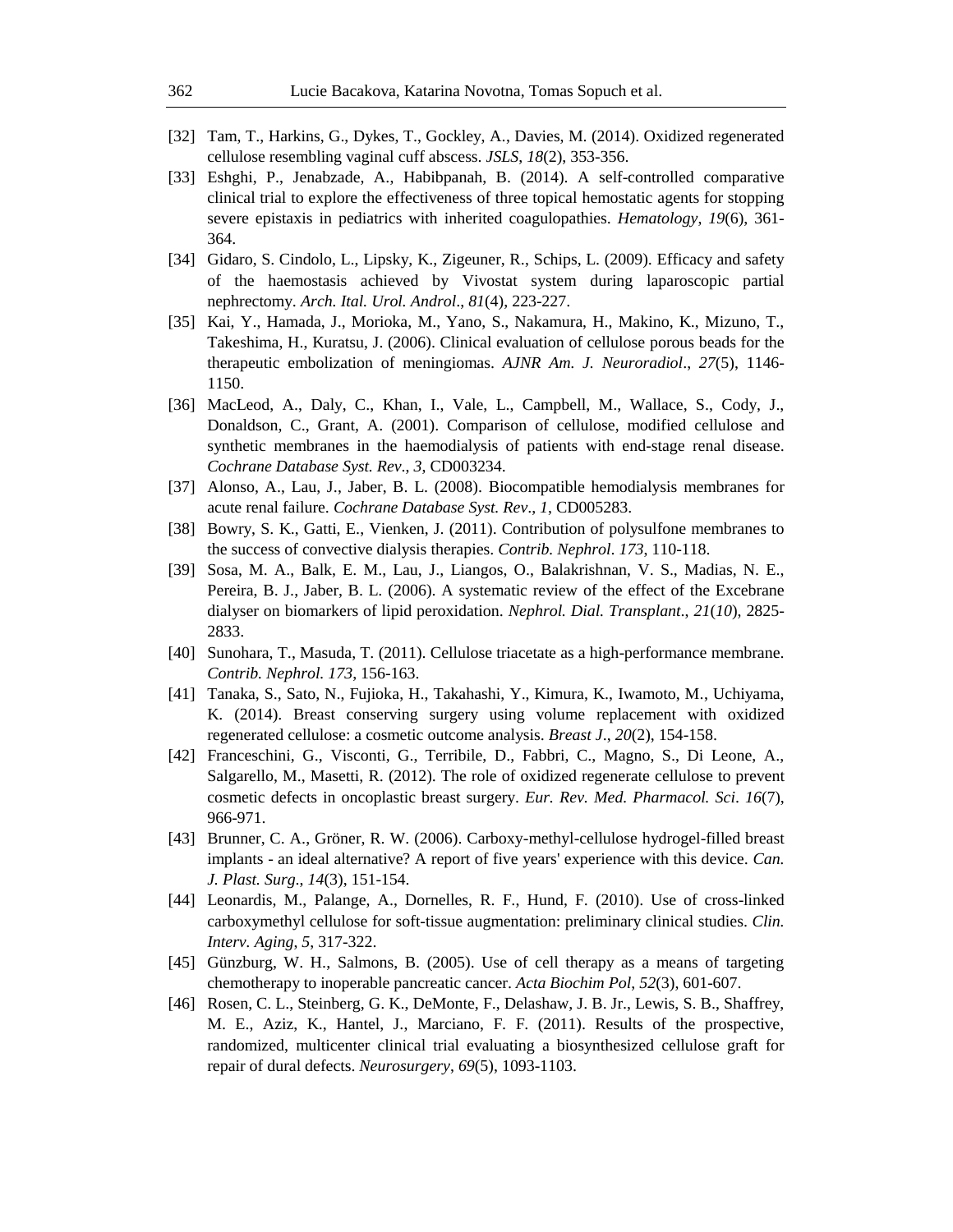- [47] Gazzeri, R., Galarza, M., Alfieri, A., Neroni, M., Roperto, R. (2011). Simple intraoperative technique for minor dural gap repair using fibrin glue and oxidized cellulose. *World Neurosurg.*, *76*(1-2), 173-175.
- [48] Weiss, P., Layrolle, P., Clergeau, L. P., Enckel, B., Pilet, P., Amouriq, Y., Daculsi, G., Giumelli, B. (2007). The safety and efficacy of an injectable bone substitute in dental sockets demonstrated in a human clinical trial. *Biomaterials*, *28*(22), 3295-3305.
- [49] Novotna, K., Bacakova, L., Lisa, V., Havelka, P., Sopuch, T., Klepetar, J. (2009). Vascular smooth muscle cells in cultures on biofunctionalized cellulose-based scaffolds. *Eng. Biomater.*, *12*, 21-24.
- [50] Novotna, K., Havelka, P., Sopuch, T., Kolarova, K., Vosmanska, V., Lisa, V., Svorcik, V., Bacakova, L. (2013). Cellulose-based materials as scaffolds for tissue engineering. *Cellulose*, *20*, 2263-2278.
- [51] Ko, I. K., Iwata, H. (2001). An approach to constructing three-dimensional tissue. *Ann*. *N. Y. Acad. Sci*., *944*, 443-455.
- [52] Bäckdahl, H., Helenius, G., Bodin, A., Nannmark, U., Johansson, B. R., Risberg, B., Gatenholm, P. (2006). Mechanical properties of bacterial cellulose and interactions with smooth muscle cells. *Biomaterials*., *27*(9), 2141-2149.
- [53] Bäckdahl, H., Esguerra, M., Delbro, D., Risberg, B., Gatenholm, P. (2008). Engineering microporosity in bacterial cellulose scaffolds. *J. Tissue Eng. Regen. Med.*, *2*(6), 320- 330.
- [54] Bodin, A., Ahrenstedt, L., Fink, H., Brumer, H., Risberg, B., Gatenholm, P. (2007). Modification of nanocellulose with a xyloglucan-RGD conjugate enhances adhesion and proliferation of endothelial cells: implications for tissue engineering. *Biomacromolecules*, *8*(12), 3697-3704.
- [55] Fink, H., Ahrenstedt, L., Bodin, A., Brumer, H., Gatenholm, P., Krettek, A., Risberg, B. (2011). Bacterial cellulose modified with xyloglucan bearing the adhesion peptide RGD promotes endothelial cell adhesion and metabolism--a promising modification for vascular grafts. *J. Tissue Eng. Regen. Med.*, *5*(6), 454-463.
- [56] Rubenstein, D., Han, D., Goldgraben, S., El-Gendi, H., Gouma, P. I., Frame, M. D. (2007). Bioassay chamber for angiogenesis with perfused explanted arteries and electrospun scaffolding. *Microcirculation*, *14*(7), 723-737.
- [57] Esguerra, M., Fink, H., Laschke, M. W., Jeppsson, A., Delbro, D., Gatenholm, P., Menger, M. D., Risberg. B. (2010). Intravital fluorescent microscopic evaluation of bacterial cellulose as scaffold for vascular grafts. *J. Biomed. Mater. Res. A*. *93*(1), 140- 149.
- [58] Malm, C. J., Risberg, B., Bodin, A., Bäckdahl. H., Johansson, B. R., Gatenholm, P., Jeppsson, A. (2012). Small calibre biosynthetic bacterial cellulose blood vessels: 13 months patency in a sheep model. *Scand. Cardiovasc.*, *J*. *46*(1), 57-62.
- [59] Wippermann, J., Schumann, D., Klemm, D., Kosmehl, H., Salehi-Gelani, S., Wahlers, T. (2009). Preliminary results of small arterial substitute performed with a new cylindrical biomaterial composed of bacterial cellulose. *Eur. J. Vasc. Endovasc. Surg*., *37*(5), 592-596.
- [60] Scherner, M., Reutter, S., Klemm, D., Sterner-Kock, A., Guschlbauer, M., Richter, T., Langebartels, G., Madershahian, N., Wahlers, T., Wippermann, J. (2014). In vivo application of tissue-engineered blood vessels of bacterial cellulose as small arterial substitutes: proof of concept? *J. Surg. Res*., *189*(2), 340-347.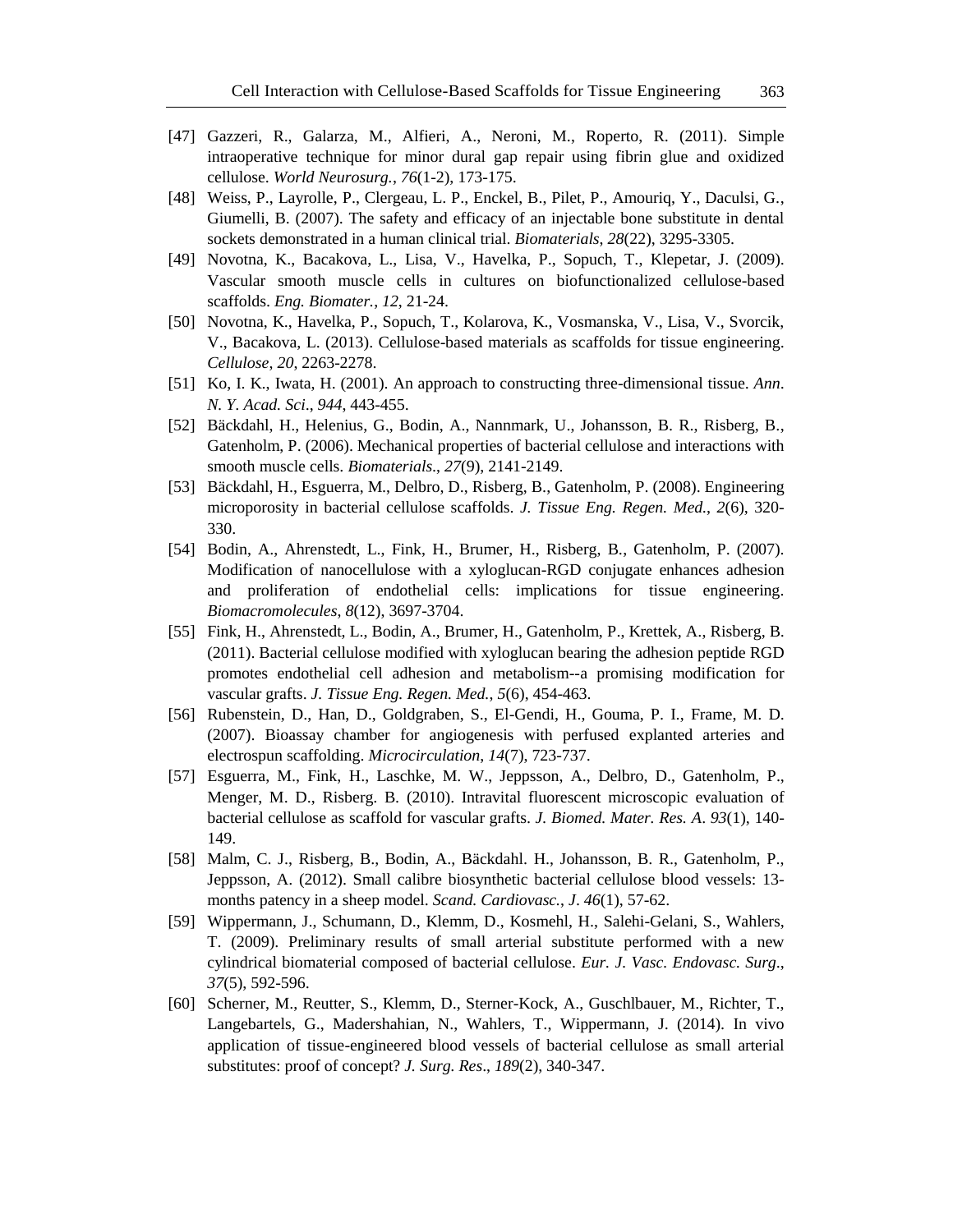- [61] Zahedmanesh, H., Mackle, J. N., Sellborn, A., Drotz, K., Bodin, A., Gatenholm, P., Lally, C. (2011). Bacterial cellulose as a potential vascular graft: Mechanical characterization and constitutive model development. *J. Biomed. Mater. Res. B Appl. Biomater*., *97*(1), 105-113.
- [62] Fink, H., Hong, J., Drotz, K., Risberg, B., Sanchez, J., Sellborn, A. (2011). An in vitro study of blood compatibility of vascular grafts made of bacterial cellulose in comparison with conventionally-used graft materials. *J. Biomed. Mater. Res A.*, *97*A(1): 52–58.
- [63] Brown, E. E., Hu, D., Abu Lail, N., Zhang, X. (2013). Potential of nanocrystalline cellulose-fibrin nanocomposites for artificial vascular graft applications. *Biomacromolecules*, *14*(4), 1063-1071.
- [64] Pooyan, P., Tannenbaum, R., Garmestani, H. (2012). Mechanical behavior of a cellulose-reinforced scaffold in vascular tissue engineering. *J. Mech. Behav. Biomed. Mater*., *7*, 50-59.
- [65] Collins, M. N., Birkinshaw, C. (2013). Hyaluronic acid based scaffolds for tissue engineering-a review. *Carbohydr. Polym*., *92*(2), 1262-1279.
- [66] Märtson, M., Viljanto, J., Hurme, T., Laippala, P., Saukko, P. (1999). Is cellulose sponge degradable or stable as implantation material? An in vivo subcutaneous study in the rat. *Biomaterials*, *20*(*21*), 1989-1995.
- [67] Roychowdhury, P., Kumar, V. (2006). Fabrication and evaluation of porous 2,3 dialdehydecellulose membrane as a potential biodegradable tissue-engineering scaffold. *J. Biomed. Mater. Res. A*, *76*(2), 300-309.
- [68] Saito, T., Kimura, S., Nishiyama, Y., Isogai, A. (2007). Cellulose nanofibers prepared by TEMPO-mediated oxidation of native cellulose. *Biomacromolecules*, *8*(8), 2485- 2491.
- [69] Dimitrijevich, S. D., Tatarko, M., Gracy, R. W., Linsky, C. B., Olsen, C. (1990a). Biodegradation of oxidized regenerated cellulose. *Carbohydr. Res.*, *195*, 247–256.
- [70] Dimitrijevich, S. D., Tatarko, M., Gracy, R. W., Wise, G. E., Oakford, L. X., Linsky, C. B., Kamp, L. (1990b). In vivo degradation of oxidized, regenerated cellulose. *Carbohydr. Res*. *198*, 331–341.
- [71] Zhu, L., Kumar, V., Banker, G. S. (2001). Examination of oxidized cellulose as a macromolecular prodrug carrier: preparation and characterization of an oxidized cellulose-phenylpropanolamine conjugate. *Int. J. Pharm*., *223*(*1*-*2*), 35-47.
- [72] Zimnitsky, D. S., Yurkshtovich, T. L., Bychkovsky, P. M. (2005). Multilayer adsorption of amino acids on oxidized cellulose. *J. Colloid Interf. Sci.*, *285*(2), 502-508.
- [73] Zimnitsky, D. S., Yurkshtovich, T. L., Bychkovsky, P. M. (2006). Adsorption of zwitterionic drugs onto oxidized cellulose. *J. Colloid Interf. Sci.*, *295*(1), 33-40.
- [74] Mikulikova, R., Kolarova, K., Bacakova, L., Svorcik, V. (2005). Biocompatibility of polyethylene doped with oxycellulose. *Mater. Sci. Forum*, *482*, 251-254.
- [75] Mihardja, S. S., Gonzales, J. A., Gao, D., Sievers, R. E., Fang, Q., Stillson, C. A., Yu, J., Peng, M., Lee, R. J. (2013). The effect of a peptide-modified thermo-reversible methylcellulose on wound healing and LV function in a chronic myocardial infarction rodent model. *Biomaterials*, *34*(*35*), 8869-8877.
- [76] Yeh, Y. C., Lee, W. Y., Yu, C. L., Hwang, S. M., Chung, M. F., Hsu, L. W., Chang, Y., Lin, W. W., Tsai, M. S., Wei, H. J., Sung, H. W. (2010). Cardiac repair with injectable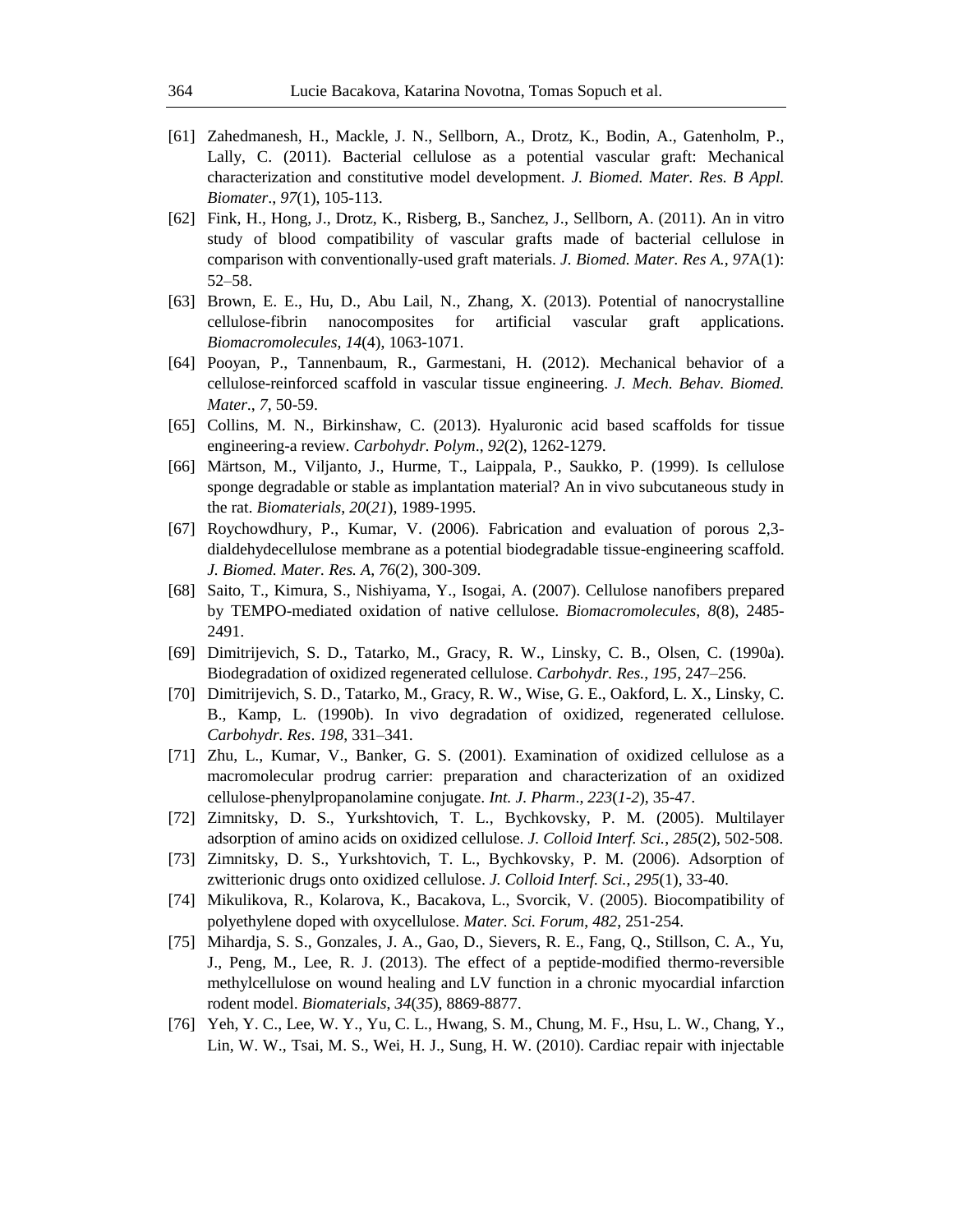cell sheet fragments of human amniotic fluid stem cells in an immune-suppressed rat model. *Biomaterials*, *31*(*25*), 6444-6453.

- [77] Lee, W. Y., Wei, H. J., Lin, W. W., Yeh, Y. C., Hwang, S. M., Wang, J. J., Tsai, M. S., Chang, Y., Sung, H. W. (2011). Enhancement of cell retention and functional benefits in myocardial infarction using human amniotic-fluid stem-cell bodies enriched with endogenous ECM. *Biomaterials*, *32*(24), 5558-5567.
- [78] Huang, C. C., Tsai, H. W., Lee, W. Y., Lin, W. W., Chen, D. Y., Hung, Y. W., Chen, J. W., Hwang, S. M., Chang, Y., Sung, H. W. (2013). A translational approach in using cell sheet fragments of autologous bone marrow-derived mesenchymal stem cells for cellular cardiomyoplasty in a porcine model. *Biomaterials*, *34*(19), 4582-4591.
- [79] Ravi, S., Caves, J. M., Martinez, A. W., Xiao, J., Wen, J., Haller, C. A., Davis, M. E., Chaikof, E. L. (2012). Effect of bone marrow-derived extracellular matrix on cardiac function after ischemic injury. *Biomaterials*, *33*(*31*), 7736-7745.
- [80] Entcheva, E., Bien, H., Yin, L., Chung, C. Y., Farrell, M., Kostov, Y. (2004). Functional cardiac cell constructs on cellulose-based scaffolding. *Biomaterials*, *25*(*26*), 5753-5762.
- [81] Millon, L. E., Wan, W. K. (2006). The polyvinyl alcohol-bacterial cellulose system as a new nanocomposite for biomedical applications. *J. Biomed. Mater. Res. B Appl. Biomater*., *79*(2), 245-253.
- [82] Mohammadi, H., Boughner, D., Millon, L. E., Wan, W. K. (2009). Design and simulation of a poly(vinyl alcohol)-bacterial cellulose nanocomposite mechanical aortic heart valve prosthesis. *Proc. Inst. Mech. Eng. H.*, *223*(6), 697-711.
- [83] Mohammadi, H. (2011). Nanocomposite biomaterial mimicking aortic heart valve leaflet mechanical behaviour. *Proc. Inst. Mech. Eng. H.*, *225*(7), 718-722.
- [84] Dugan, J. M., Gough, J. E., Eichhorn, S. J. (2010). Directing the morphology and differentiation of skeletal muscle cells using oriented cellulose nanowhiskers. *Biomacromolecules*, *11*(9), 2498-2504.
- [85] Dugan, J. M., Collins, R. F., Gough, J. E., Eichhorn, S. J. (2013). Oriented surfaces of adsorbed cellulose nanowhiskers promote skeletal muscle myogenesis. *Acta Biomater*., *9*(1), 4707-4715.
- [86] Aggarwal, N., Altgärde, N., Svedhem, S., Zhang, K., Fischer, S., Groth, T. (2014). Study on multilayer structures prepared from heparin and semi-synthetic cellulose sulfates as polyanions and their influence on cellular response. *Colloids Surf. B Biointerfaces*, *116*, 93-103.
- [87] Vatankhah, E., Prabhakaran, M. P., Jin, G., Mobarakeh, L. G., Ramakrishna, S. (2014). Development of nanofibrous cellulose acetate/gelatin skin substitutes for variety wound treatment applications. *J. Biomater. Appl*., *28*(6), 909-921.
- [88] Johnen, C., Steffen, I., Beichelt, D., Bräutigam, K., Witascheck, T., Toman, N., Moser, V., Ottomann, C., Hartmann, B., Gerlach, J. C. (2008). Culture of subconfluent human fibroblasts and keratinocytes using biodegradable transfer membranes. *Burns*, *34*(5), 655-663.
- [89] Laçin, N. T. (2014). Development of biodegradable antibacterial cellulose based hydrogel membranes for wound healing. *Int. J. Biol. Macromol.*, *67*, 22-27.
- [90] Unnithan, A. R., Gnanasekaran, G., Sathishkumar, Y., Lee, Y. S., Kim, C. S. 4. (2014). Electrospun antibacterial polyurethane-cellulose acetate-zein composite mats for wound dressing. *Carbohydr. Polym*., *102*, 884-892.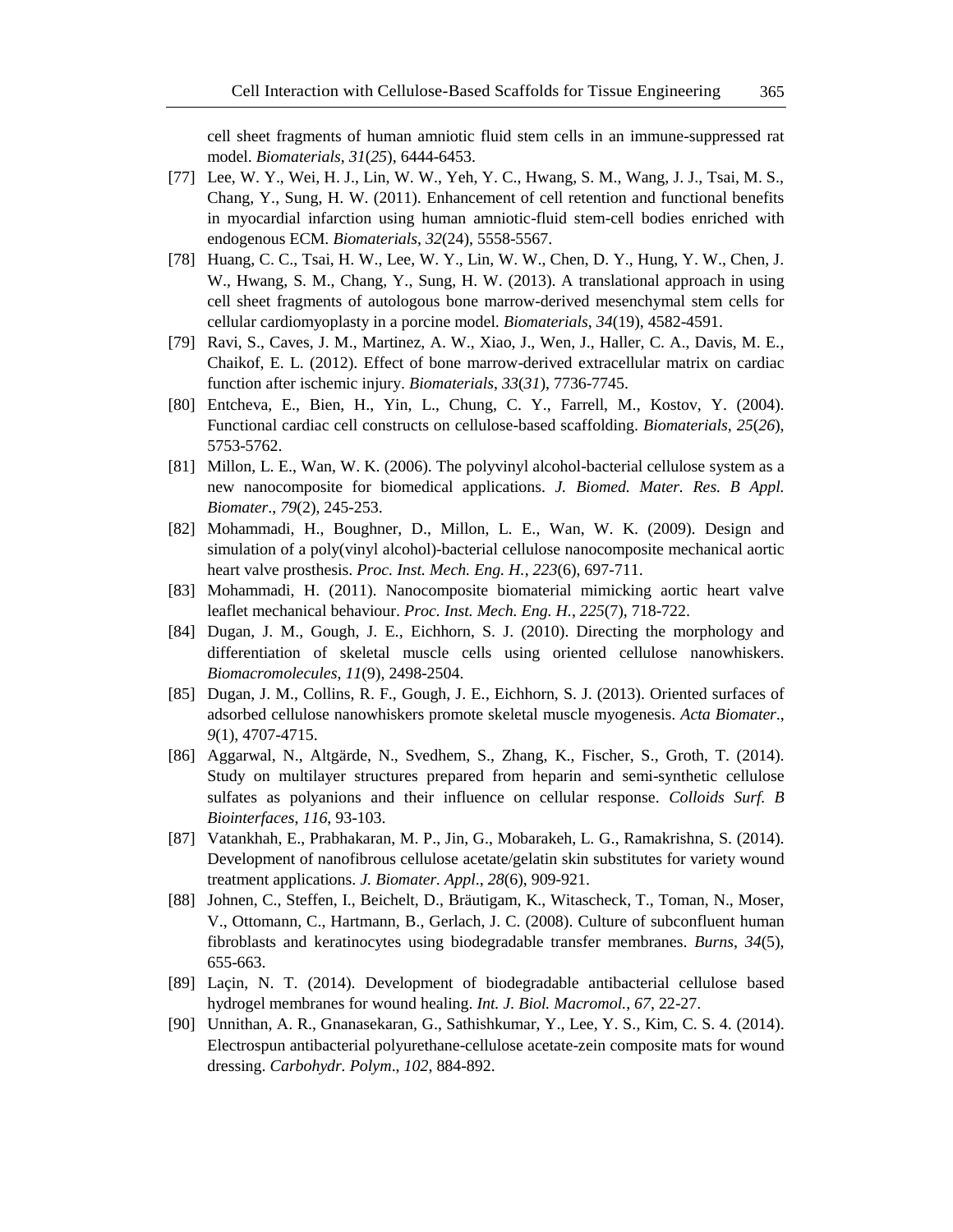- [91] Sanchavanakit, N., Sangrungraungroj, W., Kaomongkolgit, R., Banaprasert, T., Pavasant, P., Phisalaphong, M. (2006). Growth of human keratinocytes and fibroblasts on bacterial cellulose film. *Biotechnol. Prog*., *22*(4), 1194-1199.
- [92] Kingkaew, J., Jatupaiboon, N., Sanchavanakit, N., Pavasant, P., Phisalaphong, M. (2010). Biocompatibility and growth of human keratinocytes and fibroblasts on biosynthesized cellulose-chitosan film. *J. Biomater. Sci. Polym. Ed*., *21*(8-9), 1009- 1021.
- [93] Seyama, T., Suh, E. Y., Kondo, T. (2013). Three-dimensional culture of epidermal cells on ordered cellulose scaffolds. *Biofabrication*, *5*(2), 025010.
- [94] Batak, S., Kundu, S. C. (2014). Sericin-carboxymethyl cellulose porous matrices as cellular wound dressing material. *J. Biomed. Mater. Res. A*., *102*(6), 1928-1940.
- [95] Xin, S., Li, X., Wang, Q., Juany, R., Xu, X., Lei, Z., Deng, H. (2014). Novel layer-bylayer structured nanofibrous mats coated by protein films for dermal regeneration. *J. Biomed. Nanotechnol*., *10*(5), 803-810.
- [96] Matthew, H. W., Salley, S. O., Peterson, W. D., Klein, M. D. (1993a). Complex coacervate microcapsules for mammalian cell culture and artificial organ development. *Biotechnol. Prog*., *9*(5), 510-519.
- [97] Matthew, H. W., Basu, S., Peterson, W. D., Salley, S. O., Klein, M. D. (1993b). Performance of plasma-perfused, microencapsulated hepatocytes: prospects for extracorporeal liver support. *J. Pediatr. Surg*. *28*(*11*), 1423-1427.
- [98] Canaple, L., Nurdin, N., Angelova, N., Hunkeler, D., Desvergne, B. (2001). Development of a coculture model of encapsulated cells. *Ann. N. Y. Acad. Sci*., *944*, 350-361.
- [99] Tiruvannamalai-Annamalai, R., Armant, D. R., Matthew, H. W. (2014). A glycosaminoglycan based, modular tissue scaffold system for rapid assembly of perfusable, high cell density, engineered tissues. *PLoS One*, *9*(1), e84287.
- [100] Kino, Y., Sawa, M., Kasai, S., Mito, M. (1998). Multiporous cellulose microcarrier for the development of a hybrid artificial liver using isolated hepatocytes. *J. Surg. Res.*, *79*(1), 71-76.
- [101] Kobayashi, N., Noguchi, H., Watanabe, T., Matsumura, T., Totsugawa, T., Fujiwara, T., Taguchi, T., Urata, H., Kishimoto, N., Hayashi, N., Nakaji, S., Westerman, K. A., Leboulch, P., Murakami, T., Tanaka, N. (2000). A new approach to develop a biohybrid artificial liver using a tightly regulated human hepatocyte cell line. *Hum. Cell*., *13*(4), 229-235.
- [102] Saito, M., Matsuura, T., Masaki, T., Maehashi, H., Shimizu, K., Hataba, Y., Iwahori, T., Suzuki, T., Braet, F. (2006). Reconstruction of liver organoid using a bioreactor. *World J. Gastroenterol*., *12*(12), 1881-1888.
- [103] Ho Ye, S., Watanabe, J., Takai, M., Iwasaki, Y., Ishihara, K. (2006). High functional hollow fiber membrane modified with phospholipid polymers for a liver assist bioreactor. *Biomaterials*, *27*(9), 1955-1962.
- [104] Bhattacharya, M., Malinen, M. M., Lauren, P., Lou, Y. R., Kuisma, S. W., Kanninen, L., Lille, M., Corlu, A., GuGuen-Guillouzo, C., Ikkala, O., Laukkanen, A., Urtti, A., Yliperttula, M. (2012). Nanofibrillar cellulose hydrogel promotes three-dimensional liver cell culture. *J. Control Release*, *164*(3), 291-298.
- [105] Malinen, M. M., Kanninen, L. K., Corlu, A., Isoniemi, H. M., Lou, Y. R., Yliperttula, M. L., Urtti, A. O. (2014). Differentiation of liver progenitor cell line to functional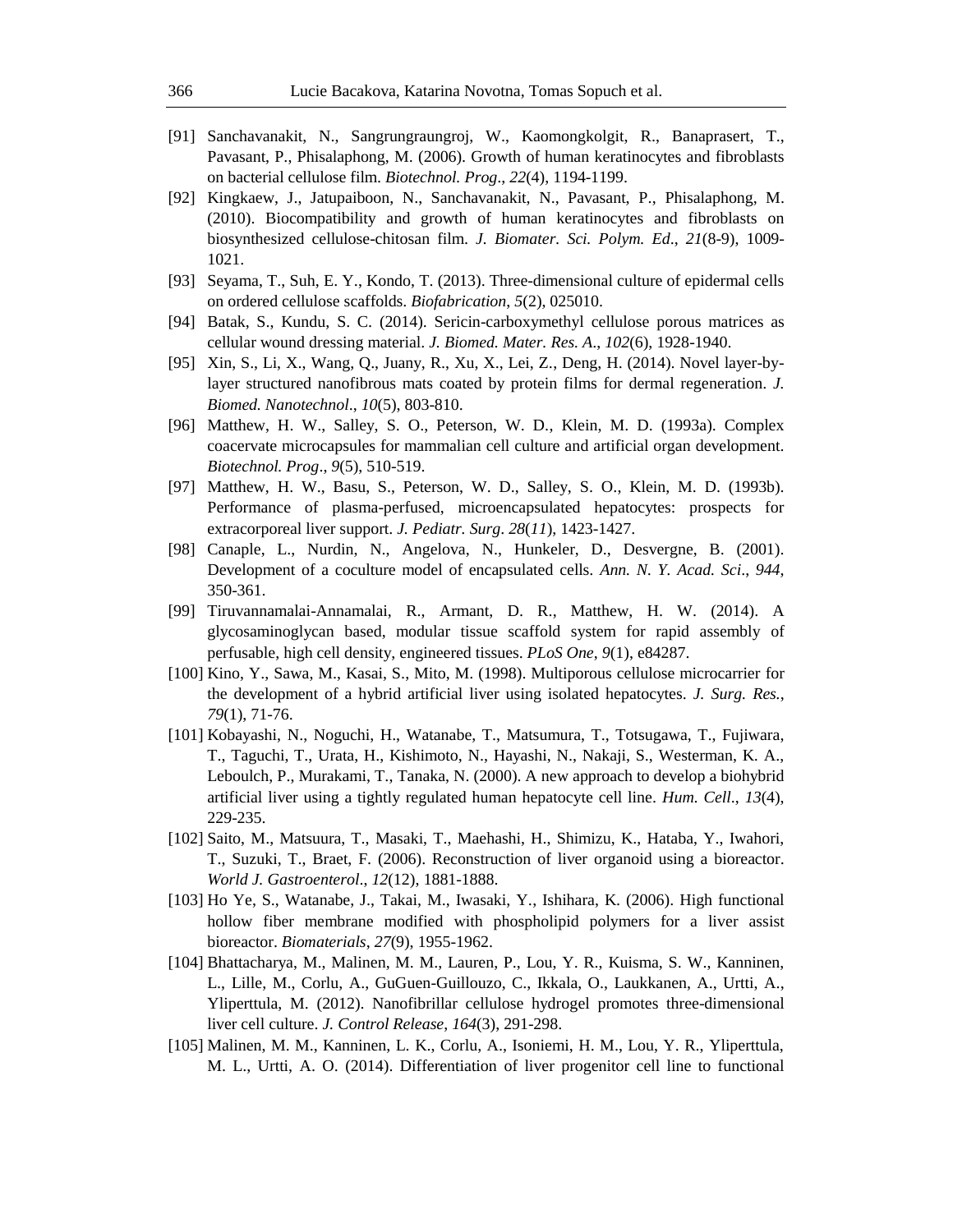organotypic cultures in 3D nanofibrillar cellulose and hyaluronan-gelatin hydrogels. *Biomaterials*, *35*(19), 5110-5121.

- [106] Evenou, F., Couderc, S., Kim, B., Fujii, T., Sakai, Y. (2011). Microfibrillated cellulose sheets coating oxygen-permeable PDMS membranes induce rat hepatocytes 3D aggregation into stably-attached 3D hemispheroids. *J. Biomater. Sci. Polym. Ed*., *22*(11), 1509-1522.
- [107] Gerlach, J., Vienken, J., Walker, P., Affeld, K. (1990). Computer aided time-lapse video analysis of hepatocyte morphology during adhesion to cellulose membranes. *Int. J. Artif. Organs*, *13*(6), 365-369.
- [108] Jóźwiak, A., Karlik, W., Wiechetek, M., Weryński, A. (1998). Attachment and metabolic activity of hepatocytes cultivated on selected polymeric membranes. *Int. J. Artif. Organs*, *21*(8), 460-466.
- [109] De Bartolo, L., Morelli, S., Bader, A., Drioli, E. (2002). Evaluation of cell behaviour related to physico-chemical properties of polymeric membranes to be used in bioartificial organs. *Biomaterials*, *23*(12), 2485-2497.
- [110] Koç, A., Durkut, S., Elçin, A. E., Tan, E., Elçin, Y. M. (2007). Evaluation of modified CMC and CMC-PVA as miscible polymer blend membranes for hepatocytes. *Macromol. Biosci*., *7*(5), 681-689.
- [111] Esaki, K., Yokota, S., Egusa, S., Okutani, Y., Ogawa, Y., Kitaoka, T., Goto, M., Wariishi, H. (2009). Preparation of lactose-modified cellulose films by a nonaqueous enzymatic reaction and their biofunctional characteristics as a scaffold for cell culture. *Biomacromolecules*, *10*(5), 1265-1269.
- [112] Braun, K., Besch, W., Jahr, H., Loth, F., Dautzenberg, H., Hahn, H. J. (1985). The encapsulation of pancreatic islets. Investigation of insulin secretion and content in vitro. *Biomed. Biochim. Acta*, *44*(1), 143-147.
- [113] Wang, T., Lacík, I., Brissová, M., Anilkumar, A. V., Prokop, A., Hunkeler, D., Green, R., Shahrokhi, K., Powers, A. C. (1997). An encapsulation system for the immunoisolation of pancreatic islets. *Nat. Biotechnol.*, *15*(4), 358-362.
- [114] Brissova, M., Lacik, I., Powers, A. C., Anilkumar, A. V., Wang, T. (1998). Control and measurement of permeability for design of microcapsule cell delivery system. *J. Biomed. Mater. Res.*, *39*(1), 61-70.
- [115] Stiegler, P. B., Stadlbauer, V., Schaffellner, S., Halwachs, G., Lackner, C., Hauser, O., Iberer, F., Tscheliessnigg, K. (2006). Cryopreservation of insulin-producing cells microencapsulated in sodium cellulose sulfate. *Transplant. Proc.*, *38*(9), 3026-3030.
- [116] Bodziony, J., Gasior, U., Stanosek, J. (1985). Functional estimation of the isolated islands of Langerhans in semipermeable membrane chambers. *Z. Exp. Chir. Transplant. Kunstliche Organe*, *18*(4), 204-214.
- [117] Bodziony, J., Stanosek, J. (1985). Treatment of diabetes by implantation of isolated islands of Langerhans in semipermeable chambers. *Z. Exp. Chir. Transplant. Kunstliche Organe*, *18*(4), 215-223.
- [118] Rosenberg, L., Duguid, W. P., Vinik, A. I. (1989). The effect of cellophane wrapping of the pancreas in the Syrian golden hamster: autoradiographic observations. *Pancreas*, *4*(1), 31-37.
- [119] Ye, H., Tai, J., Cheung, S. C., Tze, W. J. (1998). Improved function of porcine islets after long-term culture in methylcellulose matrix. *Transplant. Proc.*, *30*(2), 386-387.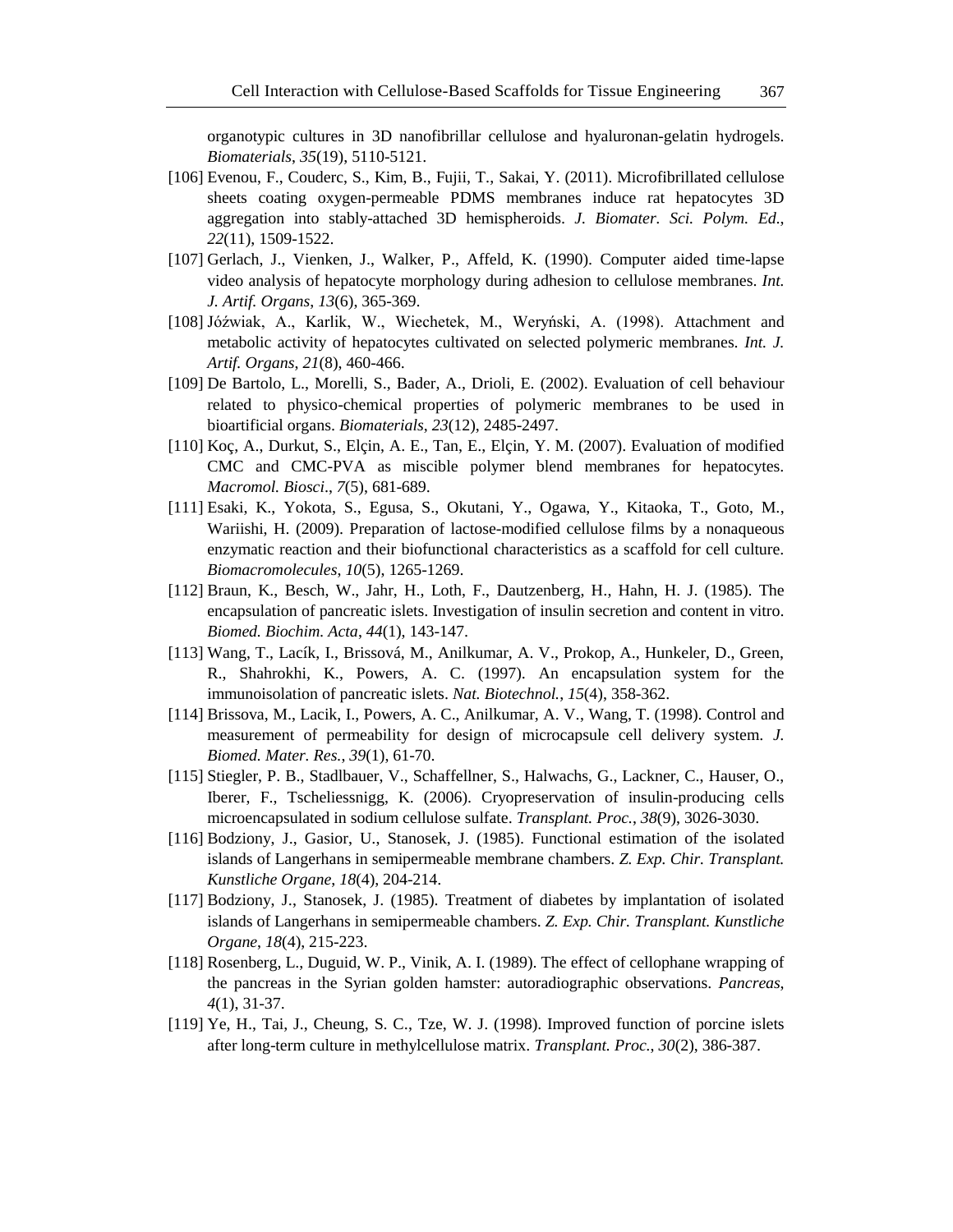- [120] Tun, T., Inoue, K., Hayashi, H., Aung, T., Gu, Y. J., Doi, R., Kaji, H., Echigo, Y., Wang, W. J., Setoyama, H., Imamura, M., Maetani, S., Morikawa, N., Iwata, H., Ikada, Y. (1996). A newly developed three-layer agarose microcapsule for a promising biohybrid artificial pancreas: rat to mouse xenotransplantation. *Cell Transplant.*, *5*(5 Suppl 1), S59-63.
- [121] Kawakami, Y., Inoue, K., Tun, T., Hayashi, H., Setoyama, H., Gu, Y. J., Cui, W. X., Imamura, M., Iwata, H., Ikada, Y. (1997). Prolonged effect of troglitazone (CS-045) on xenograft survival of hybrid artificial pancreas. *Cell Transplant.*, *6*(5), 547-550.
- [122] Kawakami, Y., Inoue, K., Hayashi, H., Wang, W. J., Setoyama, H., Gu, Y. J., Imamura, M., Iwata, H., Ikada, Y., Nozawa, M., Miyazaki, J. (1997). Subcutaneous xenotransplantation of hybrid artificial pancreas encapsulating pancreatic B cell line (MIN6): functional and histological study. *Cell Transplant*., *6*(5), 541-545.
- [123] Risbud, M. V., Bhonde, R. R. (2001). Suitability of cellulose molecular dialysis membrane for bioartificial pancreas: in vitro biocompatibility studies. *J. Biomed. Mater. Res*., *54*(3), 436-444.
- [124] Jung, S. K., Gorski, W., Aspinwall, C. A., Kauri, L. M., Kennedy, R. T. (1999). Oxygen microsensor and its application to single cells and mouse pancreatic islets. *Anal. Chem*., *71*(*17*), 3642-3649.
- [125] Kawamura, T., Cohen, S. S., Borris, D. L., Aquilino, E. A., Glushakova, S., Margolis, L. B., Orenstein, J. M., Offord, R. E., Neurath, A. R., Blauvelt, A. (2000). Candidate microbicides block HIV-1 infection of human immature Langerhans cells within epithelial tissue explants. *J. Exp. Med.*, *192*(10), 1491-1500.
- [126] Danielsen, N., Pettmann, B., Vahlsing, H. L., Manthorpe, M., Varon, S. (1988). Fibroblast growth factor effects on peripheral nerve regeneration in a silicone chamber model. *J. Neurosci. Res.*, *20*(3), 320-330.
- [127] Bates, D. J., Ranford, J. A., Mangelsdorf, D. C. (1991). Blot and culture analysis of neuronotrophic factors in nerve regeneration chamber fluids. *Neurochem Res.*, *16*(6), 621-628.
- [128] Jones, N. S., Hall, S. M. (1991). Evaluation of a new method of neural anastomosis using nitrocellulose paper. *Clin. Otolaryngol. Allied Sci*., *16*(4), 383-387.
- [129] Welch, J. A., Kraus, K. H., Wells, M. R., Blunt, D. G., Weremowitz, J. (1997). Effect of combined administration of insulin-like growth factor and platelet-derived growth factor on the regeneration of transected and anastomosed sciatic nerve in rats. *Am. J. Vet. Res*., *58*(9), 1033-1037.
- [130] Wells, M. R., Kraus, K., Batter, D. K., Blunt, D. G., Weremowitz, J., Lynch, S. E., Antoniades, H. N., Hansson, H. A. (1997). Gel matrix vehicles for growth factor application in nerve gap injuries repaired with tubes: a comparison of biomatrix, collagen, and methylcellulose. *Exp. Neurol*., *146*(2), 395-402.
- [131] Masgutov, R., Raginov, I., Fomina, G., Kozlova, M., Chelyshev, Y. (2006). Stimulation of the rat's sciatic nerve regeneration by local treatment with Xymedon. *Cell. Mol. Neurobiol*., *26*(7-8), 1413-1421.
- [132] Pan, H. C., Yang, D. Y., Chiu, Y. T., Lai, S. Z., Wang, Y. C., Chang, M. H., Cheng, F. C. (2006). Enhanced regeneration in injured sciatic nerve by human amniotic mesenchymal stem cell. *J. Clin. Neurosci*., *13*(5), 570-575.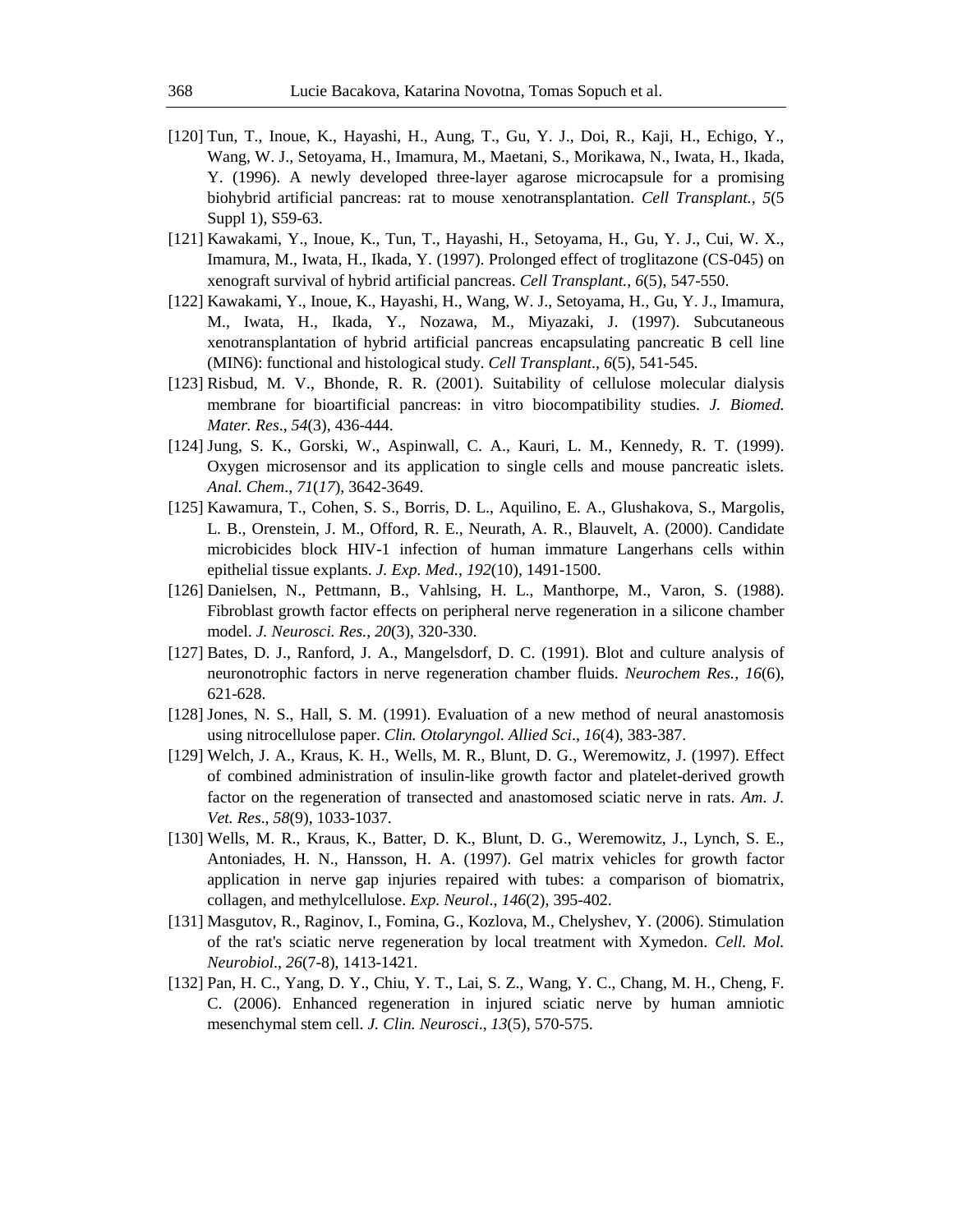- [133] Inoue, Y., Hasegawa, S., Yamada, T., Date, Y., Mizutani, H., Nakata, S., Akamatsu, H. (2013). Lignin Induces ES Cells to Differentiate into Neuroectodermal Cells through Mediation of the Wnt Signaling Pathway. *PLoS One*, *8*(6), e66376.
- [134] Shi, Z., Gao, H., Feng, J., Ding, B., Cao, X., Kuga, S., Wang, Y., Zhang, L., Cai, J. (2014). In situ synthesis of robust conductive cellulose/polypyrrole composite aerogels and their potential application in nerve regeneration. *Angew Chem. Int. Ed. Engl.*, *53*(21), 5380-5384.
- [135] Sun, T., Norton, D., Vickers, N. L., McArthur, S., Neil, S. M., Ryan, A. J., Haycock, J. W. (2008). Development of a bioreactor for evaluating novel nerve conduits. *Biotechnol. Bioeng*., *99*(5), 1250-1260.
- [136] Park, J. S., Lee, J. H., Han, C. S., Chung, D. W., Kim, G. Y. (2011). Effect of hyaluronic acid-carboxymethylcellulose solution on perineural scar formation after sciatic nerve repair in rats. *Clin. Orthop. Surg*., *3*(4), 315-324.
- [137] Adanali, G., Verdi, M., Tuncel, A., Erdogan, B., Kargi, E. (2003). Effects of hyaluronic acid-carboxymethylcellulose membrane on extraneural adhesion formation and peripheral nerve regeneration. *J. Reconstr. Microsurg*., *19*(1), 29-36.
- [138] Kowalska-Ludwicka, K., Cala, J., Grobelski, B., Sygut, D., Jesionek-Kupnicka, D., Kolodziejczyk, M., Bielecki, S., Pasieka, Z. (2013). Modified bacterial cellulose tubes for regeneration of damaged peripheral nerves. *Arch. Med. Sci*., *9*(3), 527-534.
- [139] Houle, J. D., Johnson, J. E. (1989). Nerve growth factor (NGF)-treated nitrocellulose enhances and directs the regeneration of adult rat dorsal root axons through intraspinal neural tissue transplants. *Neurosci. Lett*., *103*(1), 17-23.
- [140] Kitano, T., Zerwekh, J. E., Edwards, M. L., Usui, Y., Allen, M. D. (1991). Viscous carboxymethylcellulose in the prevention of epidural scar formation. *Spine (Phila Pa 1976)*, *16*(7), 820-823.
- [141] Kim, K. D., Wang, J. C., Robertson, D. P., Brodke, D. S., BenDebba, M., Block, K. M., diZerega, G. S. (2004). Reduction of leg pain and lower-extremity weakness for 1 year with Oxiplex/SP gel following laminectomy, laminotomy, and discectomy. *Neurosurg. Focus*., *17*(1), ECP1.
- [142] Tsai, E. C., Dalton, P. D., Shoichet, M. S., Tator, C. H. (2006). Matrix inclusion within synthetic hydrogel guidance channels improves specific supraspinal and local axonal regeneration after complete spinal cord transection. *Biomaterials*, *27*(3), 519-533.
- [143] Mothe, A. J., Tam, R. Y., Zahir, T., Tator, C. H., Shoichet, M. S. (2013). Repair of the injured spinal cord by transplantation of neural stem cells in a hyaluronan-based hydrogel. *Biomaterials*, *34*(*15*), 3775-3783.
- [144] Conova, L., Vernengo, J., Jin, Y., Himes, B. T., Neuhuber, B., Fischer, I., Lowman, A., Vernengo, J., Jin, Y., Himes, B. T., Neuhuber, B., Fischer, I., Lowman, A. (2011). A pilot study of poly(N-isopropylacrylamide)-g-polyethylene glycol and poly(Nisopropylacrylamide)-g-methylcellulose branched copolymers as injectable scaffolds for local delivery of neurotrophins and cellular transplants into the injured spinal cord. *J. Neurosurg. Spine*, *15*(6), 594-604.
- [145] Solomon, A., Lavie, V., Ben-Bassat, S., Belkin, M., Schwartz, M. (1991). New surgical approach to overcome the inability of injured mammalian axons to grow within their environment. *J. Neural Transplant Plast*., *2*(*3*-*4*), 243-248.
- [146] Tate, M. C., Shear, D. A., Hoffman, S. W., Stein, D. G., LaPlaca, M. C. (2001). Biocompatibility of methylcellulose-based constructs designed for intracerebral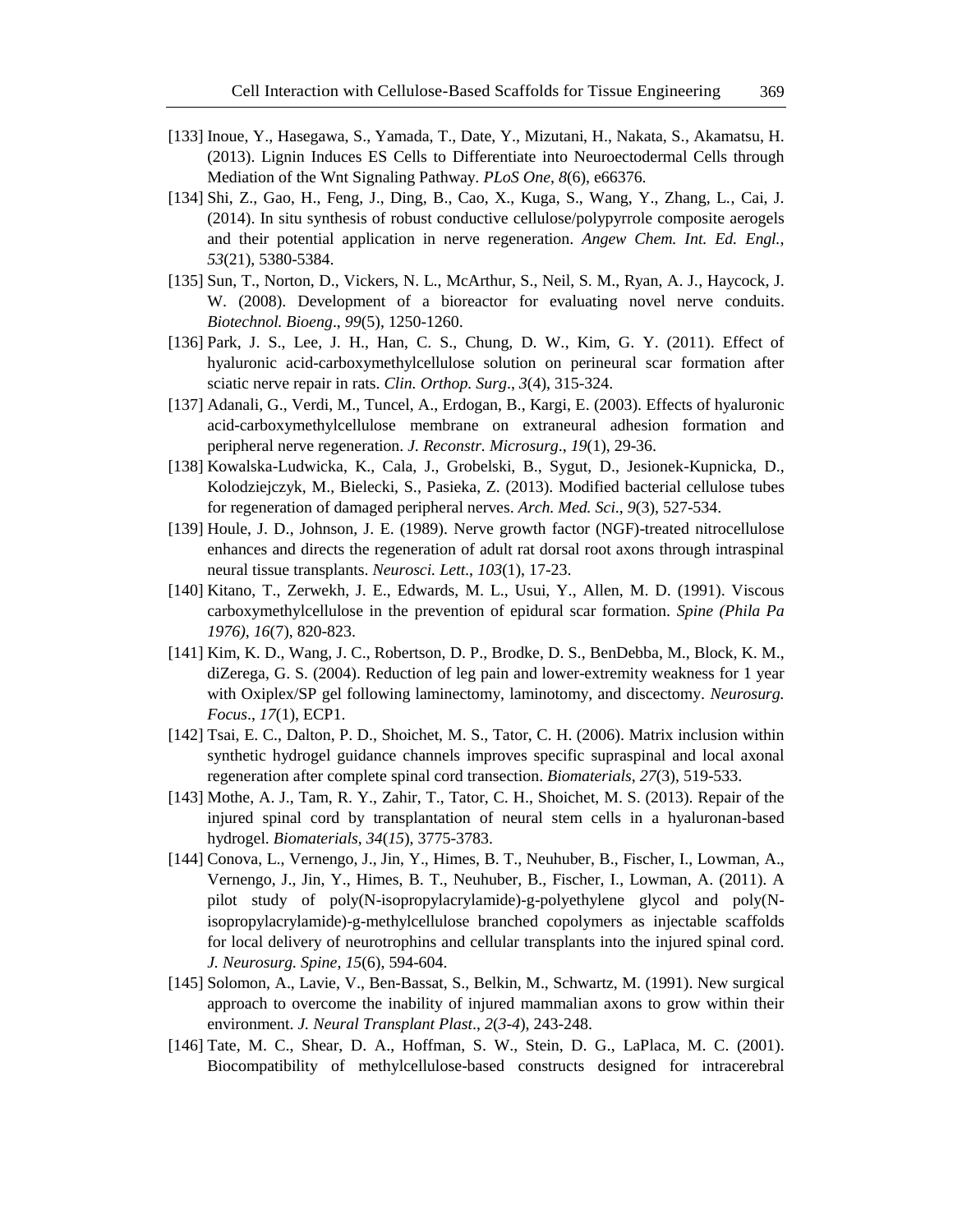gelation following experimental traumatic brain injury. *Biomaterials*, *22*(*10*), 1113- 1123.

- [147] Wang, Y., Cooke, M. J., Morshead, C. M., Shoichet, M. S. (2012). Hydrogel delivery of erythropoietin to the brain for endogenous stem cell stimulation after stroke injury. *Biomaterials*, *33*(9), 2681-2692.
- [148] Wang, Y., Cooke, M. J., Sachewsky, N., Morshead, C. M., Shoichet, M. S. (2013). Bioengineered sequential growth factor delivery stimulates brain tissue regeneration after stroke. *J. Control Release*, *172*(1), 1-11.
- [149] Caicco, M. J., Cooke, M. J., Wang, Y., Tuladhar, A., Morshead, C. M., Shoichet, M. S. (2013). A hydrogel composite system for sustained epi-cortical delivery of Cyclosporin A to the brain for treatment of stroke. *J. Control Release*, *166*(3), 197-202.
- [150] Tessitore, E., Schatlo, B., Schaller, C., Schonauer, C. (2012). Fibrillary structure is key for hemostasis: a similar effect of collagen fleece and oxidized cellulose on experimental hemorrhagic brain injury. *J. Neurol. Surg. A Cent. Eur. Neurosurg.*, *73*(2), 89-92.
- [151] Mello, L. R., Feltrin, L. T., Fontes Neto P. T., Ferraz, F. A. (1997). Duraplasty with biosynthetic cellulose: an experimental study. *J. Neurosurg.*, *86*(1), 143-150.
- [152] Sanchez e Oliveira, R. de C., Valente, P. R., Abou-Jamra, R. C., Araújo, A., Saldiva, P. H., Pedreira, D. A. (2007). Biosynthetic cellulose induces the formation of a neoduramater following pre-natal correction of meningomyelocele in fetal sheep. *Acta Cir. Bras*., *22*(3), 174-181.
- [153] Xu, C., Ma, X., Chen, S., Tao, M., Yuan, L., Jing, Y. (2014). Bacterial cellulose membranes used as artificial substitutes for dural defection in rabbits. *Int. J. Mol. Sci*., *15*(6), 10855-10867.
- [154] Clarke, B. G., Sachs, B. F., Fayer, R., Gherardi, G. J. (1963). Surgical hemostasis and repair of the kidney. II. Experimental evaluation of oxidized regenerated cellulose as a hemostatic agent in experimental nephrotomy. *Invest. Urol.*, *1*, 31-44.
- [155] Furka, I., Bornemissza, G., Mikó, I. (1976). Use of absorbable material for the closure of experimental longitudinal nephrotomy. *Int. Urol. Nephrol*., *8*(2), 107-112.
- [156] Sabino, L., Andreoni, C., Faria, E. F., Ferreira, P. S., Paz, A. R., Kalil, W., De Figueiredo, L. P., Ortiz, V. (2007). Evaluation of renal defect healing, hemostasis, and urinary fistula after laparoscopic partial nephrectomy with oxidized cellulose. *J. Endourol*., *21*(5), 551-556.
- [157] Mittal, S., Sharma, J. B., Gupta, N. (2006). Successful closure of a bladder neck fistula complicated by urethral and vaginal stenosis, using oxidized cellulose (Surgicel) for reinforcement. *Int. Urogynecol. J. Pelvic. Floor Dysfunct.*, *17*(4), 426-428.
- [158] Bodin, A., Bharadwaj, S., Wu, S., Gatenholm, P., Atala, A., Zhang, Y. (2010). Tissueengineered conduit using urine-derived stem cells seeded bacterial cellulose polymer in urinary reconstruction and diversion. *Biomaterials*, *31*(*34*), 8889-8901.
- [159] Sato, Y., Terashima, M., Kagiwada, N., Tun, T., Inagaki, M., Kakuta, T., Saito, A. (2005). Evaluation of proliferation and functional differentiation of LLC-PK1 cells on porous polymer membranes for the development of a bioartificial renal tubule device. *Tissue Eng.*, *11*(9-10), 1506-1515.
- [160] Han, D., Gouma, P. I. (2006) Electrospun bioscaffolds that mimic the topology of extracellular matrix. *Nanomedicine*, *2*(1), 37-41.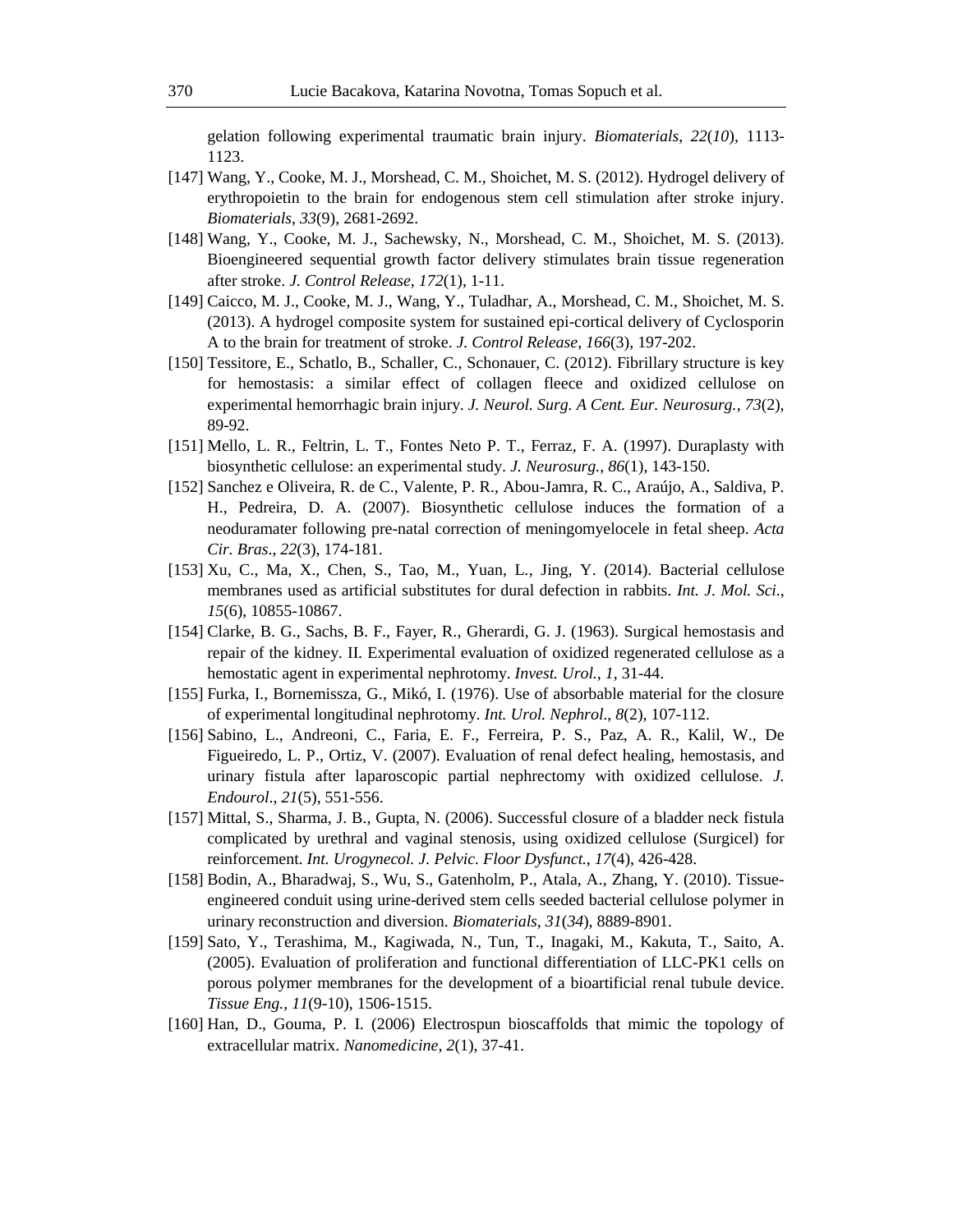- [161] Petreus, T., Stoica, B. A., Petreus, O., Goriuc, A., Cotrutz, C. E., Antoniac, I. V., Barbu-Tudoran, L. (2014). Preparation and cytocompatibility evaluation for hydrosoluble phosphorous acid-derivatized cellulose as tissue engineering scaffold material. *J. Mater. Sci. Mater. Med.*, *25*(4), 1115-1127.
- [162] Zang, S., Zhuo, Q., Chang, X., Qiu, G., Wu, Z., Yang, G. (2014). Study of osteogenic differentiation of human adipose-derived stem cells (HASCs) on bacterial cellulose. *Carbohydr. Polym.*, *104*, 158-165.
- [163] Kumbar, S. G., Toti, U. S., Deng, M., James, R., Laurencin, C. T., Aravamudhan, A., Harmon, M., Ramos, D. M. (2011). Novel mechanically competent polysaccharide scaffolds for bone tissue engineering. *Biomed Mater*., *6*(6), 065005.
- [164] Liuyun, J., Yubao, L., Chengdong, X. (2009). A novel composite membrane of chitosan-carboxymethyl cellulose polyelectrolyte complex membrane filled with nanohydroxyapatite I. Preparation and properties. *J. Mater. Sci. Mater. Med*., *20*(8), 1645- 1652.
- [165] Saska, S. I., Barud, H. S., Gaspar, A. M., Marchetto, R., Ribeiro, S. J., Messaddeq, Y. (2011). Bacterial cellulose-hydroxyapatite nanocomposites for bone regeneration. *Int. J. Biomater*., *2011*, 175362.
- [166] Jiang, H., Zuo, Y., Zou, Q., Wang, H., Du, J., Li, Y., Yang, X. (2013). Biomimetic spiral-cylindrical scaffold based on hybrid chitosan/cellulose/nano-hydroxyapatite membrane for bone regeneration. *ACS Appl. Mater. Interf.*, *5*(*22*), 12036-12044.
- [167] Tazi, N., Zhang, Z., Messaddeq, Y., Almeida-Lopes, L., Zanardi, L. M., Levinson, D., Rouabhia, M. (2012). Hydroxyapatite bioactivated bacterial cellulose promotes osteoblast growth and the formation of bone nodules. *AMB Express*, *2*(1), 61.
- [168] Pasqui, D., Torricelli, P., De Cagna, M., Fini, M., Barbucci, R. (2014). Carboxymethyl cellulose-hydroxyapatite hybrid hydrogel as a composite material for bone tissue engineering applications. *J. Biomed. Mater. Res. A*, *102*(5), 1568-1579.
- [169] Pandit, V., Zuidema, J. M., Venuto, K. N., Macione, J., Dai, G., Gilbert, R. J., Kotha, S. P. (2013). Evaluation of multifunctional polysaccharide hydrogels with varying stiffness for bone tissue engineering. *Tissue Eng. Part A*, *19*(21-22), 2452-2463.
- [170] Raucci, M. G., Alvarez-Perez, M. A., Demitri, C., Sannino, A., Ambrosio, L. (2012). Proliferation and osteoblastic differentiation of hMSCs on cellulose-based hydrogels. *J. Appl. Biomater. Funct. Mater*., *10*(3), 302-307.
- [171] Granja, P. L., De Jéso, B., Bareille, R., Rouais, F., Baquey, C., Barbosa, M. A. (2005). Mineralization of regenerated cellulose hydrogels induced by human bone marrow stromal cells. *Eur. Cell Mater.*, 31-37.
- [172] Petrauskaite, O., Gomes, P. de S., Fernandes, M. H., Juodzbalys, G., Stumbras, A., Maminskas, J., Liesiene, J., Cicciù, M. (2013). Biomimetic mineralization on a macroporous cellulose-based matrix for bone regeneration. *Biomed. Res. Int*., *2013*, 452750.
- [173] Chahal, S., Fathima, S. J., Yusoff, M. B. (2014). Biomimetic growth of bone-like apatite via simulated body fluid on hydroxyethyl cellulose/polyvinyl alcohol electrospun nanofibers. *Biomed. Mater. Eng*., *24*(1), 799-806.
- [174] Rhee, S. H., Tanaka, J. Effect of citric acid on the nucleation of hydroxyapatite in a simulated body fluid. *Biomaterials 20*(22), 2155-2160.
- [175] Rhee, S. H., Tanaka. J. (2000). Hydroxyapatite formation on cellulose cloth induced by citric acid. *J. Mater. Sci. Mater. Med.*, *11*(7), 449-452.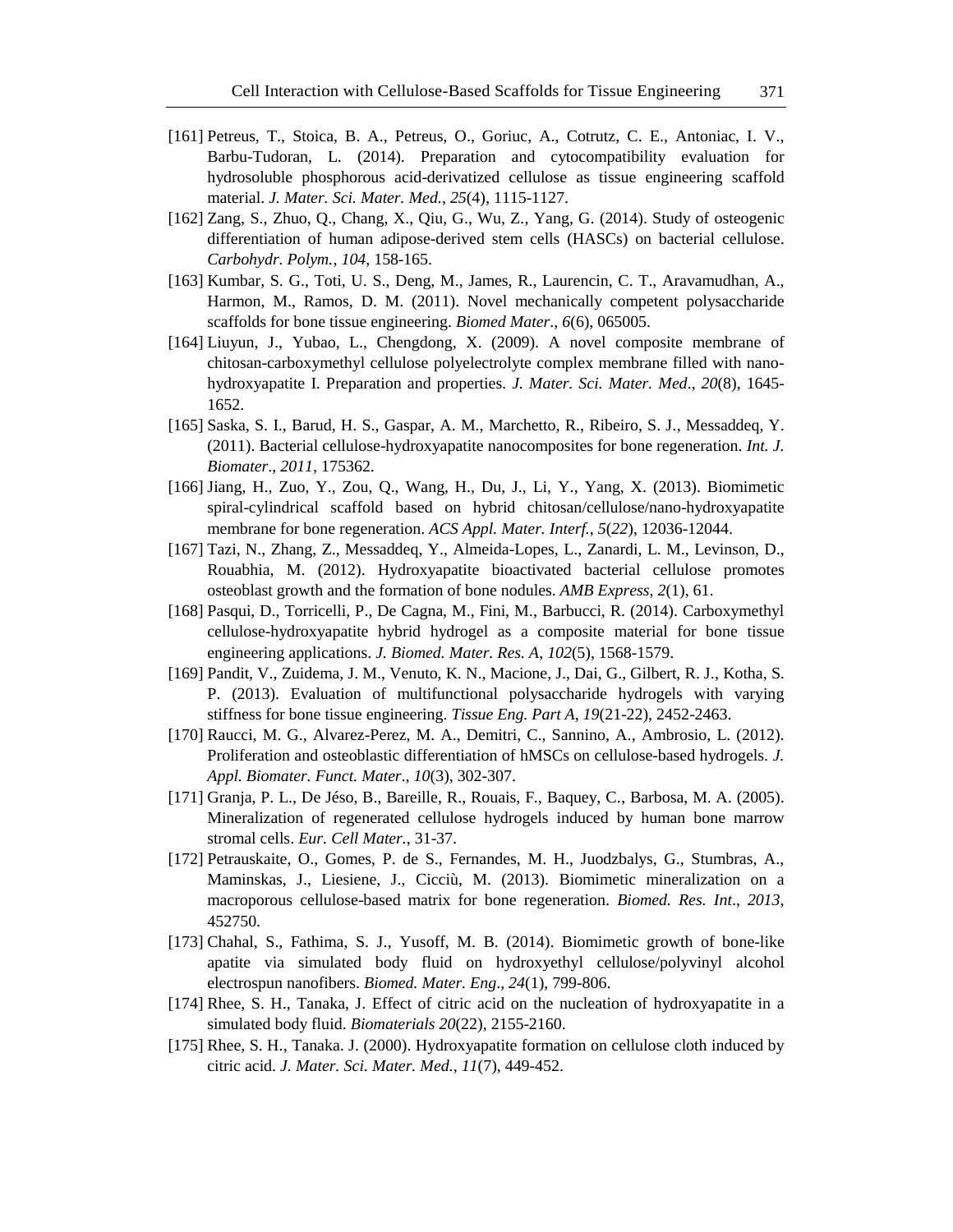- [176] Saska, S., Scarel-Caminaga, R. M., Teixeira, L. N., Franchi, L. P., Dos Santos, R. A., Gaspar, A. M., de Oliveira, P. T., Rosa, A. L., Takahashi, C. S., Messaddeq, Y., Ribeiro, S. J., Marchetto, R. (2012). Characterization and in vitro evaluation of bacterial cellulose membranes functionalized with osteogenic growth peptide for bone tissue engineering. *J. Mater. Sci. Mater. Med*., *23*(9), 2253-2266.
- [177] Peschel, D., Zhang, K., Fischer, S., Groth, T. (2012). Modulation of osteogenic activity of BMP-2 by cellulose and chitosan derivatives. *Acta Biomater*., *8*(1), 183-193.
- [178] Filion, T. M., Kutikov, A., Song, J. (2011). Chemically modified cellulose fibrous meshes for use as tissue engineering scaffolds. *Bioorg. Med. Chem. Lett*., *21*(17), 5067- 5070.
- [179] Pasqui, D., Rossi, A., Di Cintio, F., Barbucci, R. (2007). Functionalized titanium oxide surfaces with phosphated carboxymethyl cellulose: characterization and bonelike cell behavior. *Biomacromolecules*, *8*(12), 3965-3972.
- [180] Yang, J., Jiang, J., Li, Y., Li, H., Jing, Y., Wu, P., Yu, D., Chen, S. (2013). A new strategy to enhance artificial ligament graft osseointegration in the bone tunnel using hydroxypropylcellulose. *Int. Orthop.*, *37*(3), 515-521.
- [181] Shi, Q., Li, Y., Sun, J., Zhang, H., Chen, L., Chen, B., Yang, H., Wang, Z. (2012). The osteogenesis of bacterial cellulose scaffold loaded with bone morphogenetic protein-2. *Biomaterials*, *33*(28), 6644-6649.
- [182] Liu, H., Zhang, L., Shi, P., Zou, Q., Zuo, Y., Li, Y. (2010). Hydroxyapatite/polyurethane scaffold incorporated with drug-loaded ethyl cellulose microspheres for bone regeneration. *J. Biomed. Mater. Res. B Appl. Biomater*., *95*(1), 36-46.
- [183] Zaborowska, M., Bodin, A., Bäckdahl, H., Popp, J., Goldstein, A., Gatenholm, P. (2010). Microporous bacterial cellulose as a potential scaffold for bone regeneration. *Acta Biomater.*, *6*(7), 2540-2547.
- [184] Rodríguez, K., Sundberg, J., Gatenholm, P., Renneckar, S. (2014). Electrospun nanofibrous cellulose scaffolds with controlled microarchitecture. *Carbohydr. Polym.*, *100*, 143-149.
- [185] Ghanaati, S., Barbeck, M., Hilbig, U., Hoffmann, C., Unger, R. E., Sader, R. A., Peters, F., Kirkpatrick, C. J. (2011). An injectable bone substitute composed of beta-tricalcium phosphate granules, methylcellulose and hyaluronic acid inhibits connective tissue influx into its implantation bed in vivo. *Acta Biomater*., *7*(11), 4018-4028.
- [186] Kobayashi, H., Fujishiro, T., Belkoff, S. M., Kobayashi, N., Turner, A. S., Seim, H. B. 3rd, Zitelli, J., Hawkins, M., Bauer, T. W. (2009). Long-term evaluation of a calcium phosphate bone cement with carboxymethyl cellulose in a vertebral defect model. *J. Biomed. Mater. Res. A 88*(4), 880-888.
- [187] Dias, G. J., Peplow. P. V., Teixeira, F. (2003). Osseous regeneration in the presence of oxidized cellulose and collagen. *J. Mater. Sci. Mater. Med.*, *14*(9), 739-745.
- [188] Vinatier, C., Gauthier, O., Fatimi, A., Merceron, C., Masson, M., Moreau, A., Moreau, F., Fellah, B., Weiss, P., Guicheux, J. (2009). An injectable cellulose-based hydrogel for the transfer of autologous nasal chondrocytes in articular cartilage defects. *Biotechnol. Bioeng*. *102*(4), 1259-1267.
- [189] Merceron, C., Portron, S., Masson, M., Lesoeur, J., Fellah, B. H., Gauthier, O., Geffroy, O., Weiss, P., Guicheux, J., Vinatier, C. (2011). The effect of two- and threedimensional cell culture on the chondrogenic potential of human adipose-derived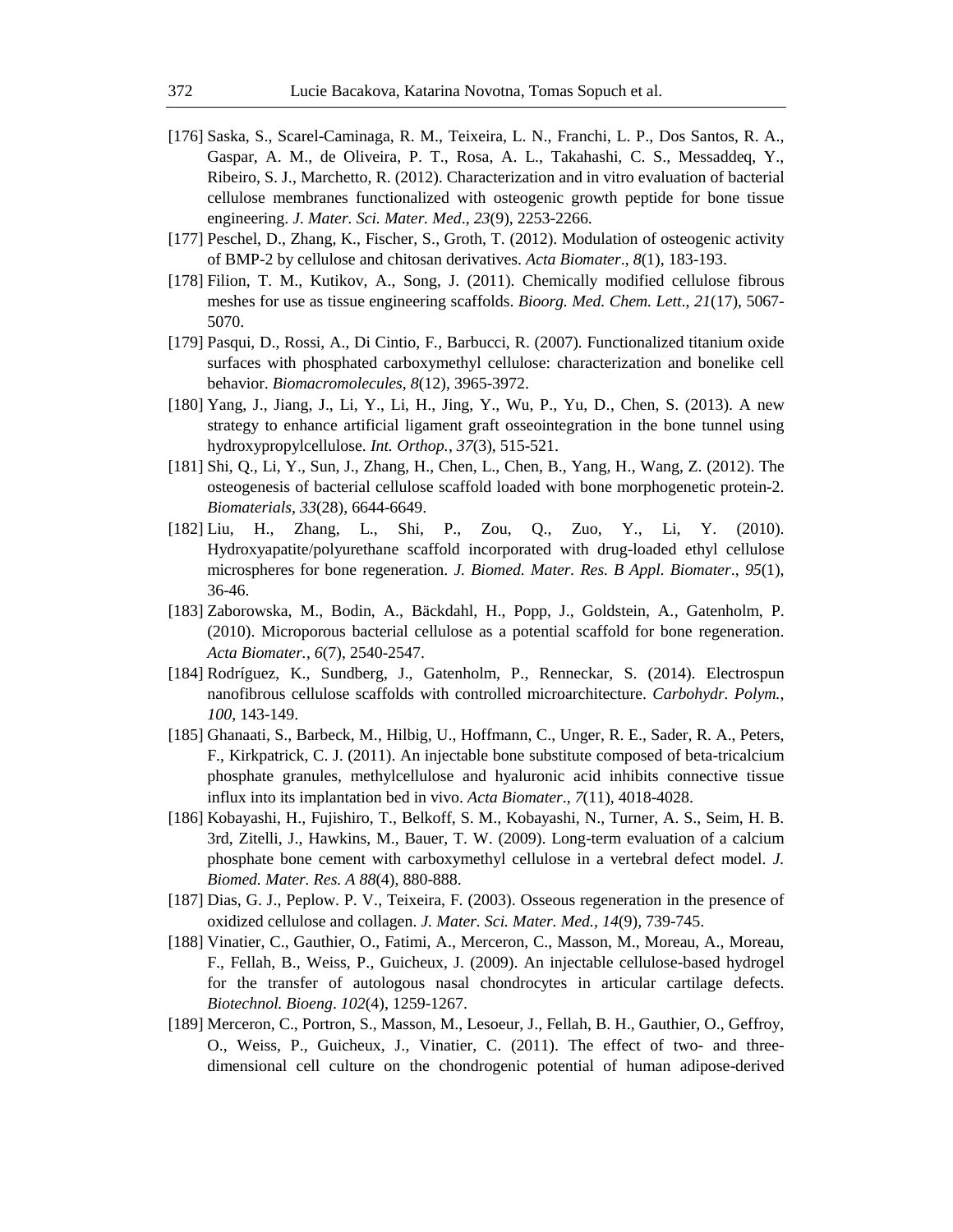mesenchymal stem cells after subcutaneous transplantation with an injectable hydrogel. *Cell Transplant.*, *20*(*10*), 1575-1588.

- [190] Hao, T., Wen, N., Cao, J. K., Wang, H. B., Lü, S. H., Liu, T., Lin, Q. X., Duan, C. M., Wang, C. Y. (2010). The support of matrix accumulation and the promotion of sheep articular cartilage defects repair in vivo by chitosan hydrogels. *Osteoarthritis Cartilage*, *18*(2), 257-265.
- [191] Naderi-Meshkin, H., Andreas, K., Matin, M. M., Sittinger, M., Bidkhori, H. R., Ahmadiankia, N., Bahrami, A. R., Ringe, J. (2014). Chitosan-based injectable hydrogel as a promising in situ forming scaffold for cartilage tissue engineering. *Cell Biol. Int.*, *38*(1), 72-84.
- [192] Sá-Lima, H., Tuzlakoglu, K., Mano, J. F., Reis, R. L. (2011). Thermoresponsive poly(N-isopropylacrylamide)-g-methylcellulose hydrogel as a three-dimensional extracellular matrix for cartilage-engineered applications. *J. Biomed. Mater. Res. A*, *98*(4), 596-603.
- [193] Leone, G., Fini, M., Torricelli, P., Giardino, R., Barbucci, R. (2008). An amidated carboxymethylcellulose hydrogel for cartilage regeneration. *J. Mater. Sci. Mater. Med*., *19*(8), 2873-2880.
- [194] Xie, F., Weiss, P., Chauvet, O., Le Bideau, J., Tassin, J. F. (2010). Kinetic studies of a composite carbon nanotube-hydrogel for tissue engineering by rheological methods. *J. Mater. Sci. Mater. Med*., *21*(4), 1163-1168.
- [195] Favi, P. M., Benson, R. S., Neilsen, N. R., Hammonds, R. L., Bates, C. C., Stephens, C. P., Dhar, M. S. (2013). Cell proliferation, viability, and in vitro differentiation of equine mesenchymal stem cells seeded on bacterial cellulose hydrogel scaffolds. *Mater. Sci. Eng. C Mater. Biol. Appl.*, *33*(4), 1935-1944.
- [196] Ahrem, H., Pretzel, D., Endres, M., Conrad, D., Courseau, J., Müller, H., Jaeger, R., Kaps, C., Klemm, D. O., Kinne, R. W. (2014). Laser-structured bacterial nanocellulose hydrogels support ingrowth and differentiation of chondrocytes and show potential as cartilage implants. *Acta Biomater.*, *10*(3), 1341-1353.
- [197] Svensson, A., Nicklasson, E., Harrah, T., Panilaitis, B., Kaplan, D. L., Brittberg, M., Gatenholm, P. (2005). Bacterial cellulose as a potential scaffold for tissue engineering of cartilage. *Biomaterials*, *26*(4), 419-431.
- [198] Millon, L. E., Oates, C. J., Wan, W. (2009). Compression properties of polyvinyl alcohol--bacterial cellulose nanocomposite. *J. Biomed. Mater. Res. B Appl. Biomater*., *90*(2), 922-929.
- [199] Andersson, J., Stenhamre, H., Bäckdahl, H., Gatenholm, P. (2010). Behavior of human chondrocytes in engineered porous bacterial cellulose scaffolds. *J. Biomed. Mater. Res. A*, *94*(4), 1124-1132.
- [200] Pulkkinen, H., Tiitu, V., Lammentausta. E., Laasanen, M. S., Hämäläinen, E. R., Kiviranta, I., Lammi, M. J. (2006). Cellulose sponge as a scaffold for cartilage tissue engineering. *Biomed. Mater. Eng*., *16*(4 Suppl), S29-S35.
- [201] Nasri-Nasrabadi, B., Mehrasa, M., Rafienia, M., Bonakdar, S., Behzad, T., Gavanji, S. (2014). Porous starch/cellulose nanofibers composite prepared by salt leaching technique for tissue engineering. *Carbohydr. Polym*., *108*, 232-238.
- [202] Zhang, K., Ma, Y., Francis, L. F. (2002). Porous polymer/bioactive glass composites for soft-to-hard tissue interfaces. *J. Biomed. Mater. Res*., *61*(4), 551-563.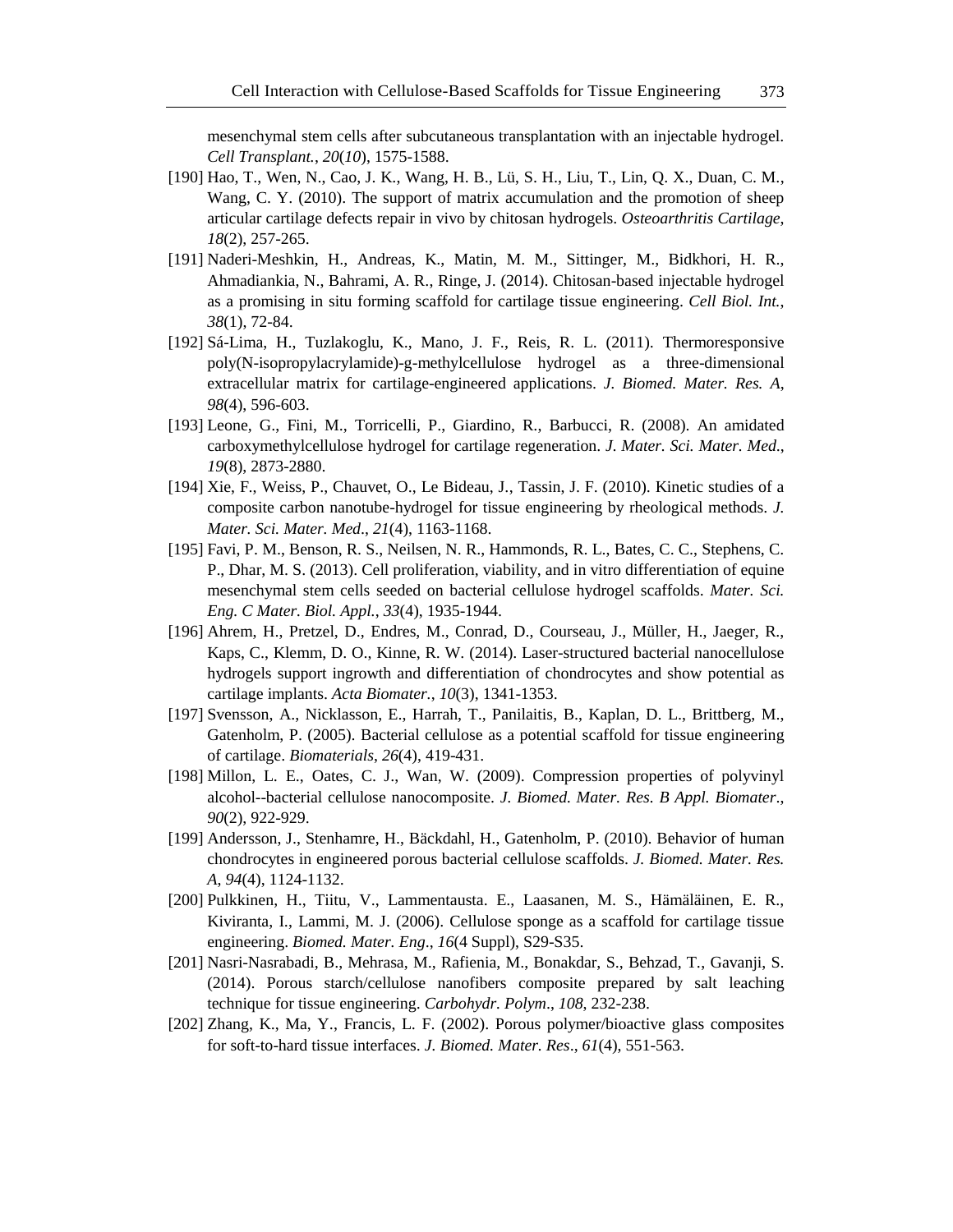- [203] Müller, F. A., Müller, L., Hofmann, I., Greil, P., Wenzel, M. M., Staudenmaier, R. (2006). Cellulose-based scaffold materials for cartilage tissue engineering. *Biomaterials*, *27*(21), 3955-3963.
- [204] Reza, A. T., Nicoll, S. B. (2010). Characterization of novel photocrosslinked carboxymethylcellulose hydrogels for encapsulation of nucleus pulposus cells. *Acta Biomater.*, *6*(1), 179-186.
- [205] Reza, A. T., Nicoll, S. B. (2010). Serum-free, chemically defined medium with TGFbeta(3) enhances functional properties of nucleus pulposus cell-laden carboxymethylcellulose hydrogel constructs. *Biotechnol. Bioeng*., *105*(2), 384-395.
- [206] Gupta, M. S., Cooper, E. S., Nicoll, S. B. (2011). Transforming growth factor-beta 3 stimulates cartilage matrix elaboration by human marrow-derived stromal cells encapsulated in photocrosslinked carboxymethylcellulose hydrogels: potential for nucleus pulposus replacement. *Tissue Eng. Part A*, *17*(23-24), 2903-2910.
- [207] Martínez Ávila, H., Schwarz, S., Feldmann, E. M., Mantas, A., von Bomhard, A., Gatenholm, P., Rotter, N. (2014). Biocompatibility evaluation of densified bacterial nanocellulose hydrogel as an implant material for auricular cartilage regeneration. *Appl. Microbiol. Biotechnol*., in press, DOI 10.1007/s00253-014-5819-z.
- [208] Nimeskern, L., Martínez Ávila, H., Sundberg, J., Gatenholm, P., Müller, R., Stok, K. S. (2013). Mechanical evaluation of bacterial nanocellulose as an implant material for ear cartilage replacement. *J. Mech. Behav. Biomed. Mater*., *22*, 12-21.
- [209] Bodin, A., Concaro, S., Brittberg, M., Gatenholm, P. (2007). Bacterial cellulose as a potential meniscus implant. *J. Tissue Eng. Regen. Med.*, *1*(5), 406-408.
- [210] Singh, N., Rahatekar, S. S., Koziol, K. K., Ng, T. S., Patil, A. J., Mann, S., Hollander, A. P., Kafienah, W. (2013). Directing chondrogenesis of stem cells with specific blends of cellulose and silk. *Biomacromolecules 14*(5), 1287-1298.
- [211] Yadav, V., Sun, L., Panilaitis, B., Kaplan, D. L. (2013). In vitro chondrogenesis with lysozyme susceptible bacterial cellulose as a scaffold. *J. Tissue Eng. Regen. Med*., in press, doi: 10.1002/term.1644.
- [212] Meislin, R. J., Wiseman, D. M., Alexander, H., Cunningham, T., Linsky, C., Carlstedt, C., Pitman, M., Casar, R. (1990). A biomechanical study of tendon adhesion reduction using a biodegradable barrier in a rabbit model. *J. Appl. Biomater*., *1*(1), 13-19.
- [213] Temiz, A., Ozturk, C., Bakunov, A., Kara, K., Kaleli, T. (2008). A new material for prevention of peritendinous fibrotic adhesions after tendon repair: oxidised regenerated cellulose (Interceed), an absorbable adhesion barrier. *Int. Orthop*., *32*(3), 389-394.
- [214] Menderes, A., Mola, F., Tayfur, V., Vayvada, H., Barutçu, A. (2004). Prevention of peritendinous adhesions following flexor tendon injury with seprafilm. *Ann. Plast. Surg*., *53*(6), 560-564.
- [215] Yang, J., Jiang, J., Li, Y., Li, H., Jing, Y., Wu, P., Yu, D., Chen, S. (2013). A new strategy to enhance artificial ligament graft osseointegration in the bone tunnel using hydroxypropylcellulose. *Int. Orthop*., *37*(3), 515-521.
- [216] Mathew, A. P., Oksman, K., Pierron, D., Harmand, M. F. (2013). Biocompatible fibrous networks of cellulose nanofibres and collagen crosslinked using genipin: potential as artificial ligament/tendons. *Macromol. Biosci*., *13*(3), 289-298.
- [217] He, X., Xiao, Q., Lu, C., Wang, Y., Zhang, X., Zhao, J., Zhang, W., Zhang, X., Deng, Y. (2014). Uniaxially aligned electrospun all-cellulose nanocomposite nanofibers